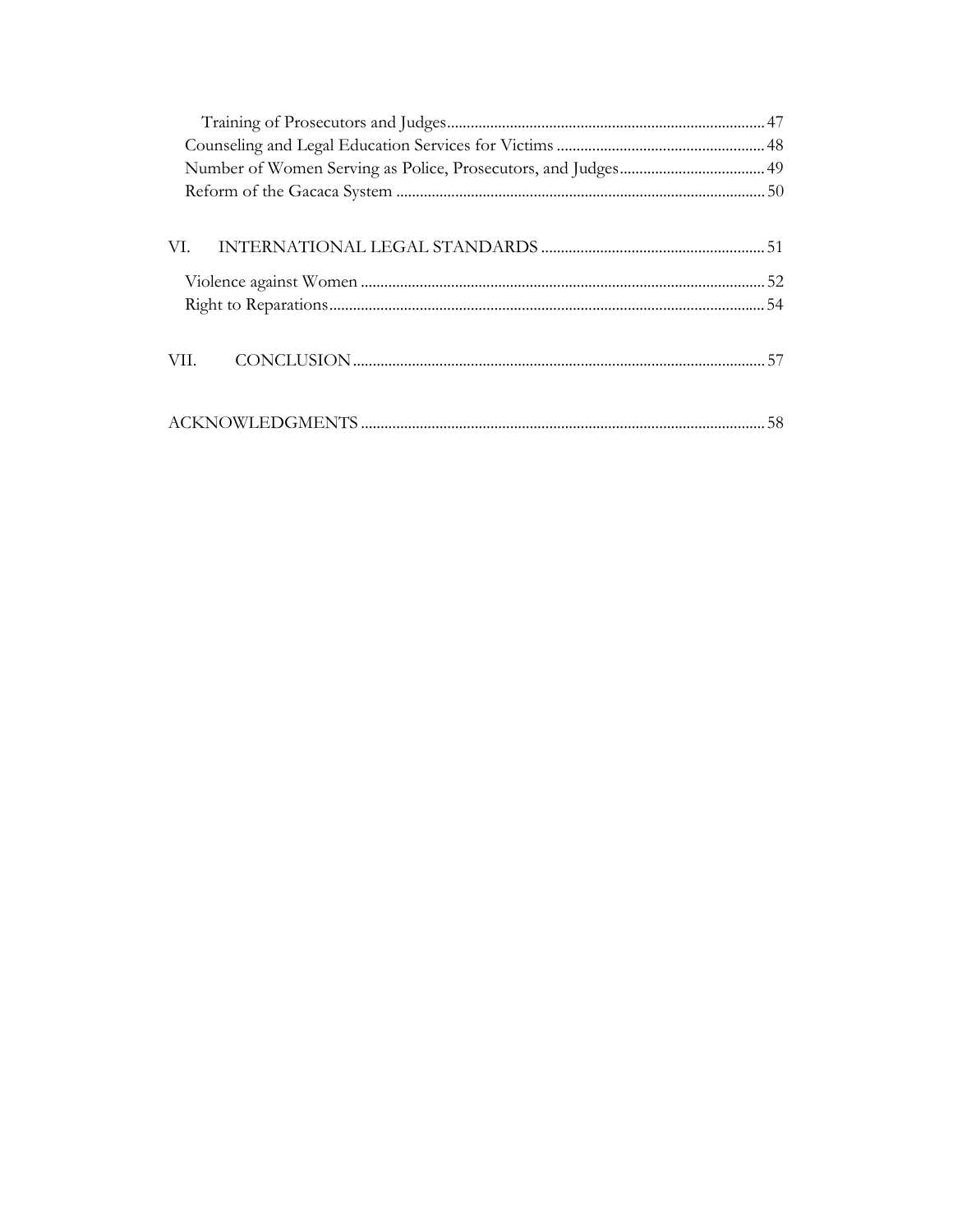## **I. SUMMARY**

*"It makes me sad to hear them call me a 'genocide survivor.' I am not a survivor. I am still struggling [to survive]."* 

–S.K., Kanzenzi district, February 20, 2004.

*"When gacaca begins, it will seriously disturb the survivors. They don't have hope, or security. Now that people have begun to talk about gacaca, the security situation has changed."* 

–V.B., Ntongwe district, February 23, 2004.

Ten years after the 1994 genocide, many of the tens of thousands of Rwandan women who were victims of sexual violence have remained without legal redress or reparation. Perpetrators of the genocide employed sexual violence against women and girls as a brutally effective tool to humiliate and subjugate Tutsi and politically moderate Hutu. Grieving for lost family members and suffering physical and psychological consequences of the violence, women and girls who were victims of sexual violence are among the most devastated and disadvantaged of genocide survivors.

This report documents the inadequacy of Rwandan government efforts to ensure legal redress and medical assistance and counseling to these victims, including those suffering from HIV/AIDS. The report also examines the continuing problem of sexual violence in Rwanda and shows that victims of these crimes face obstacles to accountability and health care similar to those faced by women and girls who suffered sexual violence during the genocide.

Mechanisms for legal redress have disappointed women who were raped during the genocide. Domestically this includes the regular court system (commonly referred to in Rwanda as the "classic" court system), which has it origins in the colonial period, and the recently instituted *gacaca* system, an adaptation of participatory, community-level truth-telling and accountability intended to handle the overwhelming caseload from the genocide period. Given the massive number of rapes during the genocide, an extraordinarily small number of cases have been prosecuted at the domestic level.

Rape survivors intent on seeing those responsible prosecuted face a two-tiered system, which normally begins with pre-trial gacaca proceedings and is expected to end with trial and judgment in the classic courts. Although the laws governing genocide trials and the gacaca process give serious attention to sexual violence, deficiencies in the law and in its

1 HUMAN RIGHTS WATCH Vol. 16, No. 10(A)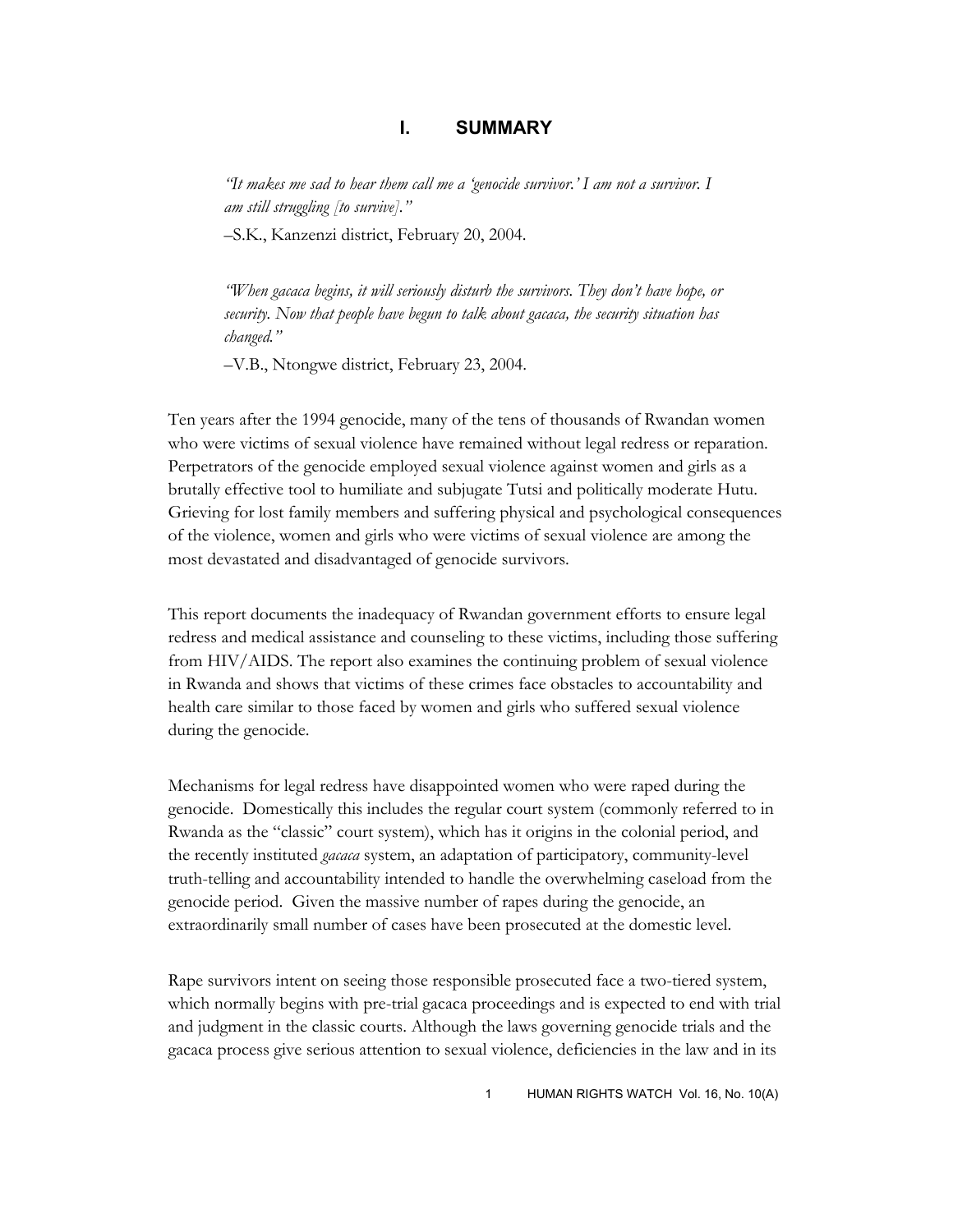implementation greatly discourage reporting and proper investigation and prosecution of these crimes.

Weaknesses in the legal system include gaps in statutory law, insufficient protections for victims and witnesses who wish to report or testify about sexual violence, lack of training for authorities with respect to sexual violence crimes, and poor representation of women among police and judicial authorities. At the time that the research for this report was conducted, the lack of procedural protections in gacaca proceedings seriously impeded legal redress for rape victims.

A new law adopted on June 19, 2004 restructures the gacaca system and appears to provide important safeguards, but at this writing the law was only beginning to be implemented and significant challenges lay ahead. While the testimonies in this report address deficiencies in the gacaca system as it existed prior to the new law, they highlight the depth of the problems still to be overcome and the imperative of effective implementation of the June 19 reforms, something that will require serious and persistent effort.

The deficiencies identified above also continue to hinder redress for women and girls who have suffered sexual violence in Rwanda since the genocide. Recent rape victims, like genocide rape survivors identified in the gacaca system, must seek accountability in the classic courts. Seven years after the genocide, the Rwandan government adopted a child protection law and launched a nationwide campaign against sexual violence. While this law improves protections for child victims of sexual violence, the Rwandan Penal Code is critically flawed with respect to sexual violence: it does not define rape and as a result fails to fully protect adult rape victims. This statutory gap, as well as weaknesses in witness protection, training of medical personnel and judicial authorities, and access to women police officers and judicial personnel, hinder widespread reporting and effective investigation and prosecution of sexual violence crimes, particularly against adult women.

Many rape victims face urgent material needs: food, shelter, health care, and education for their children. Preoccupation with these needs robs them of the time and energy needed to seek legal redress. For rape victims, particularly those living with HIV/AIDS, medical care and counseling are essential, but they—like most Rwandans—face formidable obstacles to obtaining these services. They lack information about access to care. Fearing stigmatization should they be diagnosed with HIV/AIDS, they do not seek HIV testing or treatment. They lack funds to pay for health care and for transport to treatment facilities. They frequently do not have family members to assume nursing,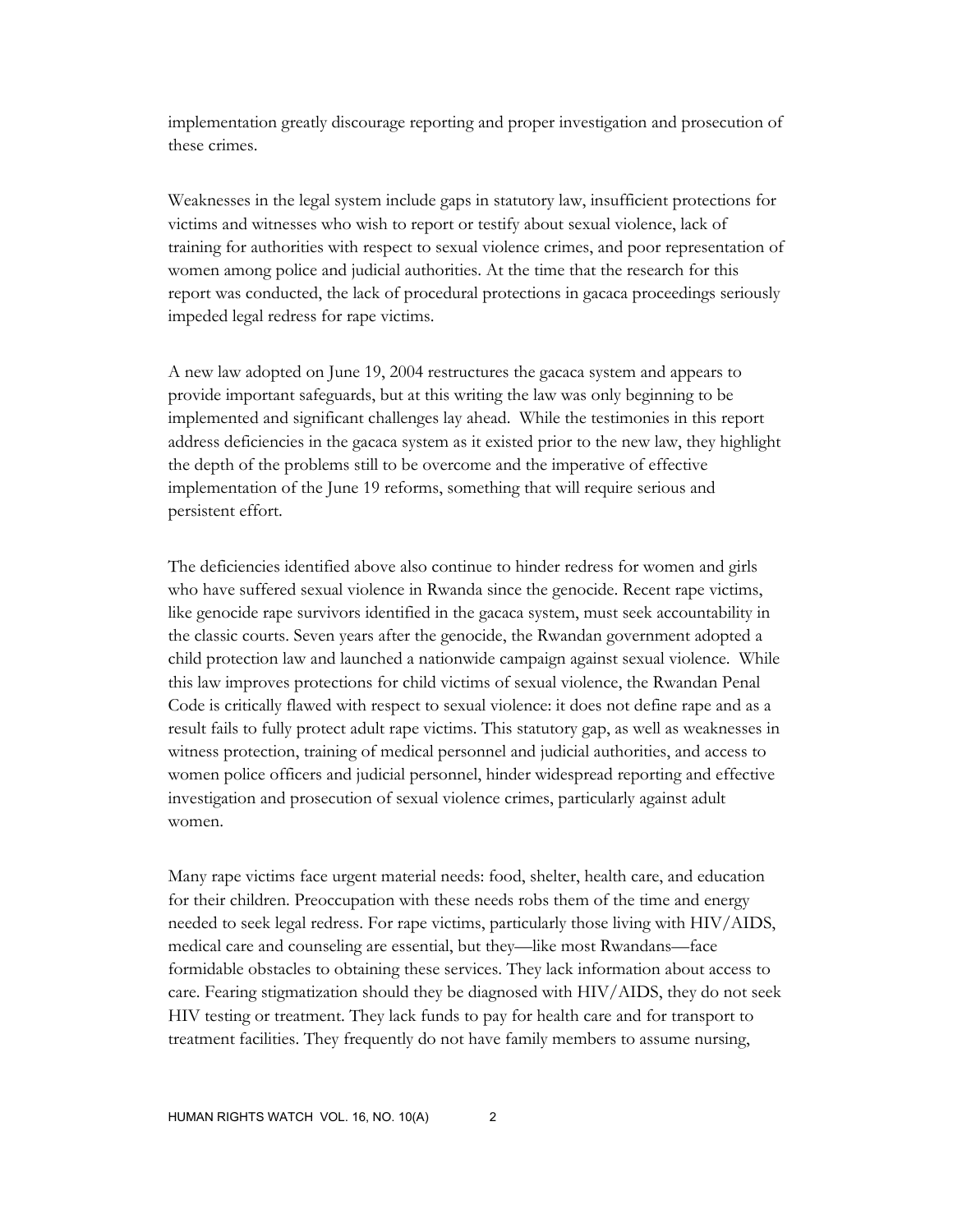child-care, and household responsibilities. Many do not have enough to eat, which further impairs their health.

Disappointed with the failure to effectively prosecute and punish perpetrators of sexual violence, Rwandan women raped during the genocide urgently seek and require reparations for past abuse in the form of assistance that would enable them to meet their basic survival needs. The Rwandan government has not met its international obligation to provide adequate remedies for human rights violations during the genocide. Pleading scarce resources, it has not honored its repeated pledges to provide compensation for genocide survivors, including victims of sexual violence.

Rwanda is party to international treaties that oblige it to ensure that victims of human rights violations, including rape survivors, have access to an effective remedy, including compensation, and to the highest attainable standard of health. These treaties include the Convention on the Elimination of All Forms of Discrimination against Women (CEDAW), the International Covenant on Civil and Political Rights (ICCPR), the International Covenant on Economic, Social, and Cultural Rights (ICESCR), the Convention on the Rights of the Child, the African Charter on Human and Peoples' Rights, and the African Charter on the Rights and Welfare of the Child.

International donors must address the consequences of their failure to intervene to prevent the genocide. Building on and tailoring their post-genocide foreign aid to the Rwandan government and civil society, they should fund projects to enhance medical care and other assistance to genocide survivors, including victims of sexual violence, whose persistent and worsening economic and health difficulties place them among the most disadvantaged of genocide victims.

This report is based on a five-week research mission to Rwanda by Human Rights Watch in February and March 2004 and on prior and subsequent research. Our team conducted research in the capital, Kigali, and five provinces: Kigali-rural (central Rwanda), Gitarama (central Rwanda), Kibungo (southeastern Rwanda), Butare (southern Rwanda), and Gisenyi (northwestern Rwanda). Human Rights Watch researchers interviewed more than fifty women between the ages of eighteen and fifty, including both victims of sexual violence and others familiar with such crimes perpetrated upon members of their families or their friends. Twenty of these women had been raped during the genocide, and ten were assaulted following the genocide. Seven women were under eighteen at the time of the rape. The women we interviewed resided in towns and rural areas and were located through contacts with nongovernmental organizations (NGOs) and service providers.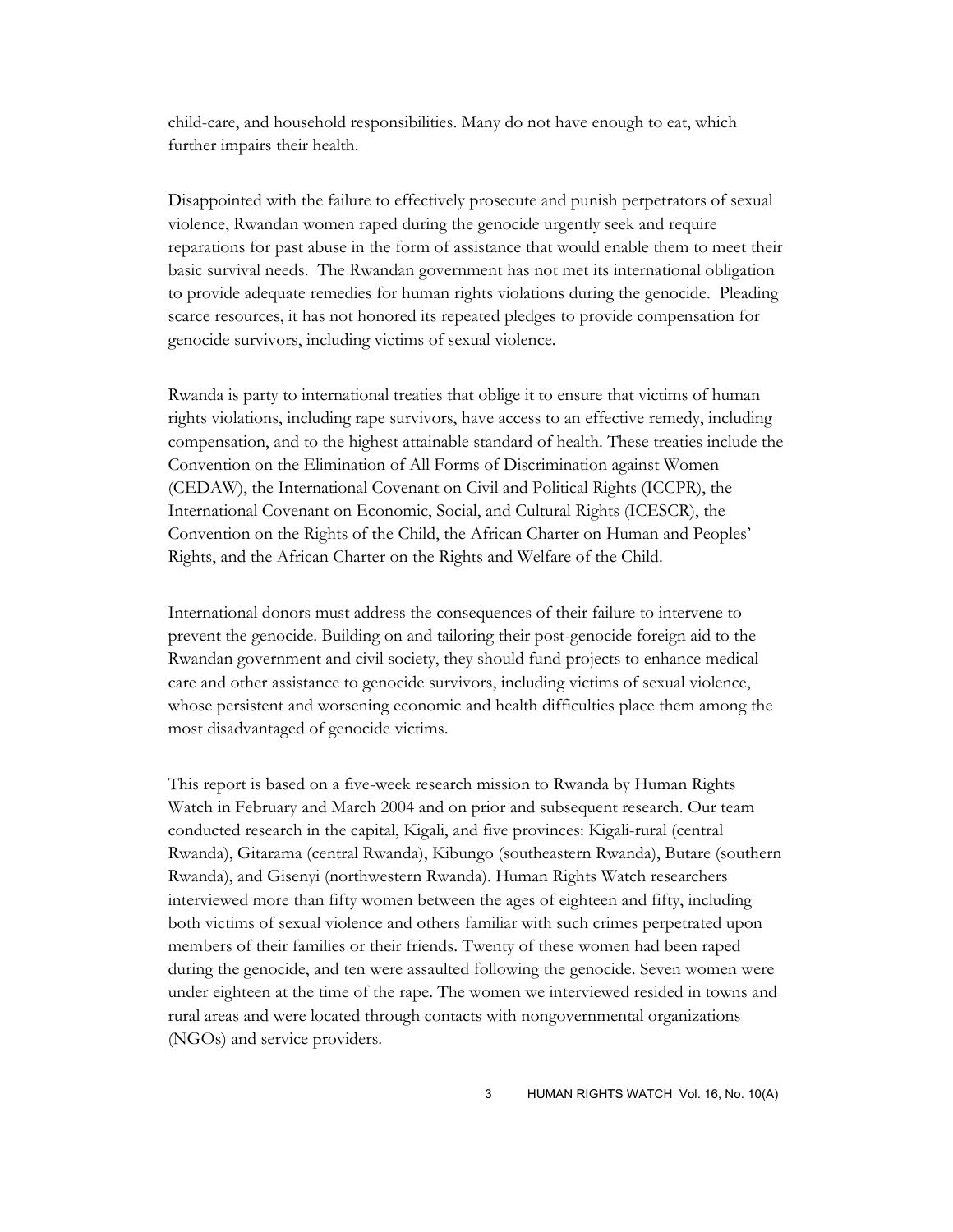We also spoke to government ministers, local and national police, prosecutors, and other government officials; representatives of local and international NGOs with such mandates as women's rights, human rights, and health; health providers; and United Nations (U.N.) officials. Further, we reviewed over 1,000 judgments in genocide trials and eighteen judgments in post-1994 rape cases. We also relied on the accumulated research and experience of local and expatriate staff in the Human Rights Watch field office in Kigali, established in 1995.

## **II. RECOMMENDATIONS**

#### **GOVERNMENT OF RWANDA**

#### **Statutory Law**

- Amend the Penal Code to define defilement, rape, torture, and sexual torture, ensuring that the definition of rape covers marital rape, acquaintance rape, and similar practices;
- Implement the safeguards established by the 2004 Gacaca Law, which would permit a rape victim to give testimony before a single gacaca judge, confidential testimony in writing, or testimony to staff at the provincial prosecutor's office; and
- Amend the Code of Criminal Procedure to require that all courts withhold from the general public the name, location, and other identifying information of a victim of alleged sexual violence; and
- Adopt the draft law on reparations, with a modification that would ensure the preservation of the National Assistance Fund (Fonds d'assistance aux rescapés du génocide, FARG), a program for genocide survivors who demonstrate financial need and that provides housing and health benefits, as well as school fees for the children of survivors.

## **Witness Protection**

• Appoint additional women as assistant prosecutors to communicate with rape victims in a confidential and secure environment and provide them with specialized training to advise women on their legal rights;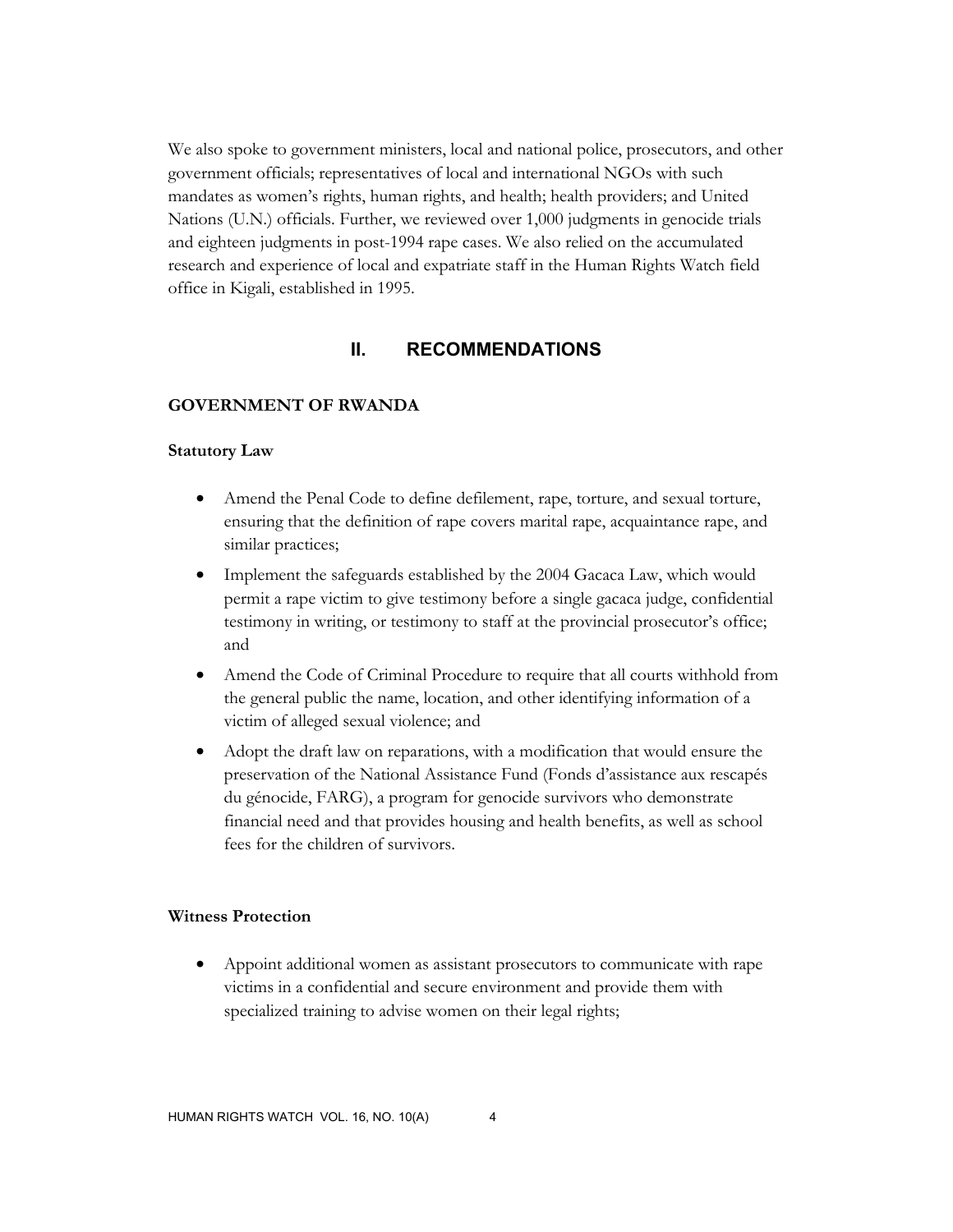- Provide transportation as necessary for rape victims and witnesses to prosecutors' offices for depositions and to courts for trial or other proceedings;
- Assist rape victims who wish to testify in writing in gacaca courts but who lack the requisite literacy skills;
- Provide trauma counselors for women who report or testify to sexual violence to police, prosecutors, or gacaca judges; and
- Raise public awareness of rights and legal procedures, as well as sponsor public education campaigns by survivors' organizations or other NGOs at the community level, particularly with respect to the 2004 Gacaca Law.

## **Investigations**

- In consultation with medical and legal professionals, develop a standard protocol for medical exams following sexual assault and require that all hospitals and health centers conform to the defined procedure;
- Once such a protocol has been developed, train medical professionals to apply the protocol in conducting medical exams and educate them about Rwandan law on sexual violence;
- Train prosecutors and judges in the use of medicolegal evidence in prosecution and adjudication of sexual violence cases;
- Increase the number of women judicial police officers (OPJ) trained to conduct sexual violence investigations and counsel victims of sexual abuse;
- Establish a sexual violence unit in all twelve prosecutors' offices, composed of judicial personnel trained in the law on sexual violence and counseling of victims, to pursue effective investigations and prosecutions of such cases; and
- Ensure that at least one gacaca judge in each cell-level court has received timely and periodic training in investigation, prosecution, and witness protection in sexual violence cases.

## **Reparations Fund for Genocide Victims**

- Enact the 2002 draft law on reparations, with the modification discussed above;
- Design projects, particularly those aimed at improving access to health care (such as those discussed below), under the scope of the reparations fund; these should not replace FARG but build on its initiatives;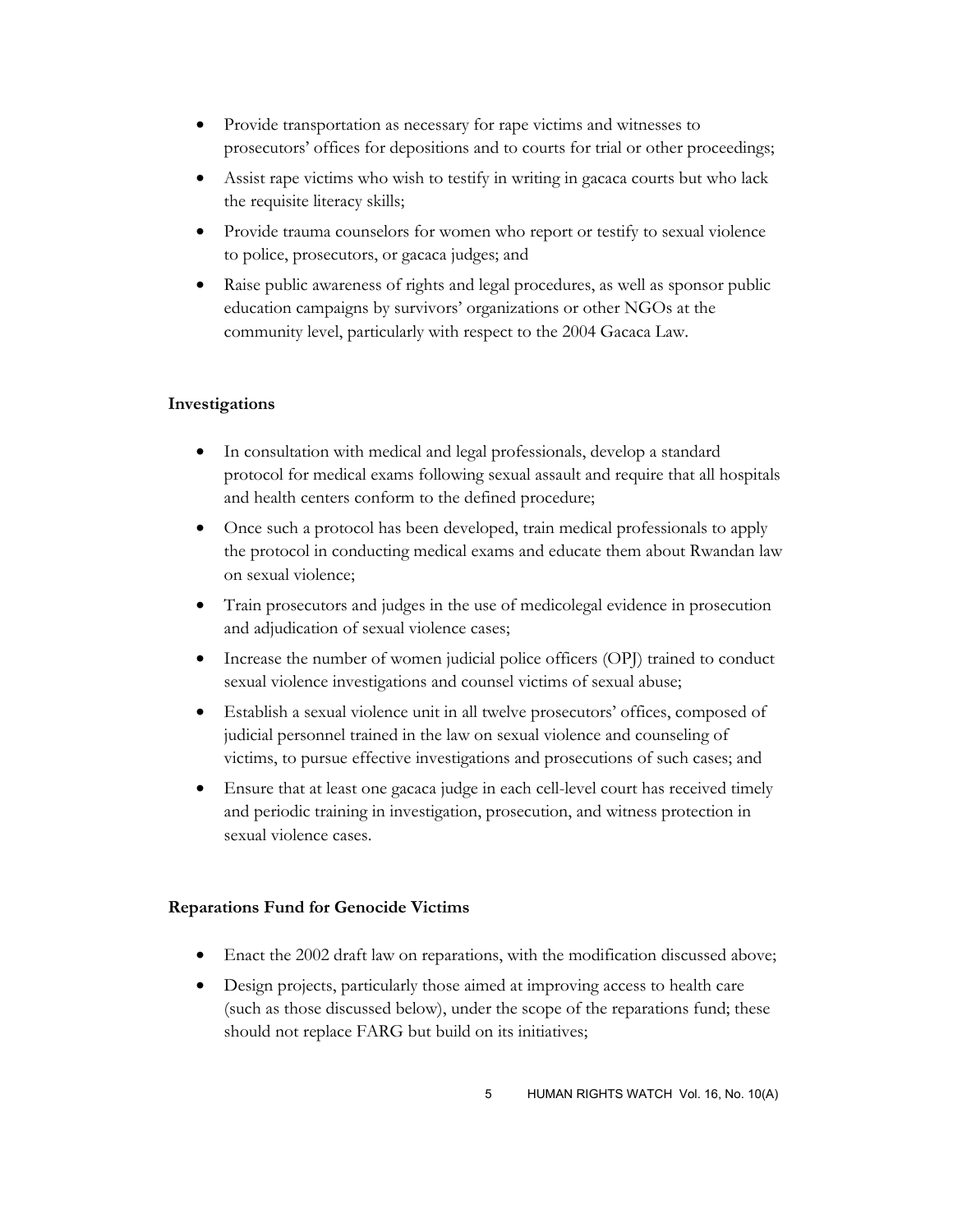- Seek legal expertise to devise the management structure of the reparations fund; and
- Once a reparations fund is in place, conduct nationwide campaigns to inform victims about the possibility of reparations and the procedures to obtain them.

## **INTERNATIONAL DONORS**

- Commit to providing support should the Rwandan government adopt a reparations law; and
- Provide assistance for projects, whether within or outside the scope of a reparations law, to assist genocide survivors, particularly rape victims, who have special needs. Such assistance should include:
	- o Outreach, medical services, and trauma counseling for rape victims, with special attention to dissemination of information on voluntary HIV counseling and testing and access to ARV therapy and treatment for opportunistic infections of AIDS;
	- o Provision of resources for public health care facilities and training of medical personnel, with a view to increasing capacity to undertake medicolegal exams for rape victims and implement ARV therapy and treatment for opportunistic infections of AIDS;
	- o A fund to sponsor the primary and secondary education of children of HIV-positive genocide rape victims;
	- o A fund to defray transport costs of victims who must travel to seek legal, medical, psychological, or other assistance;
	- o Funding of economic initiatives for female genocide survivors;
	- o Funding for counseling training programs; and
	- o Funding for survivors' organizations and counseling organizations to widen the network of legal assistance and counseling for genocide survivors, particularly those in rural areas.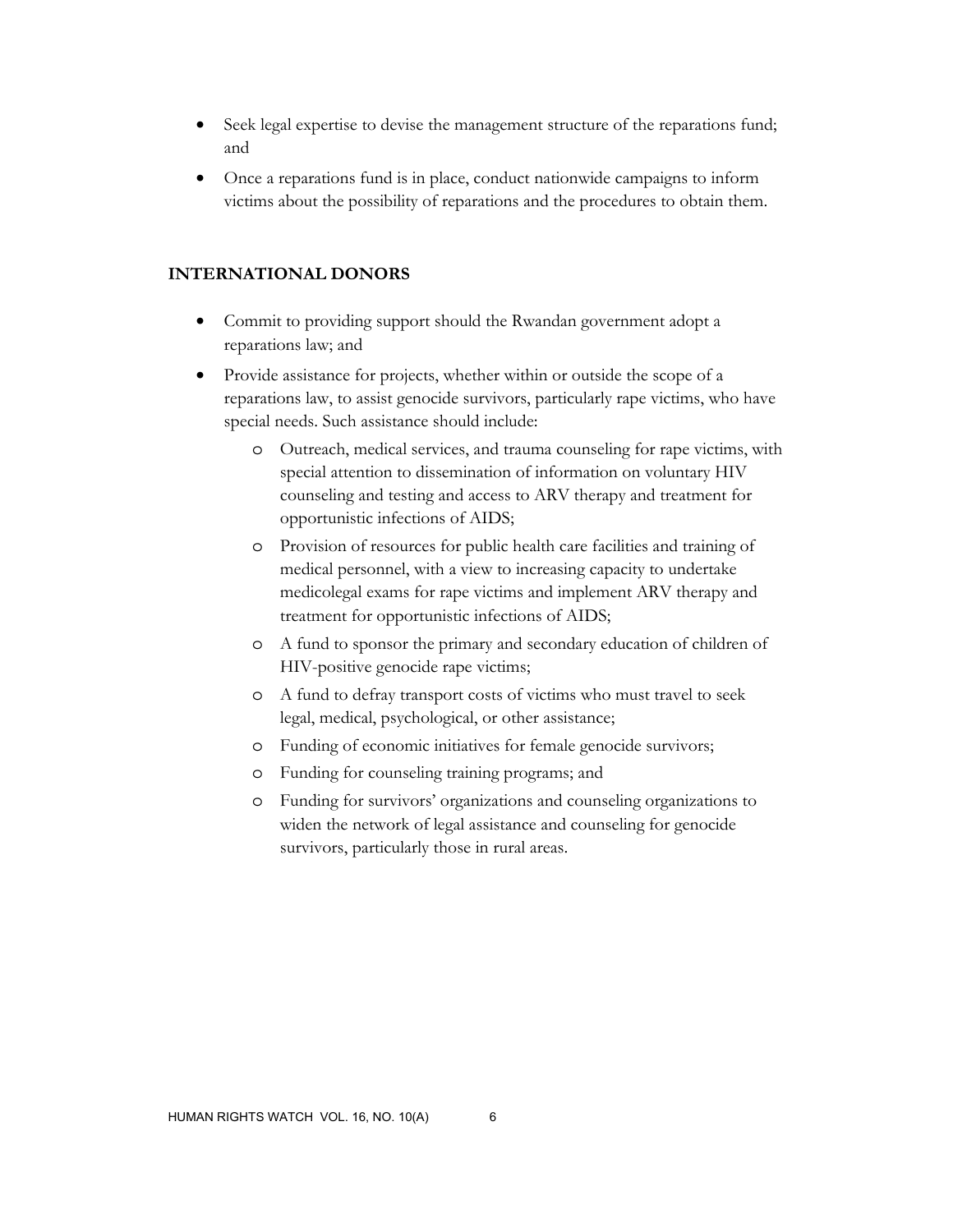## **III. BACKGROUND**

#### *Sexual Violence during the 1994 Genocide*

-

From April to July 1994, Hutu extremists at the helm of the Rwandan government perpetrated a genocide that cost the lives of at least half a million Tutsi, and moderate Hutu, including men, women, and children.<sup>1</sup> Perpetrators of the genocide sought to exterminate the Tutsi minority, who then represented approximately 10 percent of the Rwandan population. Violence during the genocide assumed gender-specific forms, affecting females differently than males. Members of Hutu militias known as *Interahamwe*, civilians, and the Rwandan Armed Forces (*Forces Armées Rwandaises*, FAR) targeted Rwandan women and girls in a genocidal campaign of mass sexual violence.

A 1996 report by the U.N. Special Rapporteur on Rwanda estimated that at least 250,000 women were raped during the genocide. The forms of gender-based and sexual violence<sup>2</sup> were varied and included individual rape; gang-rape; rape with sticks, guns, or other objects; sexual enslavement; forced marriage; forced labor; and sexual mutilation.<sup>3</sup> Sexual violence was one of many injuries inflicted upon Rwandan women and girls, who were often abused after having witnessed the torture and murder of their family members and the destruction of their homes. According to many personal accounts of the genocide, perpetrators of sexual violence murdered a large number of their victims directly following the sexual assaults.

<sup>&</sup>lt;sup>1</sup> For a comprehensive account of the genocide, and for a discussion of statistical difficulties in establishing the total number of victims, see Human Rights Watch, *Leave None to Tell the Story: Genocide in Rwanda* (New York: Human Rights Watch, 1999).

 $^2$  This report uses the term "sexual violence" to refer collectively to the various forms of sexual abuse perpetrated during and since the genocide. Gender-based violence is violence that targets women because they are women or that disproportionately affects women. "Sexual torture" is employed only with reference to Rwanda's Organic Law of 30 August 1996 on the Organization of the Prosecution of Offences Constituting the Crime of Genocide or Crimes Against Humanity (Genocide Law) and the subsequent laws governing the gacaca system. The Rwandan Penal Code prohibits rape and sexual torture, though it does not define either term. Although the term "sexual torture" is not used in the penal code, article 316 may be understood to criminalize sexual torture, because it prohibits "torture or acts of barbarity" that are committed in connection with another crime. The crime, in this case, would be rape or injury to the sexual organs that would rise to the level of a criminal offense under the penal code.

<sup>&</sup>lt;sup>3</sup> For a detailed study of sexual violence against women and girls during 1994 genocide, see Human Rights Watch/Africa and Human Rights Watch/Women's Rights Project, *Shattered Lives: Sexual Violence during the Rwandan Genocide and its Aftermath* (New York: Human Rights Watch, 1996). In two recent reports, Amnesty International and African Rights have comprehensively documented the enduring health, social, and legal difficulties of genocide rape victims, particularly those living with HIV/AIDS, in the ten years since the genocide. See Amnesty International, *"Marked for Death," Rape Survivors Living with HIV/AIDS in Rwanda* (London: Amnesty International, 2004); African Rights, *Broken Bodies, Torn Spirits: Living with Genocide, Rape and HIV/AIDS* (Kigali: 2004).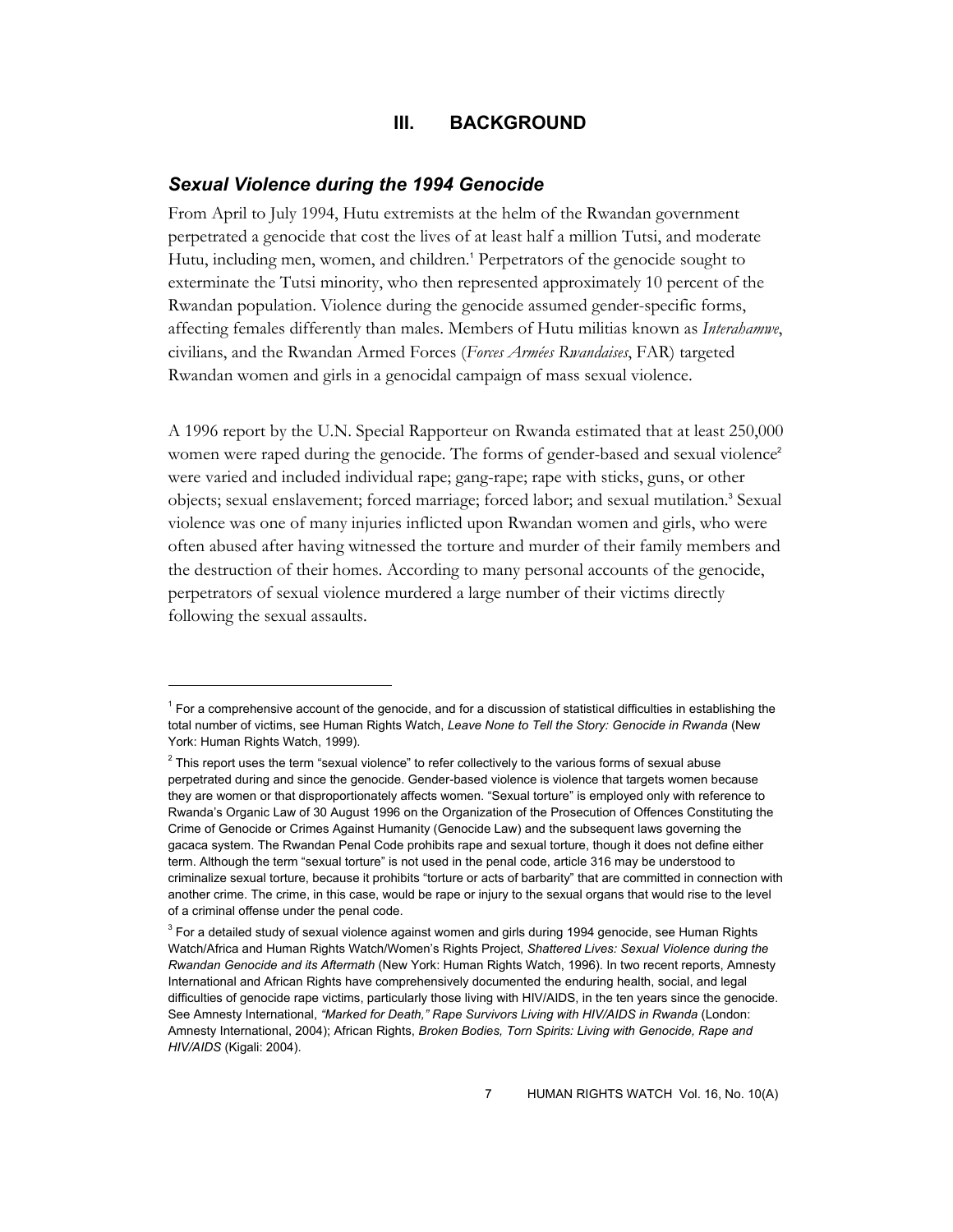Acts of sexual violence wrought devastating medical and psycho-social consequences on Rwandan women. Women and girls contracted sexually transmitted diseases, including HIV/AIDS; faced unwanted pregnancies<sup>4</sup> and health complications resulting from botched abortions; and suffered sexual mutilation and other injuries, such as fistulas,<sup>5</sup> uterine problems, vaginal lesions, and scarring. Ten years after the events, victims<sup>6</sup> of sexual violence, particularly those who bore children from the rape or suffered lasting physical injury, such as infection with HIV/AIDS, are still haunted by the abuse and remain traumatized, stigmatized, and isolated.

Mass sexual violence in Rwanda served strategic and political ends. Prior to and during the genocide, extremist propaganda vilified Tutsi women on the basis of both their gender and their ethnicity.<sup>7</sup> According to the extremist ideology, Tutsi women sought sexually to manipulate Hutu men as a means to achieve Tutsi domination of the Hutu community. Perpetrators of the genocide thus viewed sexual violence against Tutsi women as an effective method to shame and conquer the Tutsi population. Extremists also sexually assaulted Hutu women who held opposing political views, were married to Tutsi men, or sheltered Tutsi during the genocide. The breakdown of law and order during the violence also led to random sexual assaults against both Tutsi and Hutu women and girls.

There is scarce documentation of sexual violence from the period 1994-1998 that was unrelated to the campaign to exterminate Tutsi and moderate Hutu. However, field research has documented rape and forced marriage by advancing soldiers of the Rwandan Patriotic Army (RPA)—the military arm of the Rwandan Patriotic Front (RPF), the majority Tutsi rebel group that defeated the genocidal government in 1994 and proceeded to form the new Rwandan government—against Tutsi women whom they had "rescued" from perpetrators of the genocide.<sup>8</sup> Further, there is evidence that

<sup>&</sup>lt;sup>4</sup> As of 1996, Rwanda's National Population Office had estimated that 2,000 to 5,000 children were born of rape. See Heather B. Hamilton, "Rwanda's Women: The Key to Reconstruction," *The Journal of Humanitarian Assistance*, [online] at http://www.jha.ac/greatlakes/b001.htm (retrieved April 19, 2004) (citing study by National Population Office).

<sup>&</sup>lt;sup>5</sup> A fistula is an abnormal connection that develops between two of the body's organs. Recto-vaginal fistulas connect the rectum and the vagina and result in fecal matter passing through the fistula to the vagina and thus are often accompanied by fecal incontinence and infections; vesico-vaginal fistulas connect the vagina and the bladder and may result in urinary incontinence and infections. Fistulas arise from injury such as trauma or severe inflammation due to disease. Some fistulas will close spontaneously; others require surgical intervention.

 $^6$  A person who has suffered sexual violence may be viewed as both a victim and a survivor. This report uses the terms interchangeably.

<sup>7</sup> For further details on the propaganda used to demonize Tutsi, see *Leave None*, pp. 65-96.

 $8$  Clotilde Twagiramariya and Meredeth Turshen, "'Favours' to Give and 'Consenting' Victims: The Sexual Politics of Survival in Rwanda," in Meredeth Turshen and Clotilde Twagiramariya, eds., *What Women Do in*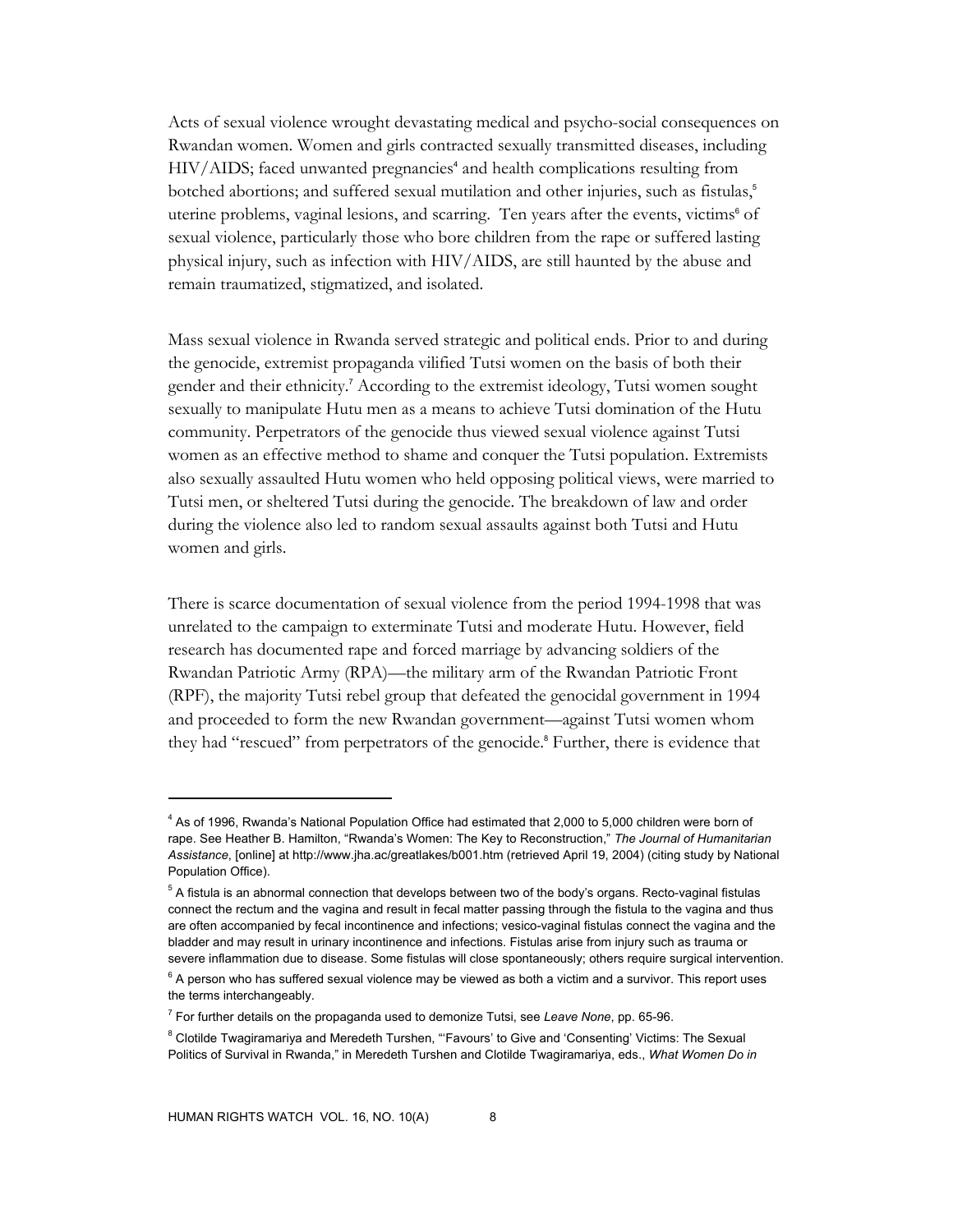both Hutu extremists and RPA soldiers sexually assaulted Tutsi and Hutu women, respectively, during the protracted conflict between the Rwandan government and militia members who had fled to the Democratic Republic of Congo (DRC) following the RPF victory.<sup>9</sup>

The International Criminal Tribunal for Rwanda (ICTR), established by the U.N. Security Council in 1994, has jurisdiction over genocide, crimes against humanity, and violations of international humanitarian law committed in Rwanda and neighboring states in the period from January 1, 1994 to December 31, 1994. The ICTR has tried twenty-three defendants in its ten-year history. In its landmark decision in *Prosecutor v. Akayesu*, the court recognized that rape can be a constitutive act of genocide under international law,<sup>10</sup> but it has not followed up this decision with vigorous prosecution of rape cases.

The NGO Coalition on Women's Human Rights in Conflict Situations, Rwandan and international NGOs, and others have criticized the court's relative lack of attention to sexual violence crimes.<sup>11</sup> NGOs have noted that prosecutorial staff have not effectively investigated sexual violence and therefore neglected to include sexual violence crimes in some past indictments. The Security Council has set a deadline for the ICTR to complete all investigations by the end of 2004, all trials by 2008, and all appeals by 2010. NGOs have also reported that the tribunal's sexual violence investigators have not been properly trained to gain the confidence of and elicit information from rape victims.12 In May 2004, the ICTR initiated a series of training seminars on gender sensitivity and sexual violence investigations.<sup>13</sup> With respect to witness protection, NGOs have criticized the absence of confidentiality safeguards and security measures upon the witnesses' return to Rwanda; the failure to provide genocide survivors who serve as witnesses antiretroviral (ARV) therapy and treatment for opportunistic infections of

*Wartime: Gender and Conflict in Africa* (New York: Zed Books, 1998), pp. 104-109. See also Amnesty International, *"Marked for Death,"* pp. 2, 6, 16.

<sup>&</sup>lt;sup>9</sup> Human Rights Watch interview with NGO representative, Kigali, February 22, 2004; Amnesty International, *"Marked for Death*,*"* p. 2.

<sup>10</sup> *Prosecutor v. Akayesu*, Case No. ICTR-96-4-T (Trial Chamber), September 2, 1998.

<sup>11</sup> See, for example, Amnesty International, *International Criminal Tribunal for Rwanda: Trials and Tribulations* (London: Amnesty International, 1998); Women's Caucus for Gender Justice, "Summary of Panel Discussions on Victim and Witness Issues, July 27, 1999 and August 4, 1999, [online] at

http://www.iccwomen.org/archive/resources/vwicc/intro.htm (retrieved May 18, 2004).

<sup>&</sup>lt;sup>12</sup> Connie Walsh (Center for Constitutional Rights, International Centre for Human Rights and Democratic Development, International Women's Law Clinic, and MADRE), "Witness Protection, Gender and the ICTR," October 17, 1997.

<sup>&</sup>lt;sup>13</sup> Human Rights Watch telephone interview with ICTR representative, Arusha, Tanzania, August 11, 2004.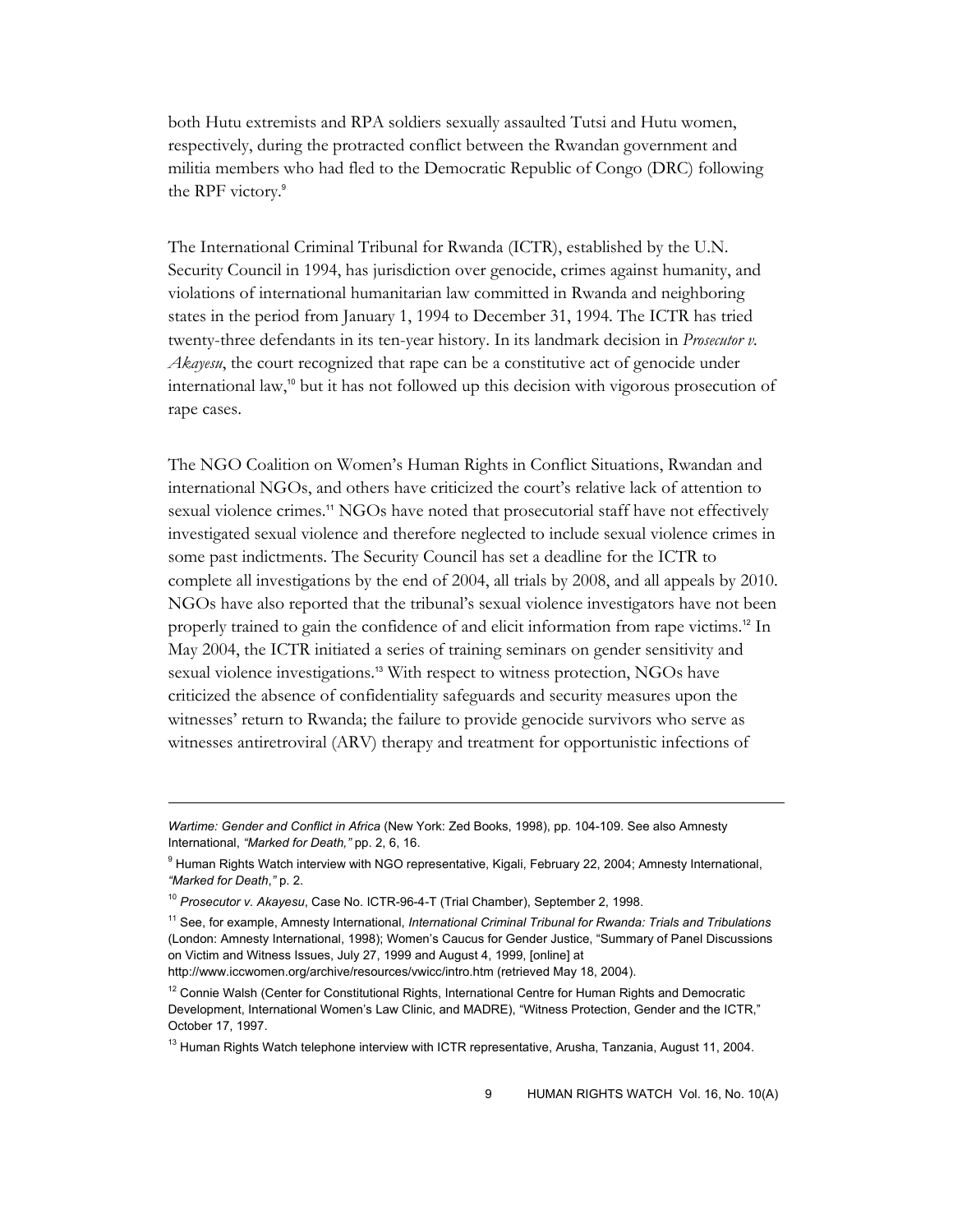AIDS, which are made available to HIV-positive defendants detained by the tribunal;<sup>14</sup> inappropriate and offensive cross-examination of rape victims; lack of access to trauma counseling for rape victims; and finally, the absence of mechanisms to sanction inappropriate conduct by judges.

## *Rwandan Women in the Post-Genocide Period*

In a country where the majority of the population fall below the national poverty line,<sup>15</sup> Rwandan women and girls, approximately 53.3 percent of the population, are at a particular disadvantage.16 A large proportion of the male population was killed in the genocide or subsequent combat between the RPA and Hutu militias and ex-FAR. Many female genocide survivors and other women have been deprived of family upon whom they and their children depended for economic survival. In addition to those who were killed, tens of thousands of people were detained on genocide charges from July 1994 onward and the prison population reached a peak of more than 130,000 in late 1998.<sup>17</sup> The many women and girls whose male family members have been imprisoned have the additional burden not only of supporting themselves but also of providing food for their relatives in prison.18 A 2001 survey by the Rwandan Ministry of Health and the National Population Office found that approximately 36 percent of families were headed by women, as compared to 21 percent in 1992, and that 8 percent of women were widows,

<sup>&</sup>lt;sup>14</sup> The British Department for International Development (DFID) told Human Rights Watch that it seeks to fund a program to provide voluntary HIV counseling and testing and ARV therapy and treatment for opportunistic infections of AIDS to witnesses who testify in ICTR trials. Human Rights Watch telephone interview with DFID representative, Kigali, April 27, 2004. Initial funding would be in the amount of U.S.\$300,000. Ibid. As of late July 2004, DFID was pursuing preparatory work to develop the program. Email to Human Rights Watch from DFID representative, Kigali, July 23, 2004.

<sup>&</sup>lt;sup>15</sup> The Rwandan government has estimated that approximately 60 percent of Rwandans fall below the national poverty line, determined by such indicators as the ability to provide for basic material needs and annual household expenditures (total expenditures per adult below 64,000 Rwandan francs, or U.S.\$108.84, or food expenditures per adult below 45,000 Rwandan francs, or U.S.\$76.53). Government of Rwanda, *Poverty Reduction Strategy Paper*, June 2002, p. 13 [online] at http://www-

wds.worldbank.org/servlet/WDSContentServer/WDSP/IB/2002/08/23/000094946\_02081004005783/Rendered/ PDF/multi0page.pdf (retrieved April 27, 2004).

<sup>16</sup> Republic of Rwanda, *Recensement Général de la Population de l'Habitat Rwanda: 16-30 Août 2002, Rapport sur les Résultats Préliminaires [General Census of Population of Rwanda: 16-30 August 2002, Report on the Initial Findings]* (Kigali: 2003), p. 38. For a discussion of women's situation in post-genocide Rwanda, see Catharine Newbury and Hannah Baldwin, "Aftermath: Women in Postgenocide Rwanda," Working Paper No. 303, July 2000.

<sup>17</sup> Amnesty International, *Annual Report 1999* (London: Amnesty International, 1999), [online] at http://www.amnesty.org/ailib/aireport/ar99/index.html (retrieved June 3, 2004). By mid-2004, approximately 77,000 remained in prison and communal lock-ups on genocide charges.

<sup>&</sup>lt;sup>18</sup> See Martien Schotsmans, "Les Femmes et l'Après Génocide," ["Women in the Aftermath of the Genocide"] in (Jacques Fierens, ed.), *Femmes et génocide: le cas rwandais* [*Women and Genocide: The Rwandan Case*] (Brussels: Faculté de droit des Facultés univesitaires Notre-Dame de la Paix, 2003), p. 120.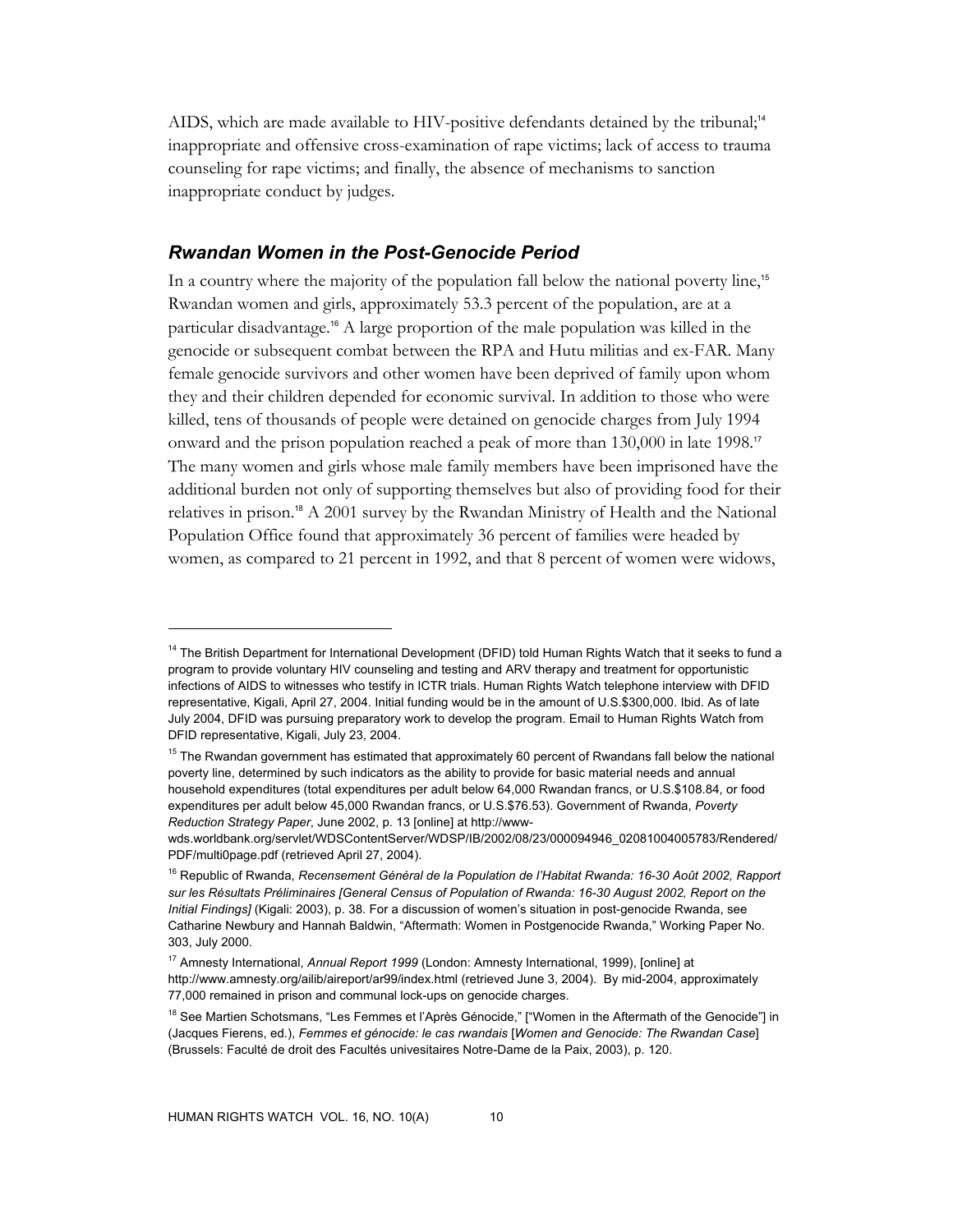as compared to 4 percent in 1992.<sup>19</sup> According to the World Bank, 97 percent of Rwandan women provide for themselves and their families through subsistence agriculture.<sup>20</sup>

Human Rights Watch interviewed victims of genocide and post-genocide sexual violence who were in desperate economic straits.  $C.M.<sub>21</sub><sup>21</sup>$  a young woman who recently gave birth to a child from a rape in late 2003, was evicted by her parents after she revealed that she had been raped. She explained that her economic situation was bleak after she moved to the nearest town: "I didn't have enough to eat, drink, or take care of the baby."<sup>22</sup> Several women who earned a living from prostitution pleaded for financial assistance so that they could seek other work. They and social workers who assisted them reported that financial need had obliged many young women to turn to prostitution for survival.

Since 1994, the Rwandan government has adopted important measures to improve the status of women and girls. In particular, national initiatives have contributed to an impressive level of participation of women in political life. The 2003 constitution requires the government to ensure that all decision-making bodies are composed of women at a minimum ratio of 30 percent.<sup>23</sup> Women currently make up 48.8 percent of representatives in the national assembly, the highest percentage of parliamentary participation by women in the world.<sup>24</sup> Administrative structures called "women's councils" exist at the cell, district, province, and national levels<sup>25</sup> and represent women's positions on a variety of social issues.26

However, serious discrimination and abuse against Rwandan women and girls persist. Despite the adoption of inheritance law reform in 1999, women and girls are denied equal rights to land under strongly rooted Rwandan customary law, which privileges the

<sup>19</sup> Ministry of Health/National Population Office, *Enquête Démographique et de Santé: Rwanda 2000 [Demographic and Health Study: Rwanda 2000]*, Demographic and Health Surveys – MEASURE *DHS* + (Kigali: 2001), p. 13.

<sup>20</sup> World Bank, *Rwanda: Country Brief*, January 2004, [online] at

http://www.worldbank.org/afr/rw/rw\_ctry\_brief.htm (retrieved March 22, 2004).

 $21$  The names of all rape victims have been replaced with different initials in order to respect their privacy. The names of other interviewees have been omitted where necessary to guarantee confidentiality.

<sup>&</sup>lt;sup>22</sup> Human Rights Watch interview with C.M., February 29, 2004.

<sup>23</sup> Constitution of the Republic of Rwanda, *Official Gazette of the Republic of Rwanda*, June 4, 2003, art. 9.

<sup>&</sup>lt;sup>24</sup> Inter-Parliamentary Union, "Rwanda Leads World Ranking of Women in Parliament," Press Release, October 22, 2003, [online] at http://www.ipu.org/press-e/gen176.htm (retrieved April 5, 2004).

<sup>&</sup>lt;sup>25</sup> The Rwandan administrative structure is composed of five units, in ascending order: group of ten families; cell; sector; district; and province.

<sup>26</sup> Elizabeth Powley, "Women Lead Way to Rwanda's Future Democracy in Africa," *International Herald Tribune*, November 21, 2002.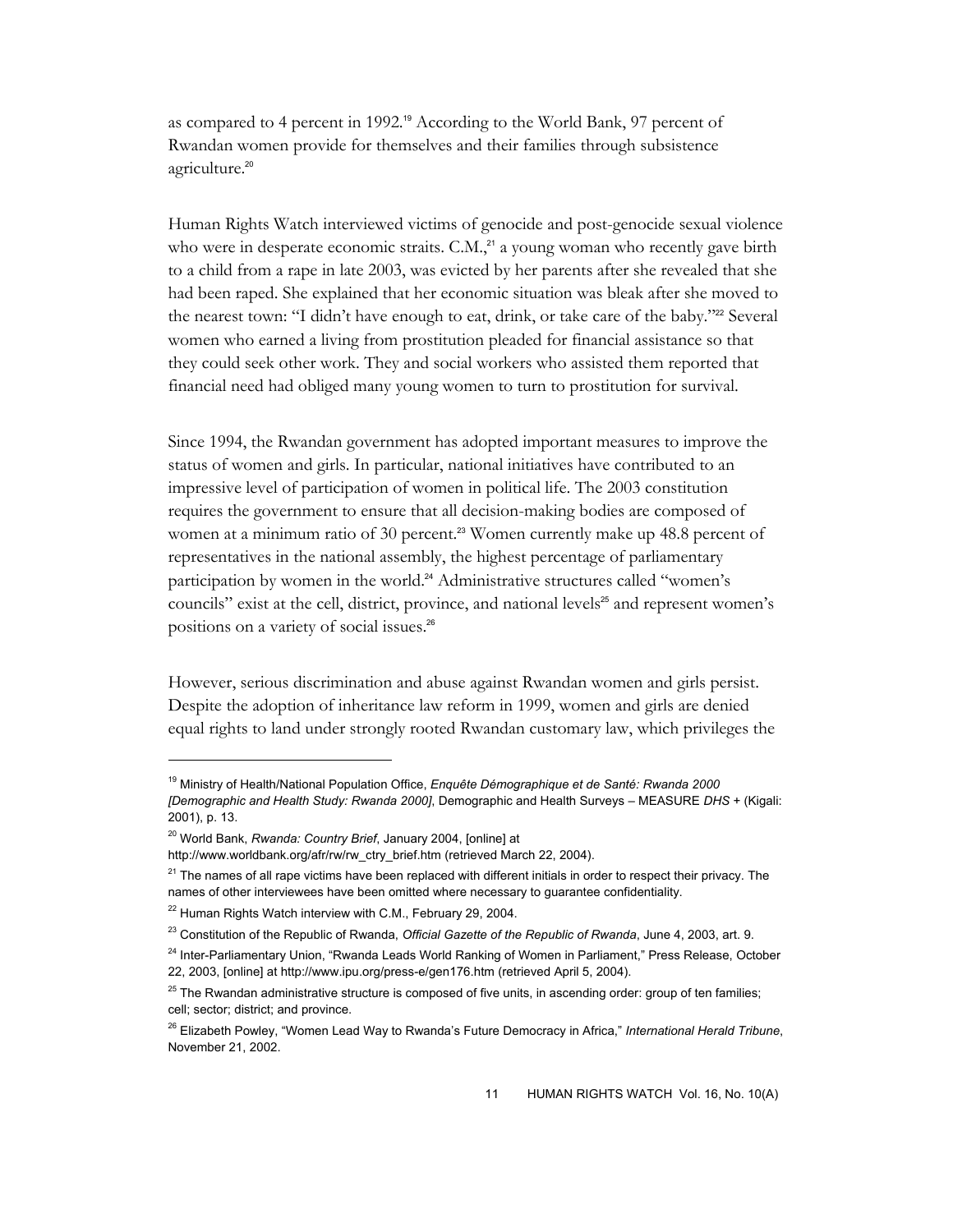male head of household.<sup>27</sup> The inheritance law established three marital property regimes and granted equal inheritance rights to male and female children of civil marriages.<sup>28</sup> Significant textual gaps and obstacles to implementation have diminished the positive impact of this legislation.29 In a society in which subsistence agriculture predominates, access to land often determines survival. Both women and girls are targets of sexual and other forms of gender-based violence, including domestic violence, rape, forced marriage, and polygyny.<sup>30</sup> According to UNICEF, orphans and "other vulnerable children" number approximately one million in Rwanda, and many of these children are particularly at risk of sexual assault and sexual exploitation, and resort to survival sex.<sup>31</sup>

Our interviews with victims of sexual violence since the genocide, NGOs, and service providers revealed cases of rape of women and girls by relatives, neighbors, teachers, employers, domestic servants, police, and soldiers in the Rwandan Defense Forces (RDF, formerly the Rwandan Patriotic Army, RPA).<sup>32</sup> According to our review of judicial records and research studies by Rwandan NGOs, in every province in 2000- 2004, complaints of sexual violence against girls far outnumbered complaints of sexual violence against adult women.<sup>33</sup> In fifteen judgments from the period 2000-2003, the complainant was under the age of sixteen at the time of the rape. Many representatives of human rights and women's rights organizations and government officials have

<sup>27</sup> Jennie E. Burnet and Rwanda Initiative for Sustainable Development (RISD), *Culture, Practice, and Law: Women's Access to Land in Rwanda* (Kigali: 2001), pp. 8-11. See also Human Rights Watch, *Uprooting the Rural Poor in Rwanda* (New York: Human Rights Watch, 2001).

<sup>&</sup>lt;sup>28</sup> Law to Supplement Book One of the Civil Code and to Institute Part Five Regarding Matrimonial Regimes, Liberalities and Successions, *Official Gazette of the Republic of* Rwanda, November 12, 1999; Burnet and RISD, *Culture, Practice, and Law*, p. 14. See also Human Rights Watch, *Double Standards: Women's Property Rights Violations in Kenya* (New York: Human Rights Watch, 2003).

<sup>&</sup>lt;sup>29</sup> The law's protections for the property rights of women in marriage and female heirs apply only to civil marriage, whereas religious or customary unions are the prevailing practice among Rwandans. Ibid., pp. 12-14. Further, a 2001 study found that few Rwandans surveyed understood their rights under the law. Ibid., p. 16.

 $30$  Polygyny is a practice whereby a husband has more than one wife. See AVEGA-Agahozo [Association of Widows of the April Genocide], *Survey on Violence against Women in Rwanda* (Kigali: AVEGA, 1999).

<sup>31</sup> UNICEF, *Rwanda: Facts and Figures*, [online] at http://www.unicef.org/infobycountry/20289\_20292.html (retrieved April 23, 2004). For a detailed study of abuses against Rwandan children in the post-genocide period, see Human Rights Watch, *Lasting Wounds: Consequences of Genocide and War on Rwanda's Children* (New York: Human Rights Watch, 2003).

 $32$  In addition, Rwandan NGOs have documented cases of forced and early marriage, particularly in rural areas. See AVEGA-Agahozo, *Survey on Violence against Women in Rwanda*; LIPRODHOR, *Situation des Droits de la Personne au Rwanda en 2002: Rapport Annuel de la LIPRODHOR*, [*Human Rights in Rwanda 2002: Annual Report of LIPRODHOR*] (Kigali: LIPRODHOR, 2003), p. 48.

 $33$  Ligue Rwandaise pour la Promotion et la Défense des Droits de l'Homme (Rwandan League for the Promotion and Defense of Human Rights, LIPRODHOR), *Résultats de l'Enquête-Pilote sur les Actes de Viol et les Violences Faites aux Jeunes Filles et Femmes* [*Results of the Pilot Study on Rape and Violence against Young Girls and Women*] (Kigali: 2000); p. 4; Haguruka, *Résultats de l'Enquête sur les Cas de Viol et d'Attentat à la Pudeur Commis sur les Femmes et les Enfants de 1995 à 2002* [*Results of Study on Incidence of Rape and Defilement against Women and Children in 1995-2002*] (Kigali: Haguruka, 2003), pp. 23-24.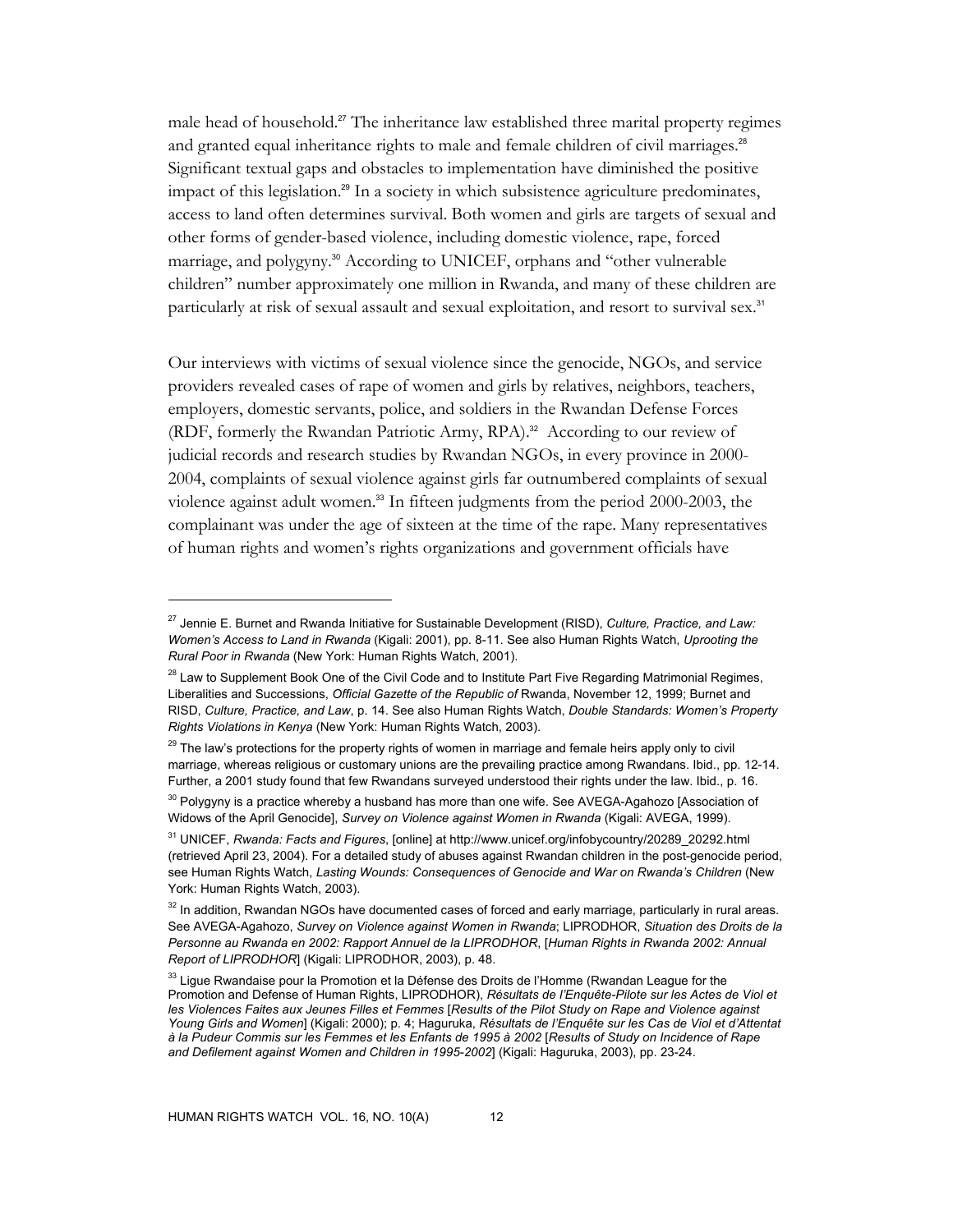pointed to a soaring rate of child rape since 1997-1998.<sup>34</sup> However, a representative of the Rwanda National Police, a government minister, and an NGO representative noted that the rising numbers most likely reflect greater community awareness of the issue and increased reporting, rather than a surge in sexual violence against children.<sup>35</sup>

In the wake of the genocide, numerous NGOs have taken up the cause of women's and girls' rights.36 These include survivors' organizations with general or women's rights mandates that provide legal assistance and medical and counseling services; development organizations that promote the economic empowerment of rural women and girls; organizations that provide legal assistance to women and girls on such issues as violence, property rights, divorce, and custody; and organizations that seek to improve female educational performance or access to health care.

## **IV. BARRIERS TO JUSTICE FOR SEXUAL VIOLENCE CRIMES**

## *Genocide Prosecutions in the Rwandan Legal System*

#### *General Context*

 $\overline{a}$ 

The 1994 genocide decimated an already feeble national justice system. By the end of the genocide, Rwanda counted only twenty judicial personnel responsible for criminal investigations and only nineteen lawyers.<sup>37</sup> The 448 judges serving in national courts by 1997 were poorly trained and represented roughly half of the number of pre-genocide judges.<sup>38</sup> Since 1994, the justice system has faced the overwhelming prospect of trying the more than 120,000 persons accused of genocide-related crimes.

<sup>34</sup> See Haguruka, *Résultats de l'Enquête*, p. 49.

<sup>&</sup>lt;sup>35</sup> Human Rights Watch interviews with national police and government officials and NGO representative, Kigali, February 9-March 5, 2004.

<sup>&</sup>lt;sup>36</sup> For a discussion of the rapid evolution of women's organizations in the post-genocide period, see Catharine Newbury and Hannah Baldwin, "Aftermath: Women's Organizations in Postconflict Rwanda," Working Paper No. 304, 2000.

<sup>37</sup> International Crisis Group, *Five Years After the Genocide: Justice in Question*, ICG Report Rwanda No. 1, April 7, 1999, p. 34.

<sup>38</sup> Human Rights First (formerly The Lawyers' Committee for Human Rights), *Prosecuting Genocide in Rwanda: A Human Rights First Report on the ICTR and National Trials*, July 1997, [online] at

http://www.humanrightsfirst.org/pubs/descriptions/rwanda.htm (retrieved April 20, 2004).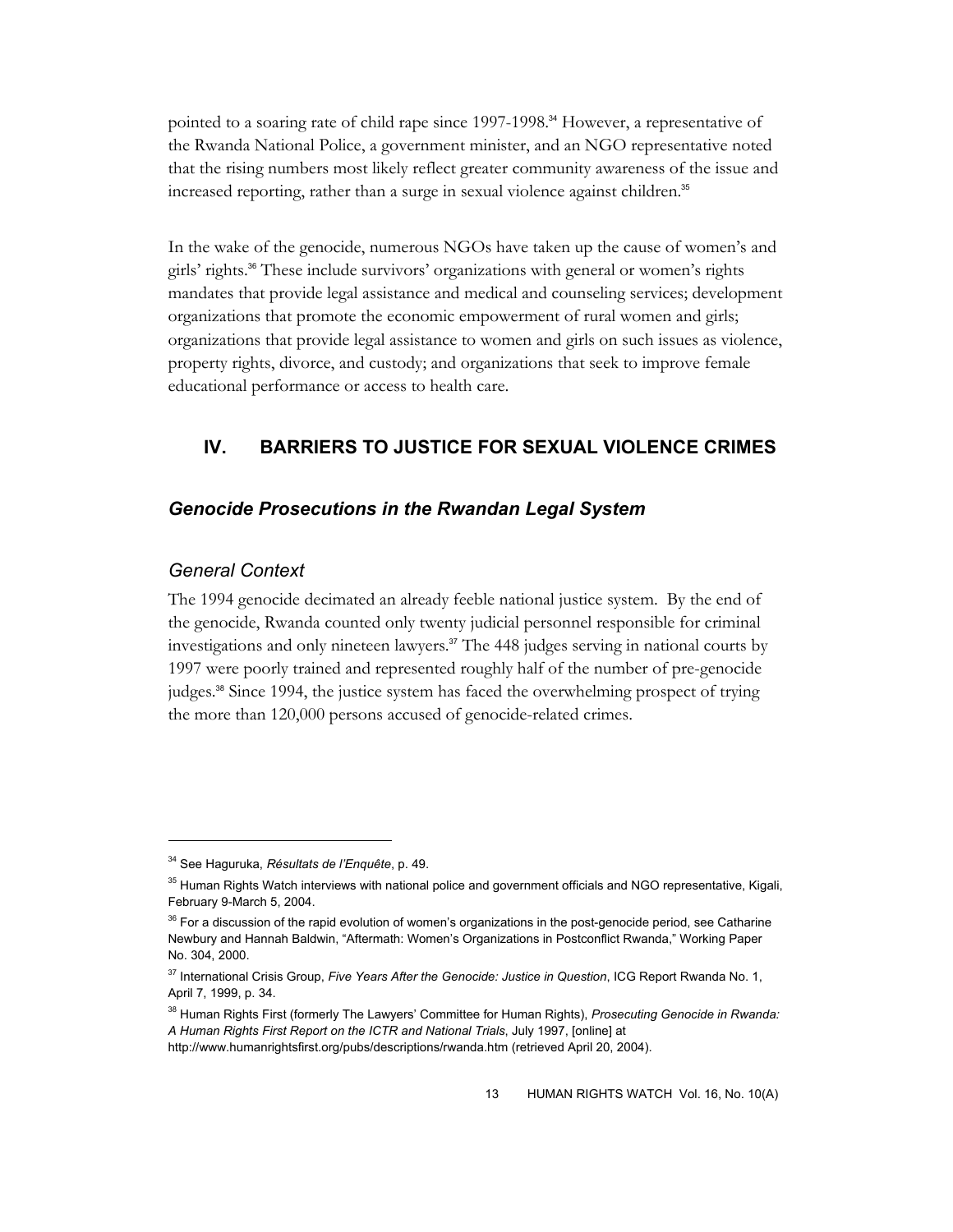The twelve provincial courts, known as Tribunals of First Instance, adjudicate most civil and criminal cases, including those involving sexual violence.<sup>39</sup> Specialized chambers in the Tribunals of First Instance and the military courts exercise jurisdiction over genocide, crimes against humanity, and other crimes committed in connection with genocide.40 While formally dissolved in 2001, these chambers continue to hear genocide cases that were transferred to the Tribunals of First Instance before March 15, 2001.

A 2000 law established a national civilian police force, dismantling the *gendarmerie* and creating the Rwanda National Police (RNP).<sup>41</sup> There are RNP territorial units at the regional and provincial levels. Provincial police units oversee police stations and smaller police posts at the sector level. Judicial police officers attached to a Criminal Investigation Division conduct investigations at headquarters, provincial, and station levels and transfer completed casefiles to the appropriate prosecutor's office for indictment and prosecution.

## *Legislation Governing Genocide Trials and Gacaca*

Two laws have shaped the process of national accountability for the events of 1994. A third law, adopted in June 2004, has recently modified this system. The Organic Law of 30 August 1996 on the Organization of the Prosecution of Offences Constituting the Crime of Genocide or Crimes Against Humanity (Genocide Law) established four categories of offenders subject to prosecution: category one for organizers or leaders of genocide, notorious killers, and persons who committed "acts of sexual torture," category two for murderers or accomplices to murder or serious attacks, category three for persons who committed serious attacks without the intent to cause death, and category four for those responsible for property damage.<sup>42</sup> Persons convicted of category one crimes are eligible for life imprisonment or the death penalty.<sup>43</sup>

<sup>&</sup>lt;sup>39</sup> At the next level sit four Courts of Appeal, in Kigali, Nyabisindu, Cyangugu, and Ruhengeri. The Supreme Court, at the highest level, is composed of six sections including the Court of Cassation, the final appeals court for the cases originating in the Tribunals of First Instance. Below the Tribunals of First Instance are the canton courts, with jurisdiction over minor civil and criminal cases.

<sup>&</sup>lt;sup>40</sup> Organic Law of 30 August 1996 on the Organization of the Prosecution of Offences Constituting the Crime of Genocide or Crimes Against Humanity (Genocide Law), *Official Gazette of the Republic of Rwanda*, September 1, 1996, art. 19.

<sup>41</sup> Law N° 09/2000 of 16/06/2000 on the Establishment, General Organization and Jurisdiction of the National Police, *Official Gazette of the Republic of Rwanda*, June 29, 2000.

<sup>&</sup>lt;sup>42</sup> Genocide Law, art. 2.

<sup>&</sup>lt;sup>43</sup> Human Rights Watch opposes capital punishment in all circumstances as inherently cruel and as a violation of the right to life and of the fundamental dignity of all human beings.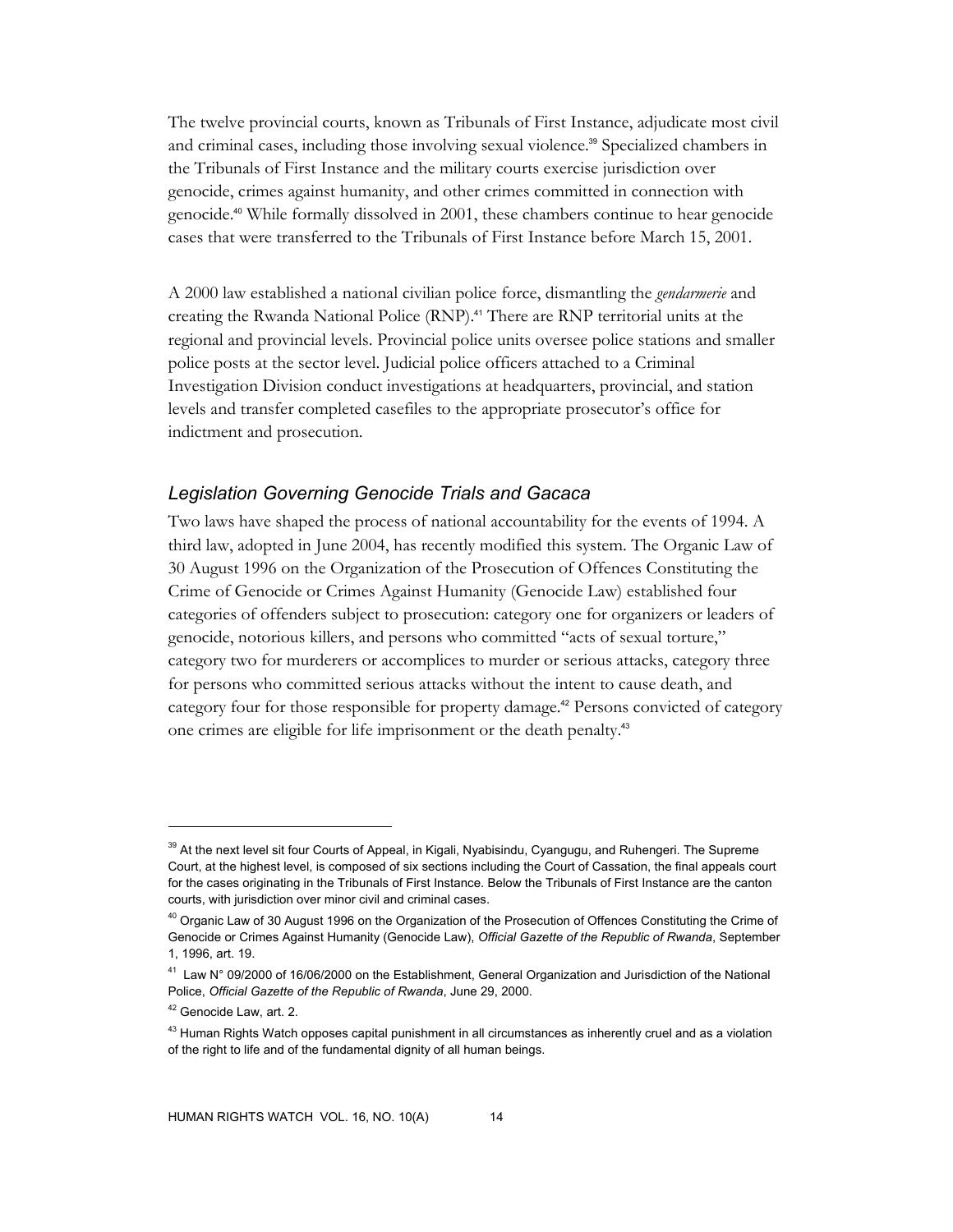Faced in 2001 with a backlog of court cases against more than 100,000 persons detained on genocide charges,<sup>44</sup> the Rwandan government adapted a community conflict resolution mechanism, known as gacaca, to the pursuit of genocide prosecutions. The process aims to enlist active popular participation in public hearings as a means to facilitate truth-telling, accountability, and national reconciliation.<sup>45</sup> The Organic Law of January 26, 2001 Setting Up "Gacaca Jurisdictions" and Organizing Prosecutions for Offences Constituting the Crime of Genocide or Crimes Against Humanity Committed between October 1, 1990 and December 31, 1994 (2001 Gacaca Law) replaced the Genocide Law. The 2001 law expanded category one, the most serious category of crimes, to include the crime of rape<sup>46</sup> and established approximately 11,000 gacaca courts at different administrative levels—the cell, sector, district, and province levels.<sup>47</sup>

Gacaca courts adjudicate those genocide cases that were not transferred by prosecutors' offices to the Tribunals of First Instance before March 15, 2001. There are seven pretrial stages undertaken by gacaca courts at the cell level.48 During the sixth stage, witnesses may testify publicly before the assembly, or in camera before the accused and the panel of gacaca judges.

At the conclusion of the seventh stage, gacaca courts will transfer category one offenders, including perpetrators of rape or sexual torture, to the Tribunals of First Instance for trial. All other offenders will be tried in gacaca courts. In June 2002, proceedings began in eighty cell-level gacaca courts covering twelve sectors, one in each of twelve pilot districts.49 In November 2002, the pilot program was expanded to 118 sectors in Rwanda's 106 districts districts.<sup>50</sup> The pilot program encountered numerous

<sup>44</sup> Amnesty International, *Gacaca: A Question of Justice* (London: Amnesty International, 2002), p. 1.

<sup>&</sup>lt;sup>45</sup> The present gacaca courts, with comprehensive procedural powers to prosecute and punish genocide crimes, substantially depart from traditional gacaca, a more informal dispute resolution mechanism. Penal Reform International (PRI), *Interim Report on Research on Gacaca Jurisdictions and its Preparations (July-December 2001)*, Kigali, 2001, p. 8.

<sup>&</sup>lt;sup>46</sup> This alteration, discussed further in a later section of this report, violates the norm of non-retroactivity of the law. Rwandan law does not define the terms "rape," "sexual torture," or "torture." Organic Law N°40/2000 of 26/01/2001 Setting Up "Gacaca Jurisdictions" and Organizing Prosecutions for Offences Constituting the Crime of Genocide or Crimes Against Humanity Committed between October 1, 1990 and December 31, 1994 [2001 Gacaca Law], *Official Gazette of the Republic of Rwanda*, March 15, 2001, art. 51.

<sup>47</sup> Ibid. See also PRI, *Gacaca Courts in Rwanda*, [online] at

http://www.penalreform.org/english/theme\_gacaca.htm (retrieved April 20, 2004).

<sup>48</sup> For a description of these stages, see Amnesty International, *Gacaca: A Question of Justice* (London: Amnesty International, 2002), p. 27.

<sup>49</sup> PRI, *PRI Research Team on Gacaca, Report III: April-June 2002*, p. 6.

<sup>50</sup> National Gacaca Office, *Document sur l'Etat d'Avancement des Activités des Juridictions Gacaca des cellules opérationnelles et programmes d'activités à venir* [*Progress Report of Gacaca Court Proceedings in Operational Cells and Program for Forthcoming Activities*], January 2004, p. 1.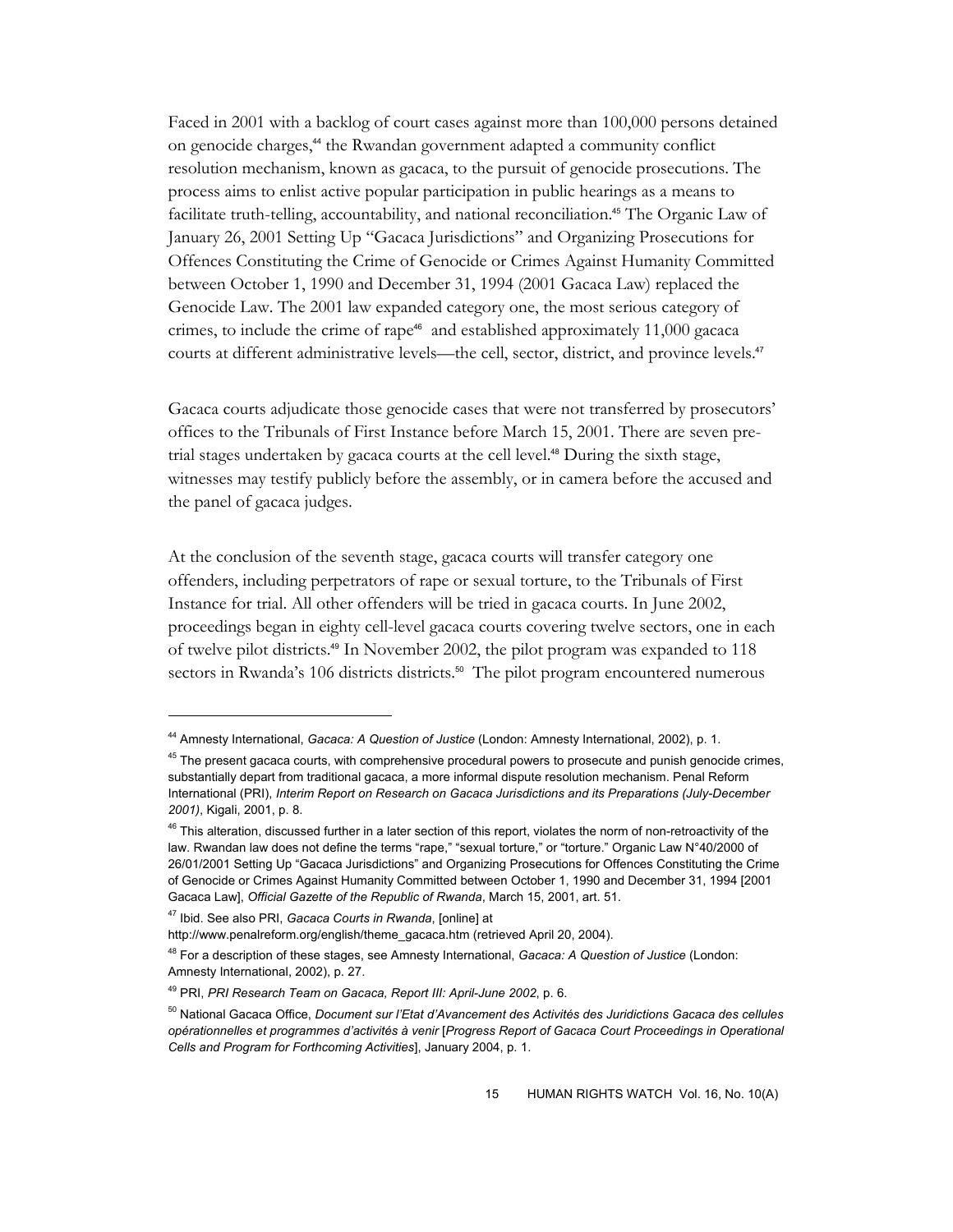difficulties, including inadequate participation of community members;<sup>51</sup> absenteeism and lack of commitment on the part of gacaca judges; and reluctance of potential witnesses, who feared retaliation.<sup>52</sup> In mid-June 2004, gacaca was implemented nationwide with the launch of pre-trial proceedings in all 9,201 cell-level courts, to be followed by trials in Tribunals of First Instance and gacaca courts at the cell and sector levels.53 Trials have not yet commenced.

Under the Genocide Law and the 2001 Gacaca Law, persons accused of genocide or related crimes in categories two, three, and four are eligible for considerable reduction of their sentences through plea-bargaining in accordance with the provisions of the gacaca law. Under reforms introduced in 2004 (see discussion of the 2004 Gacaca Law, below), category one offenders who confess may also have their sentences reduced.<sup>54</sup> Since 1997, the government has sought to ease the burden on the overcrowded prison system by provisionally releasing some of those who confessed to their crimes. A January 2003 presidential directive led to the provisional release of more than 20,000 detainees in May 2003, specifically: non-category one detainees who confessed to crimes, detainees who were minors at the time of the genocide, those who were aged seventy years or older, or those who were gravely ill and, additionally, had served more than half the sentences applicable to the crimes in question.<sup>55</sup> Authorities have released these detainees subject

<sup>&</sup>lt;sup>51</sup> Factors include the priority given to cultivation, household, and other responsibilities; lack of faith or interest in the gacaca process, particularly on the part of those who were victims of RPA crimes, which the Rwandan government has excluded from the mandate of gacaca courts; or fear that participation in gacaca will lead to reprisals by the accused or his or her family.

<sup>52</sup> See National Gacaca Office, *Les Problèmes Constatés dans le Fonctionnement des Juridictions Gacaca Qui Ont Terminé Leur 7ème Réunion* [*Difficulties Observed in the Operation of Gacaca Courts Having Completed the Seventh Stage*], January 21, 2004; LIPRODHOR, *Situation des Droits de la Personne au Rwanda en 2002: Rapport Annuel de la LIPRODHOR* [*Situation of Human Rights in Rwanda in 2002: Annual Report of LIPRODHOR*] (Kigali: June 2003), p. 64. Three people were killed in Gikongoro province in October-December 2003. As of late May 2004, one of the three cases had been confirmed to be an attack against a gacaca witness. "Rwanda: Genocide Survivor Group Denounces Killings, Harassment," U.N. Integrated Regional Information Networks (IRIN), December 16, 2003; Collectif des Ligues et Associations de Défense des Droits de l'Homme (CLADHO), "Déclaration du Collectif des Ligues et Associations de Défense des Droits de l'Homme (CLADHO) sur la Sécurité des Témoins dans le Processus Gacaca," ["Statement of CLADHO on the Security of Witnesses in the Gacaca Process"], Press Release, January 12, 2004, [online] at http://survie67.free.fr/Rwanda/CLADHO/Kaduha.htm (retrieved April 5, 2004).

<sup>53</sup> PRI, *Interim Report*, p. 6.

<sup>&</sup>lt;sup>54</sup> Organic Law N°16/2004 of 19/6/2004 Establishing the Organisation, Competence and Functioning of Gacaca Courts Charged with Prosecuting and Trying the Perpetrators of the Crime of Genocide and Other Crimes Against Humanity, Committed Between October 1, 1990 and December 31, 1994, *Official Gazette of the Republic of Rwanda*, June 19, 2004 [2004 Gacaca Law], arts. 55 and 72.

<sup>55</sup> Office of the Prosecutor, Supreme Court of Rwanda, *Instruction concernant l'execution du communiqué présidentiel du 01 janvier 2003 venant de la présidence de la république qui concerne la libération provisoire des détenus des différentes catégories* [*Directive Concerning Implementation of the Presidential Statement of 1 January 2003 on the Provisional Release of Different Categories of Prisoners*], January 9, 2003; PRI, *Research on the Gacaca: Report V* (Kigali: PRI, 2003), p. 12. The deadline for submission of confessions was most recently extended from March 15, 2004 to March 15, 2005]. Arther Asiimwe, "Genocide Confession Deadline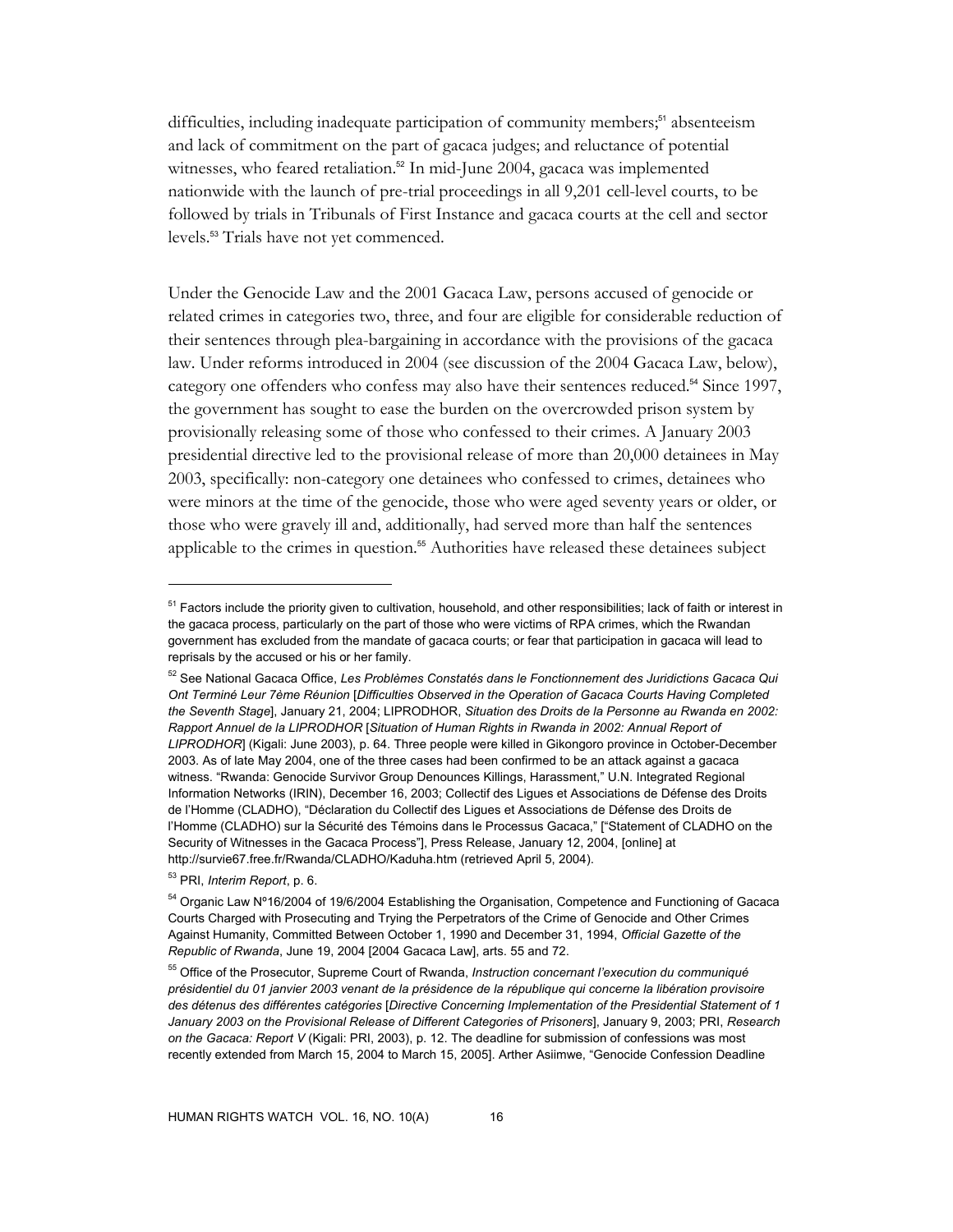to certain conditions, including the possibility of re-accusation in cell-level gacaca courts for crimes to which they did not confess. As of June 2004, Rwandan prisons and communal lock-ups housed approximately 83,800 persons. Approximately 77,000 of these detainees were held on charges of genocide. At the time research for this report was conducted, authorities had announced that another 15,000 to 25,000 detainees would be released under the provisional release program in August 2004, but by the end of August, no prisoners had been released.

For the many persons who were detained on genocide charges on the basis of little or no evidence, the provisional release policy may end the longstanding violation of their due process rights. Sexual violence survivors have reacted differently to the release or prospective release of detainees who allegedly raped them during the genocide.56 Some women feel additional pressure to report the rape. Others report that seeing the alleged perpetrators, who have since returned to their communities, has further traumatized them and inhibited them from taking action. B.R., of Gitarama province, reported that two of her alleged attackers were released from prison and reintegrated in her community in May 2003.<sup>57</sup> Traumatized and frightened by her encounters with the men, who visited her with the purpose of bribing her to remain silent about the rape, B.R. subsequently abandoned her mother and siblings and moved to another district. Some victims told Human Rights Watch that the provisional release policy has eroded their faith in the justice system.<sup>58</sup>

Various developments—including training of gacaca judges, revision of the gacaca law, and organization of community service work for detainees with commuted sentences delayed nationwide implementation of the gacaca process until mid-June 2004.<sup>59</sup> These long delays led to a loss of faith in the justice system and a sense of resignation on the part of many victims of sexual violence. In mid-June 2004, a new law (2004 Gacaca Law) restructured the gacaca system by eliminating district and province-level gacaca courts; reducing the number of gacaca judges in each court from nineteen to nine; suppressing category four and enlarging the scope of categories one, two, and three; and establishing

Extended," East African, March 29, 2004, [online] at http://allafrica.com/stories/200403300841.html (retrieved April 5, 2004).

<sup>&</sup>lt;sup>56</sup> In principle, persons accused of rape, as category one offenders, are not eligible for provisional release. However, such individuals may be released if they were never formally accused of, and did not subsequently confess to rape or sexual torture. In certain cases in which sexual violence survivors did report the crime, alleged rapists were freed because authorities failed to file rape charges in response to victims' reports. Human Rights Watch was unable to determine why authorities did not register the rape charges in these cases.

<sup>&</sup>lt;sup>57</sup> Human Rights Watch interview with B.R., Kigali, February 24, 2004.

<sup>&</sup>lt;sup>58</sup> Human Rights Watch interview with I.B., Ntongwe district, Gitarama province, February 23, 2004.

<sup>&</sup>lt;sup>59</sup> Human Rights Watch interview with NGO representative, Kigali, February 18, 2004.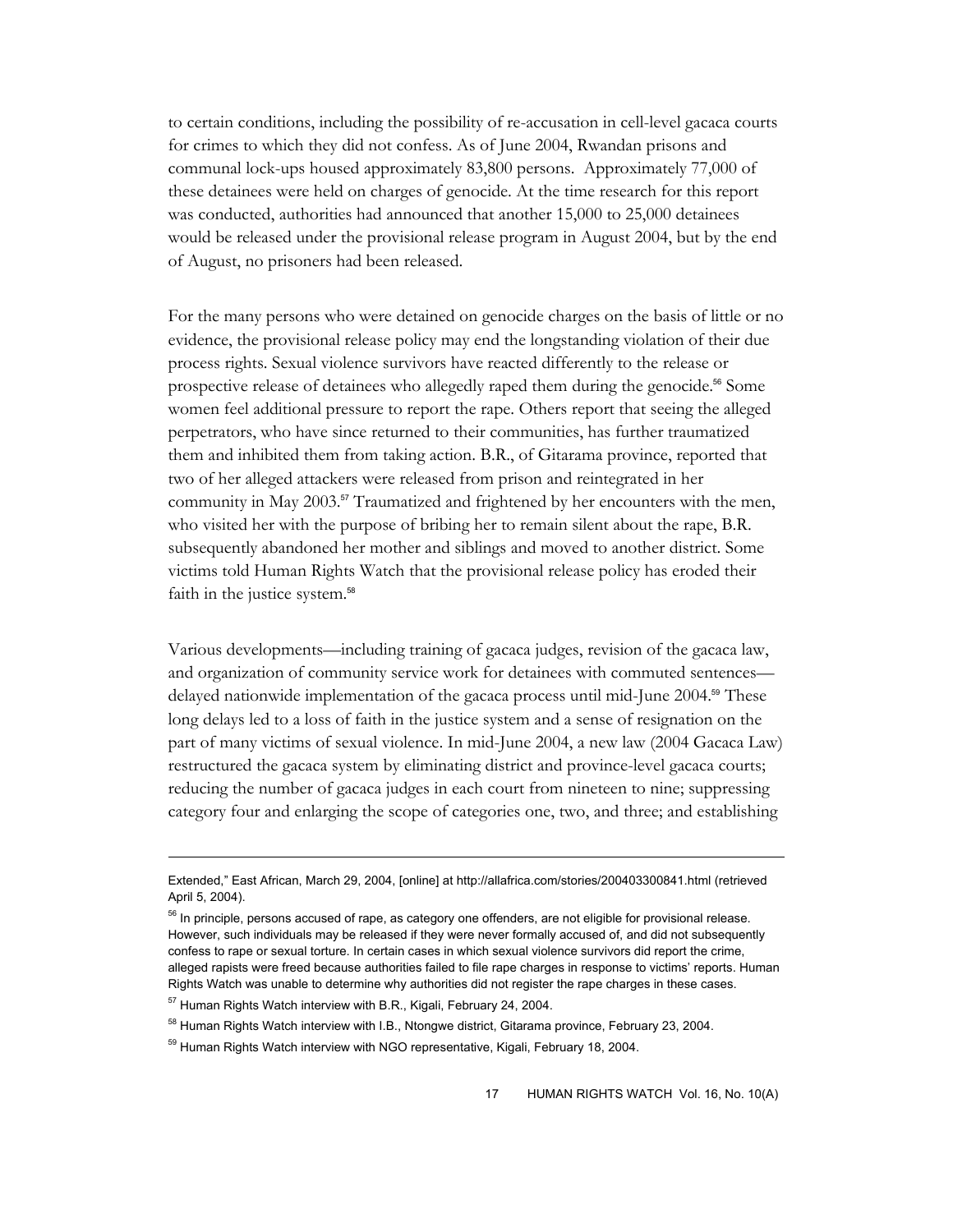new safeguards for rape victims. Under the new law, rape victims now have three options for private testimony in gacaca courts; these mechanisms are discussed in a later section of this report. The law also prohibits individuals from publicly confessing to rape, in order to protect the identity of the alleged victim.

#### *Cases of Sexual Violence in Genocide Trials and Gacaca Proceedings*

Due to the high prevalence of rape and other sexual violence during the 1994 genocide, Rwanda illustrates well both the prospects and limits of efforts to achieve post-conflict accountability at the national level for sexual violence crimes. The Rwandan experience with post-conflict justice for sexual violence will provide a useful point of comparison with other countries in the region where combatants have commonly used rape and other gender-based violence as a weapon of war, namely Sierra Leone, Liberia, Ivory Coast, the DRC, Sudan, and Burundi. In Rwanda as in other countries, the main avenue for prosecution and punishment of perpetrators of rape, as well as other crimes, is the national judicial system. The vast majority of those who directly perpetrated sexual violence, murder, and other offenses were lower-level actors, rather than ringleaders of the genocide who would come under the purview of the ICTR.

#### Genocide Trials Involving Rape

-

Human Rights Watch interviewed women60 of varying ages and backgrounds who had suffered sexual violence during or since the genocide and reviewed judgments in trials from both periods. An extraordinarily small number of cases of genocide sexual violence have been prosecuted at the domestic level. From December 1996 to December 2003, the Tribunals of First Instance and military courts tried 9,728 persons<sup>61</sup> accused of genocide, crimes against humanity, or related crimes. Human Rights Watch consulted numerous sources<sup>62</sup> for information on genocide prosecutions and judgments and examined over 1,000 judgments covering a wide range of crimes. Of these cases, only thirty-two included charges of rape or sexual torture. In addition to the judgments, three

 $60$  Six of our interviewees were below the age of eighteen at the time of the rape. Only one case involved a victim who, at the age of seven, was still a child at the time of our research. We interviewed the mother of the victim.

<sup>&</sup>lt;sup>61</sup> Human Rights Watch interview with NGO representative, Kigali, March 30, 2004. This figure refers to the number of accused persons that have been tried rather than the total number of trials. Most trials involve multiple defendants.

 $62$  These sources include: more than two hundred decisions in genocide trials (December 1996-December 2003) conducted in the specialized chambers of the Tribunals of First Instance of Butare, Gitarama, and the city of Kigali, reviewed by Human Rights Watch researchers during visits to the Tribunals of First Instance in Butare and Gitarama and the Office of the Prosecutor in Kigali; 853 decisions in genocide trials (December 1996- March 2003) conducted in the Tribunals of First Instance in all provinces and the city of Kigali and in military courts, a collection compiled by Lawyers without Borders-Belgium and generously shared with the Human Rights Watch research team; and information on specific cases from local NGO colleagues.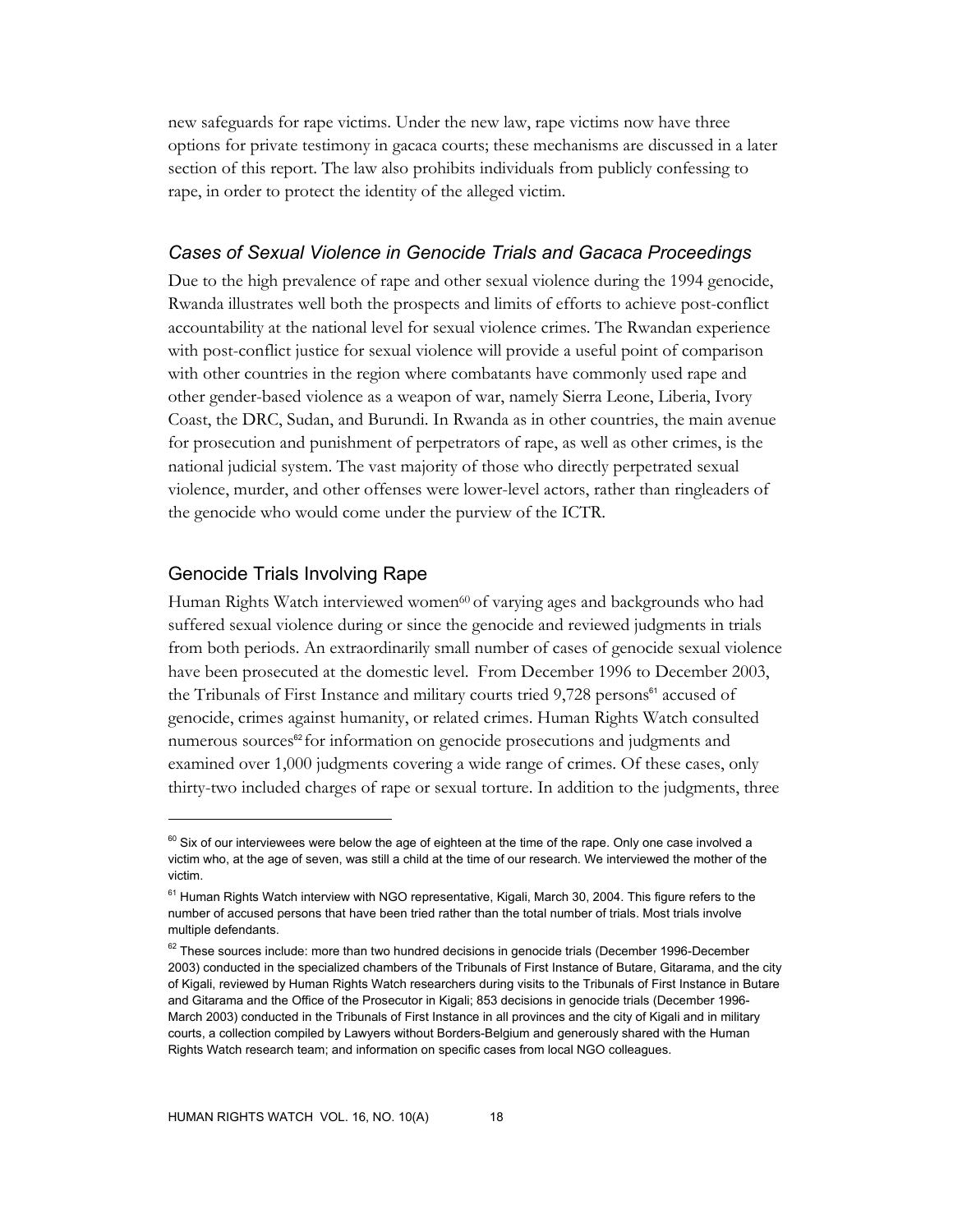cases remained under investigation at the prosecutorial level, a preliminary step before transfer to the Tribunal of First Instance for the commencement of trial.<sup>63</sup> Though not exhaustive, this survey provides a fair illustration of genocide cases that have come before the provincial and military courts. Human Rights Watch also reviewed eighteen judgments in rape cases from the period 2000-2003 in the provinces of Butare, Gitarama, and Nyamata. These decisions are discussed in a later section of the report.

The review of genocide judgments reveals the paucity of genocide sexual violence prosecutions and an onerous caseload that has delayed genocide trials and subjected those accused of genocide—including rape—to extended pre-trial detention. Thirty-two of the judgments across ten of eleven provinces and the city of Kigali included charges of sexual violence against a total of fifty-one defendants.<sup>64</sup> Thirty-one defendants were convicted of rape or sexual torture.<sup>65</sup>

Seven women residing in Gitarama province who were raped during the genocide told Human Rights Watch that they had reported the rapes in the period 1994-2003. However, we recorded only four judgments in the province, none corresponding to their cases, which included charges of rape or sexual torture against a total of four defendants.<sup>66</sup> In addition, eight ongoing trials in Gitarama involve charges of rape or sexual torture.<sup>67</sup> The lack of legal process for the seven cases relates to a systemic problem, the fact that the majority of detainees suspected of genocide crimes, including

 $63$  Human Rights Watch interview, Gitarama town, March 5, 2004; Human Rights Watch interview, Butare town, March 2, 2004.

<sup>&</sup>lt;sup>64</sup> One indictment did not specify whether one or both defendants were charged with rape. If both were in fact charged with rape, the number of defendants would rise to fifty-two. In all sexual violence cases reviewed by Human Rights Watch, the indictments combined rape or sexual torture with other charges, such as murder or looting. An NGO representative described attending a trial in December 2003 at the Tribunal of First Instance of Nyamata in which the defendant was charged solely with sexual violence. Human Rights Watch interview with NGO representative, Kigali, February 19, 2004. This was the sole such case we documented in the course of our research. Mixed indictments make it even more difficult to identify the rare cases involving sexual violence.

<sup>&</sup>lt;sup>65</sup> In 2000, Lawyers without Borders, a Belgian NGO, reviewed the cases of 1,051 persons tried on charges of genocide or related crimes in 1999, including approximately 176 cases shared with and later examined by Human Rights Watch, and found that forty-nine persons were prosecuted for rape or sexual torture, nine of whom were convicted of some form of sexual violence.

<sup>66</sup> Tribunal de Première Instance de Gitarama [Tribunal of First Instance of Gitarama], *Ministère Public contre Musonera* [*Prosecutor v. Musonera*], R.P. 09/Git/Ch.S/1/97, August 4, 1998; Tribunal de Première Instance de Gitarama [Tribunal of First Instance of Gitarama], *Ministère Public contre Ndahayo* [*Prosecutor v. Ndahayo*], R.P. 42/GIT/CH.S/1/98, March 31, 1999;Tribunal de Première Instance de Gitarama [Tribunal of First Instance of Gitarama], *Ministère Public contre Ndahimana* [*Prosecutor v. Ndahimana*], R.P. 133/GIT/5/2001, July 5, 2002; Conseil de Guerre de la République Rwandaise Siégeant à Mugina (Gitarama) [Military Council of the Republic of Rwanda Presiding at Mugina (Gitarama)], *Ministère Public contre le Caporal Kayitsinga* [*Prosecutor v. Corporal Kayitsinga*], R.P. 0051/CG/00, September 24, 2001.

<sup>&</sup>lt;sup>67</sup> Human Rights Watch interview, Gitarama town, March 5, 2004.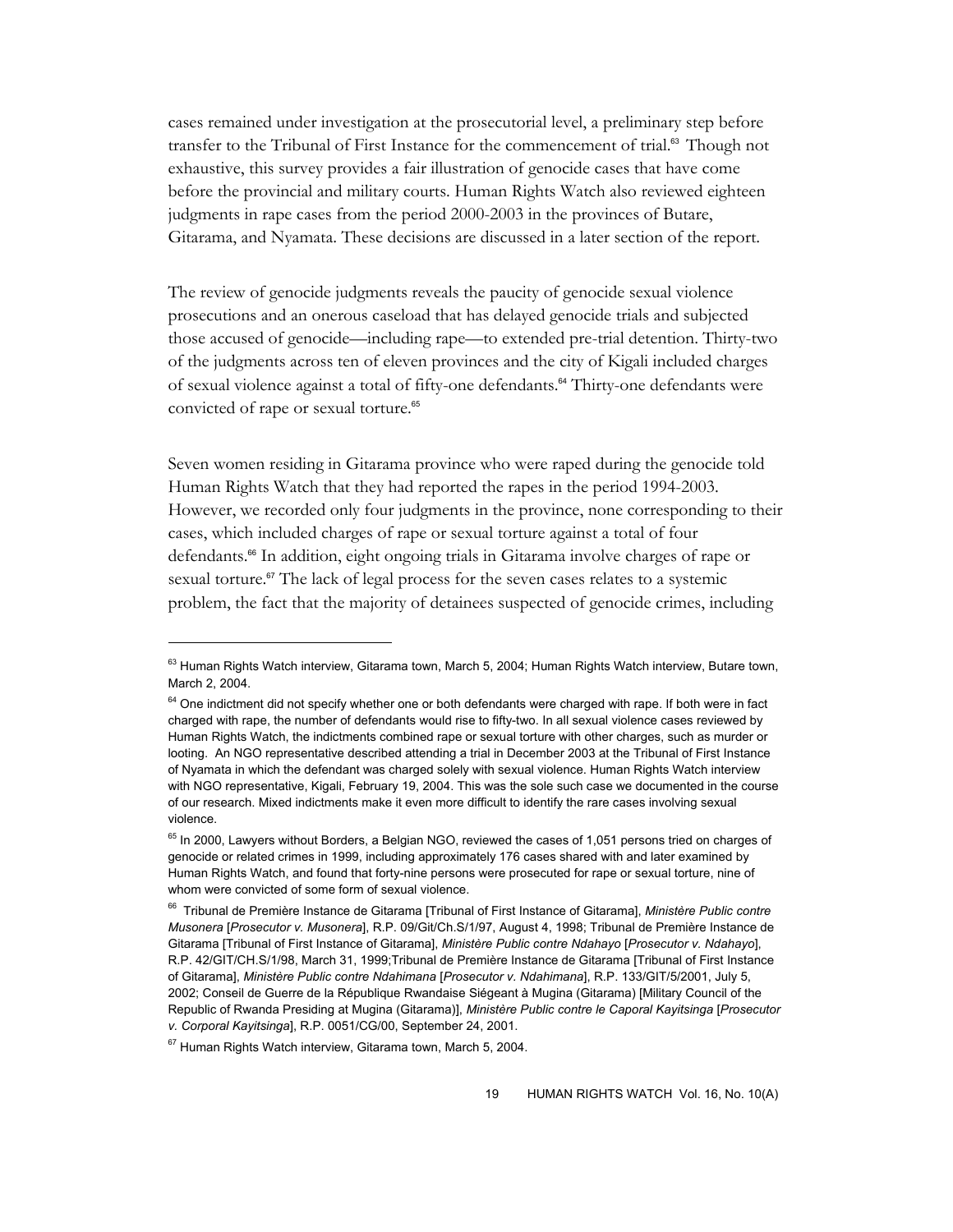rape or sexual torture, remain in prison and await trial. Thus, while none of the seven cases had yet come to trial, five Gitarama residents who had filed rape charges reported that at least one of the men they had named in their rape complaints was still in prison. By contrast, the Tribunal of First Instance of Nyamata, in Kigali-rural province, has held a far greater number of genocide rape trials. From 1996 to December 2003, forty-four completed trials have included charges of sexual violence.<sup>68</sup> Despite these local variations in the number of rape prosecutions, based on historical and demographic differences, genocide trials involving rape fall far short of the estimated tens of thousands of acts of sexual violence during the genocide.

To explain the rarity of rape prosecutions, prosecutors mainly have cited victims' failure to come forward to report rape. The Rwandan justice system, however, has hindered such reporting because it lacks appropriate protections for rape victims. As discussed in a later section, rape victims are more likely to confide in women police officers, prosecutors, and gacaca judges, but women are poorly represented in these groups. Prosecutorial staff and judges have not been trained to handle sexual violence cases. The classic courts do not guarantee rape victims privacy and confidentiality. Further, in a few cases documented by Human Rights Watch, authorities failed to file complaints in response to genocide survivors' reports of rape. According to NGO representatives and victims, in the initial period after the genocide investigators often did not consider rape to be as serious an offense as other accusations, such as murder, against the same suspect.<sup>69</sup>

## Gacaca Procedure and Sexual Violence

There have been similarly few reports of rape in the pilot gacaca courts. Gacaca courts will hold pre-trial proceedings for all genocide cases, whether they involve sexual violence or other crimes, which were not transferred by prosecutors' offices to the Tribunals of First Instance or military courts before March 15, 2001. In drawing up the list of defendants, cell-level gacaca courts are not bound by past complaints against persons imprisoned on genocide or related charges.<sup>70</sup> Therefore, all genocide survivors, including victims of sexual violence, whose cases were not transferred to the classic courts before the 2001 deadline must renew their accusations in gacaca courts. Given the nature of the crime of sexual violence and the stigma that attaches to victims, this

<sup>&</sup>lt;sup>68</sup> Human Rights Watch interview with NGO representative, Kigali, March 3, 2004.

 $^{69}$  Human Rights Watch interview with Y.K., Ntongwe district, Gitarama province, February 23, 2004; Human Rights Watch interview with F.N., Kigali, February 18, 2004; and Human Rights Watch interview with NGO representative, Kigali, February 16, 2004.

<sup>70</sup> *Manuel explicatif sur la loi organique portant création des juridictions gacaca*, p. 16.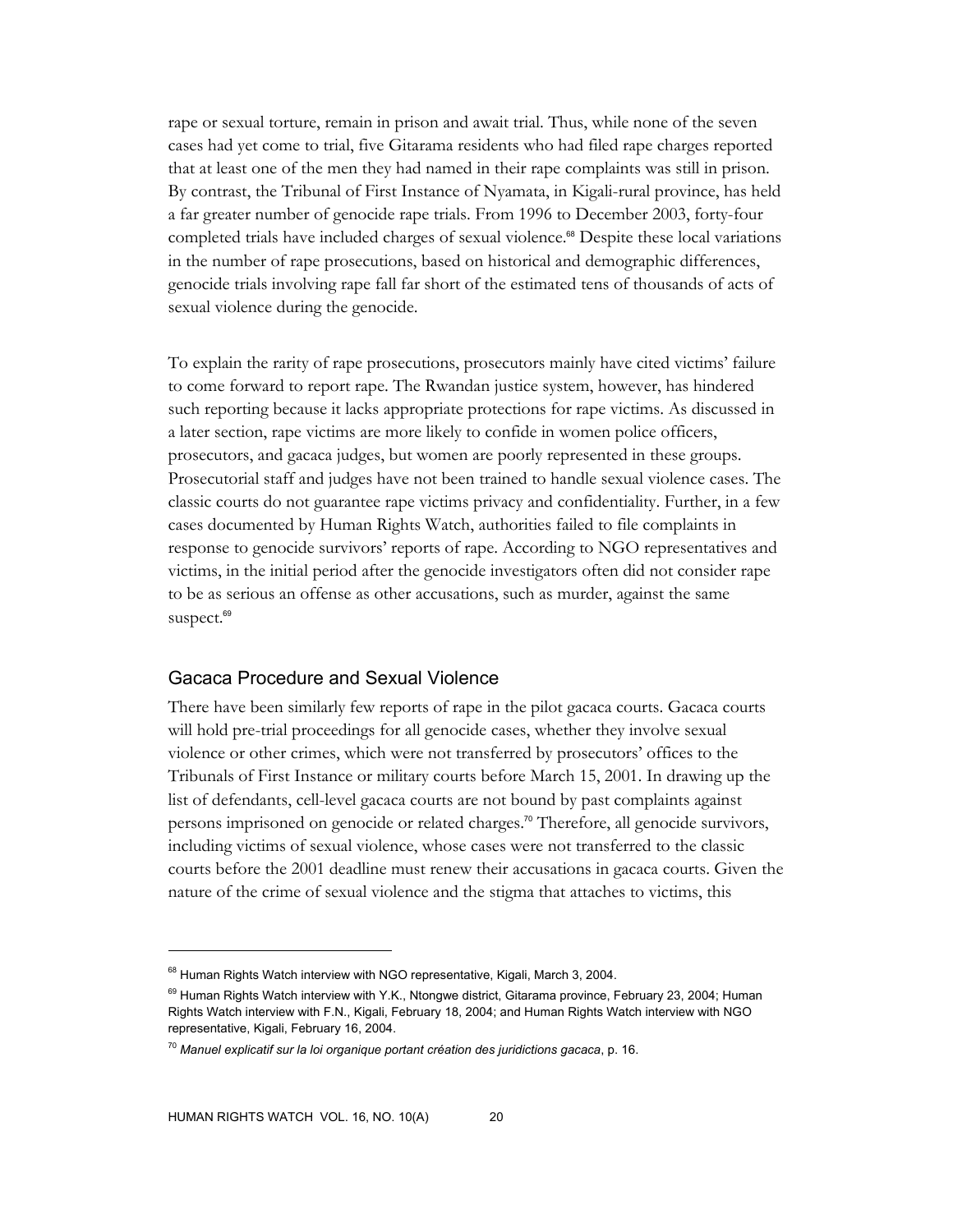procedure is particularly difficult for rape victims who previously filed rape or sexual torture complaints against the same detainees in the early post-genocide period.

The case of B.R., a victim of rape during the genocide, highlights this difficulty as well as the larger problem of genocide survivors' lack of faith in prospects for legal redress. When Human Rights Watch researchers spoke to B.R. in late February 2004, she awaited word from the prosecutor's office following her new complaint against two men with a view to seeking their rearrest, but she seemed to have lost interest in her case. She was frustrated and also fearful, following altercations between her mother and the alleged rapists who had returned to the community after their release.<sup>71</sup> When asked whether she would participate in gacaca, she replied:

I don't think it will achieve much of anything. I think of my family, which was large, with many children . . . . Everyone was killed. Try to understand, there are only three children and my mother who remain alive. Do you think we have the strength to come forward in gacaca? They will say, "Look how you are dressed" . . . I think we will all go mad. . . . There are times when my mother, older sister, brother, and I sit together and just cry.<sup>72</sup>

Testimonies collected by Human Rights Watch researchers demonstrated that gacaca procedures under the 2001 Gacaca Law discouraged women from testifying about their experiences of sexual violence. Under the 2001 Gacaca Law, a rape victim who chose to report rape to a gacaca court could testify orally or in writing before the general assembly, which is composed of a minimum of 100 community members. At the time, gacaca rules required the gacaca president (the chief judge at the cell level) to read written testimony aloud to the assembly.<sup>73</sup> Alternatively, the complainant could testify in camera before the panel of nineteen gacaca judges and the accused.74 The presence of twenty people denied the victim privacy and confidentiality. While the 2004 Gacaca Law has modified in camera procedure to allow a rape victim to testify privately to a single gacaca judge, in camera testimony in the Rwandan context would still afford limited protections to witnesses. Cell-level gacaca proceedings occur in a small community

 $71$  According to B.R., one of the released detainees whom she alleges raped her during the genocide frequently quarrels with her mother, who has accused him of stealing her crops. Human Rights Watch interview with B.R., Kigali, February 24, 2004. B.R. also expressed fear in relation to the killings in Gikongoro province, which she understood to be attacks against gacaca witnesses.

 $72$  Ibid.

<sup>73</sup> *Manuel explicatif sur la loi organique portant création des juridictions gacaca*, p. 55.

<sup>74</sup> Ibid., pp. 88-89.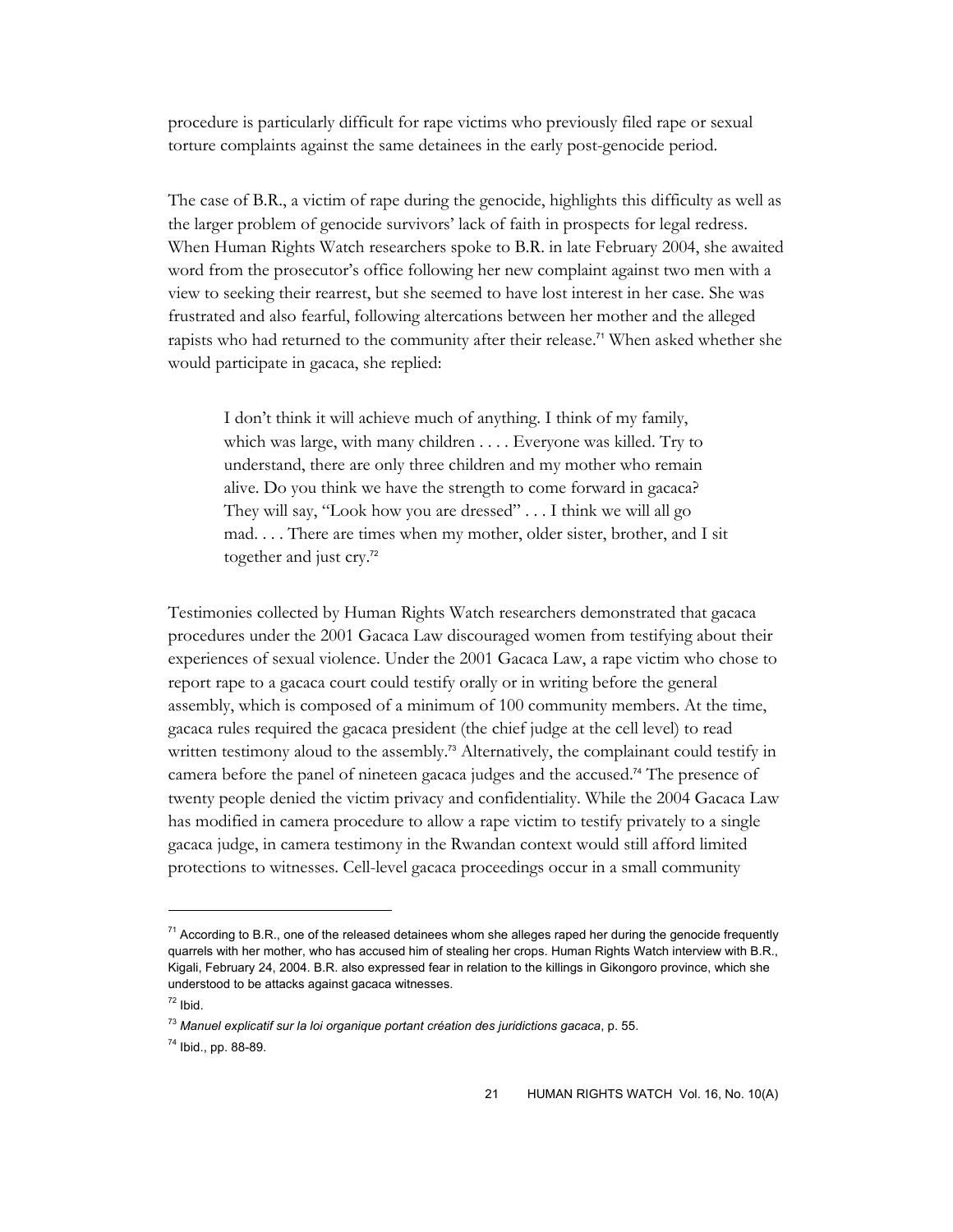setting, where closed-door testimony is likely to be an open secret and could suggest to community members that the witness's testimony concerns sexual violence.

According to government officials and NGO representatives, cell-level gacaca courts have encountered few cases of sexual violence, due in part to insufficient procedural protections under the 2001 law that discouraged women from coming forward.<sup>75</sup> A representative of a Rwandan NGO described to Human Rights Watch a gacaca hearing she had attended in 2002 in Gitarama province, where B.U., a female genocide survivor, testified before the assembly.<sup>76</sup> Upon completion of her testimony, B.U. said, "There are other things that I do not wish to say in public." The representative interviewed B.U. privately, and she reported that she had been raped. Fearful of the reaction of the assembly, she expressed a desire to speak privately with the gacaca judges. Since the launch of the pilot program in June 2002, 581 gacaca courts in ten provinces had registered approximately 134 cases of rape or sexual torture, as compared to approximately 3,308 cases of non-sexual violence crimes, such as murder, assault, or looting, brought before the same courts.<sup>77</sup>

## *Obstacles to Reporting Sexual Violence*

*We who have suffered rape, we are afraid that the person we tell will reveal our story to others. If I go before the court, who will I speak to? If there is a way for someone to punish them [through prosecution], I hope that they are punished, but if not, it is for God [to judge them]."* 

–S.K., Kanzenzi district, February 20, 2004.

Serious obstacles to reporting, investigating, and prosecuting sexual violence cases remain. Our research found that some of the barriers to justice for genocide rape stem from the particular context of April-July 1994, one of mass violence and social disorder, and its impact on national accountability mechanisms. Other more general difficulties that persist with respect to recent rape cases reflect the failure to define rape and other gaps in statutory law; systemic weaknesses within the police, prosecutors' offices, and

<sup>&</sup>lt;sup>75</sup> Human Rights Watch interviews with NGO representatives, Kigali, February 9-19, 2004; Human Rights Watch interviews with local and national gacaca offiicals, Kigali and Butare town, February 6-26, 2004.

<sup>76</sup> Human Rights Watch interview with NGO representative, Kigali, February 23, 2004.

 $77$  Human Rights Watch interviews with local and national gacaca officials, Kigali, March 1-3, 2004. By January 2004, a total of 758 cell-level gacaca courts had commenced proceedings. National Gacaca Office, *Document sur l'Etat d'Avancement des Activités des Juridictions Gacaca*, p. 1. The figure cited above, 581, excludes courts in the provinces of Kibungo and Kigali-rural, for which statistics on rape cases were unavailable. Ibid., p. 4.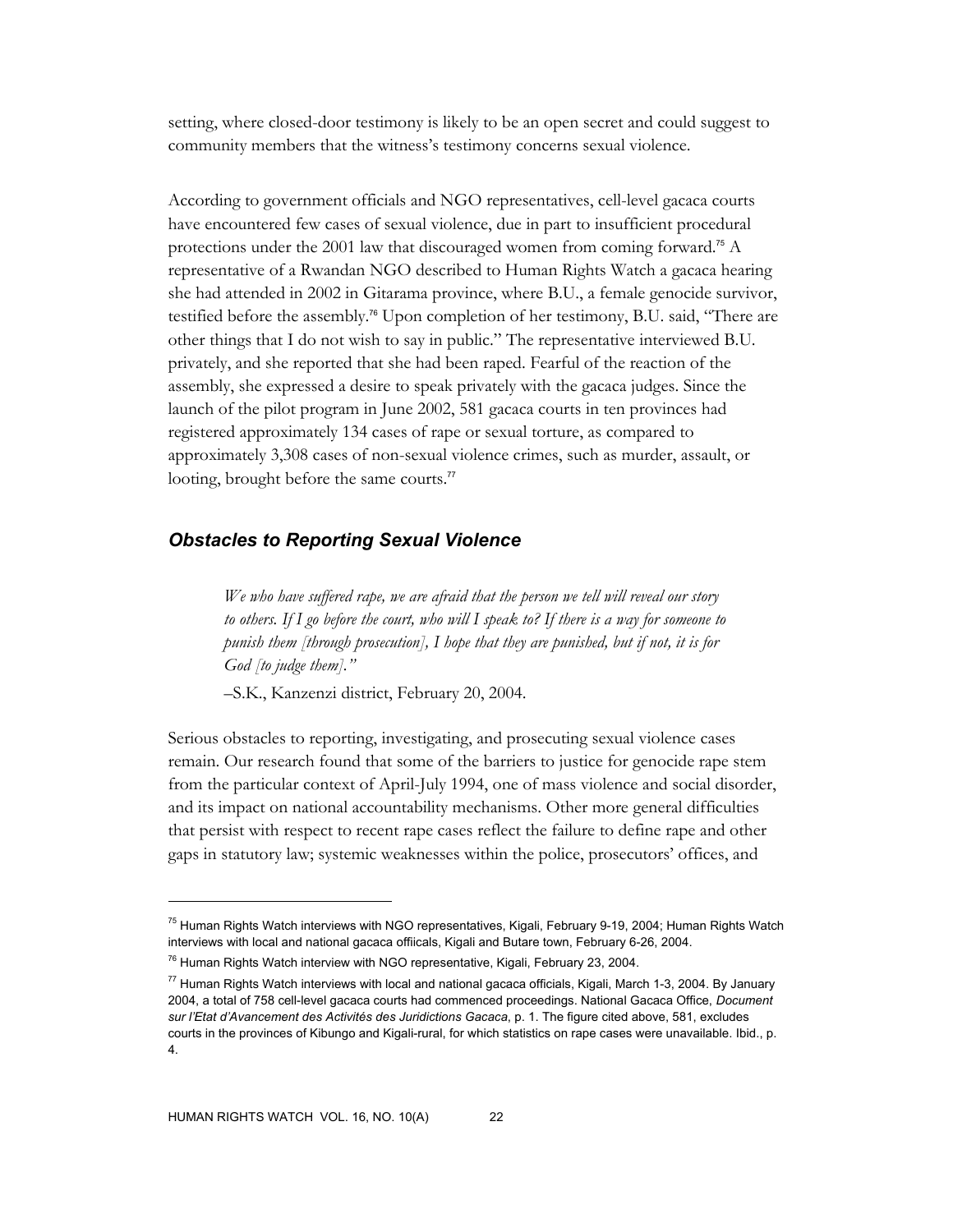judiciary; and cultural and social obstacles. This section focuses on barriers to reporting rape, chief among which are evidentiary issues and inadequate procedural protections to mitigate stigmatization and retraumatization of rape victims.

## *Victims' Concerns Regarding Lack of Evidence*

In the case of rape or other criminal offenses, authorities are required to investigate complaints and bear the burden of proving the guilt of the accused. However, some Rwandan women believed that they shouldered this responsibility. Women who were raped during the genocide explained that they had not initially reported the abuse or did not plan to testify to rape in gacaca courts because they could not identify or locate the alleged rapists, they believed that one or more of the men had since died, or feared their claims would be rejected for lack of physical evidence or eyewitness testimony of the attack.78 As J.B., a resident of Gitarama province who was raped by two men during the genocide in the presence of her three children, told Human Rights Watch: "My greatest sorrow is that I don't know who they were . . . If I did, they would be known, and they would be punished. . . . I would have had the courage to accuse them."79 W.K, another Gitarama resident who was raped by several Interahamwe at a roadblock, told us: "I haven't reported the rape because I don't know the names of those who did it. If I had known, I would have accused them."<sup>80</sup> A report by the international NGO Penal Reform International cites the statement of a rape survivor on the issue of gacaca testimony: "Rape did not necessarily occur in public. How can one accept the testimony of the victim without there having been a witness? What will happen when the accused pleads not guilty?"<sup>81</sup> Further, several rape victims and representatives of survivors' organizations and other NGOs explained to Human Rights Watch that a large number of rapes were never reported because the victims were killed during the genocide or have since died of HIV/AIDS.

Similarly, with respect to post-1994 sexual violence, certain rape victims had not reported the rape because they could not identify their attackers or knew their attackers but lacked physical evidence or eyewitness testimony. One of these women, C.M., was first raped in the cell where she resided with her family and then moved to the nearest town, where she entered prostitution. She did not know the first attacker and reported that she has since been raped six times over several months by unknown men at night

<sup>&</sup>lt;sup>78</sup> Similarly, several victims of genocide sexual violence interviewed by a lawyer in Kibuye province reported that one or more of their rapists were unidentifiable, unable to be located, or had since died. Email message from lawyer, Kigali, to Human Rights Watch, April 8, 2004.

<sup>&</sup>lt;sup>79</sup> Human Rights Watch interview with J.B., Ntongwe district, Gitarama province, February 23, 2004.

<sup>&</sup>lt;sup>80</sup> Human Rights Watch interview with W.K., Ntongwe district, Gitarama province, February 23, 2004.

<sup>81</sup> PRI, *Interim Report*, p. 39.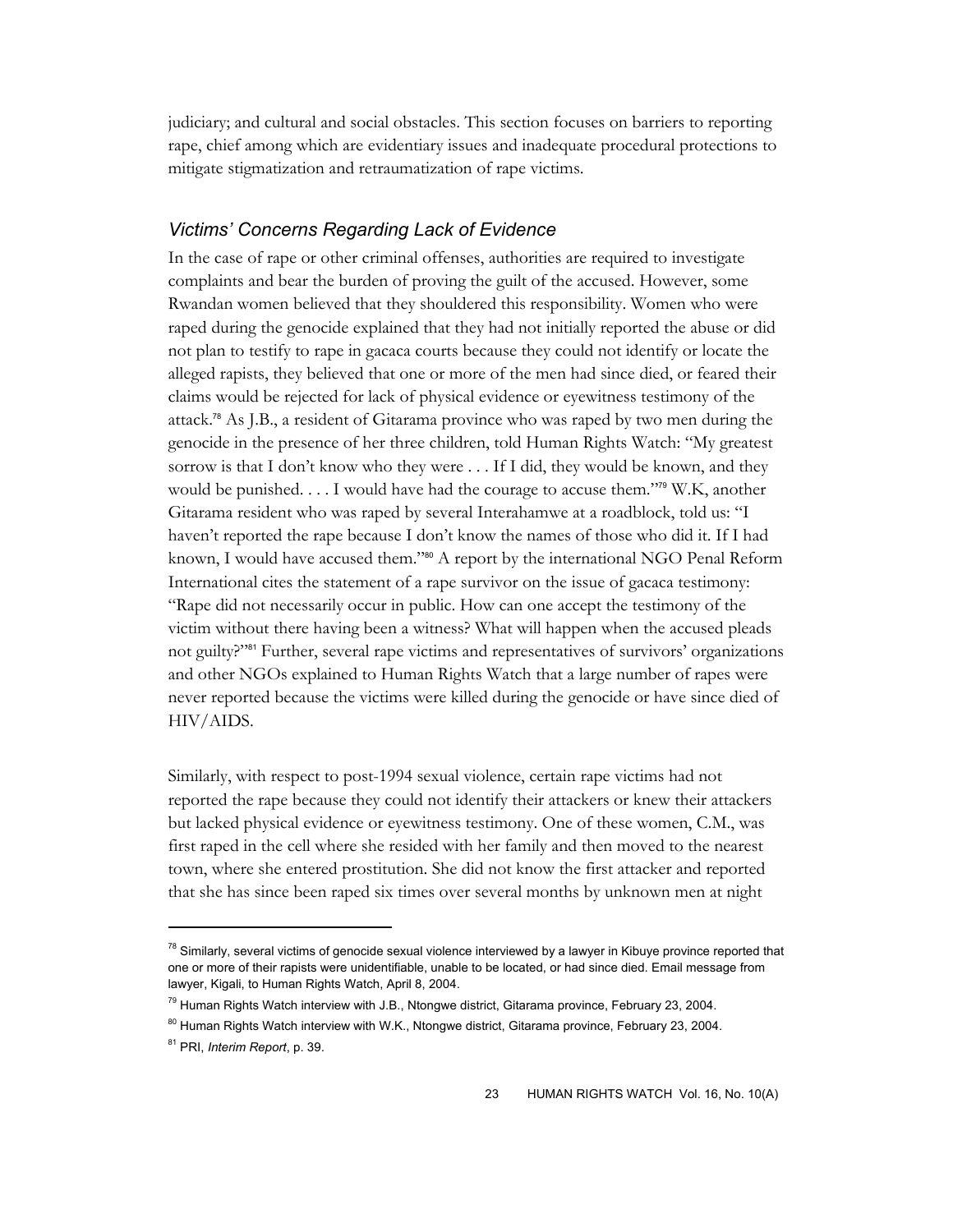on the streets. She explained that several of her colleagues had also often been attacked in this way.82 Another woman, J.T., was abducted in 2000 and held captive by a man who raped her repeatedly. She told Human Rights Watch, "I didn't go to the police because I didn't know his name, or where he was from. If I had known, I would have gone to the authorities."83

# *Stigmatization, Retraumatization, and Inadequate Procedural Protections for Witnesses*

## Societal Context of Stigmatization of Rape Victims

Nearly all the rape victims we interviewed recognized the importance of justice and accountability for sexual violence but were daunted by social and procedural obstacles they faced in reporting the crime to the police, prosecutors' offices, or, more recently, gacaca courts. Persons who have experienced sexual violence are vulnerable to feelings of shame, depression, and stigmatization. Human Rights Watch interviews with women who were raped during the genocide, NGO representatives, government officials, and counselors point to various concerns that relate to isolation, stigmatization of rape victims and people living with HIV/AIDS, and persistent trauma. This section focuses on the situation of women raped during the genocide and then compares their experiences to those of recent victims.

S.I., a resident of Kigali-rural province, was raped during the genocide by four Interahamwe. Her interview with Human Rights Watch researchers was the second time that she had discussed the experience (the first having been with a counselor and representative of a survivors' organization). She had not told her husband, who survived the genocide. This fact is partially explained by her persistent feelings of shame, evident during our interview and demonstrated by her tendency to blame herself for the attack: "For a very long time, I have despised the sin of adultery. The fact that it happened to me, it disturbed me very much. I don't think that talking about it would achieve anything."84

Some victims of genocide sexual violence explained that feelings of shame and fear of community rejection had prevented them from reporting the assaults to police or prosecutors immediately after the genocide. A few of these women had accused their

<sup>82</sup> Human Rights Watch interview with C.M., February 29, 2004.

<sup>83</sup> Human Rights Watch interview with J.T., February 28, 2004.

<sup>&</sup>lt;sup>84</sup> Human Rights Watch interview with S.I., Kanzenzi district, February 22, 2004.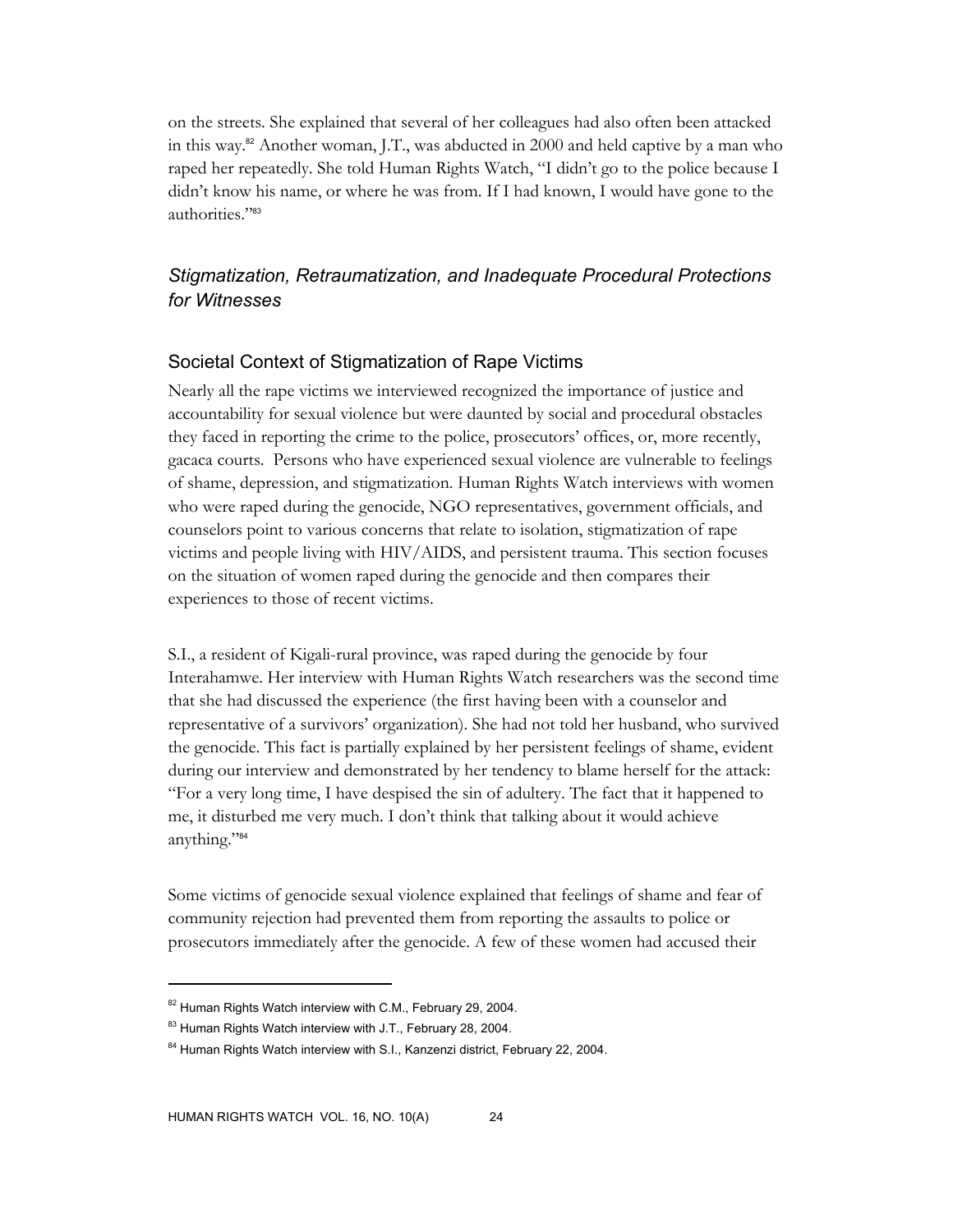alleged rapists of murder, but preferred not to reveal the rape. Others had never filed rape or other charges due to stigma or lack of awareness of their rights, and most had experienced persistent trauma and feared that disclosure would lead to rejection by family or community members. One woman, who was raped by and forced to marry an RPA soldier, said that she did not blame him for the abuse because he acted out of love and did not abandon her.<sup>85</sup> As the above cases of S.I. and other victims illustrate, victims who seek to report the abuse require trained, sympathetic interlocutors, effective procedural protections, and education about the availability of these protections.

#### Public Nature of the Gacaca Process

The gacaca process to date has heightened women's fears of stigmatization, community rejection, and retraumatization. As described above, witnesses may testify in writing or in camera to gacaca courts, but these protections are inadequate and do not ensure their privacy in the context of the small communities in which they live. Further, many of the women whom Human Rights Watch interviewed did not know that they had the option of testifying to rape in camera. C.H., who lives in Kibungo province, in a cell close to the Tanzanian border, told Human Rights Watch that she had been unaware of the option to testify in camera at the time she publicly accused her alleged rapist at a gacaca hearing in late 2002.<sup>86</sup> Interahamwe murdered her husband in the early days of the genocide. Claiming that he was "protecting" her and her children, a neighbor repeatedly raped her over a period of several weeks. His son also raped C.H.'s daughter. After C.H. renewed her accusation before the gacaca assembly, the president of the gacaca court read a letter written by the alleged rapist, who was in prison on charges of rape, murder, and looting. The letter accused C.H. and another woman of conspiring to bring false charges against him. C.H. told Human Rights Watch that after the letter was read, there was whispering and debate among the assembly members. Some accused her of lying; others supported her version of events. C.H. told Human Rights Watch, "I would have preferred to testify in private because after I spoke in front of the assembly, [community members] snickered and whispered."<sup>87</sup>

Similarly, W.K., a Gitarama resident who was raped during the genocide, described community members' behavior at local gacaca hearings she attended where other women had testified to rape: "Some people in the crowd were whispering that the women were lying, but I know it's true."88 In the context of societal stigmatization of

<sup>&</sup>lt;sup>85</sup> Human Rights Watch interview with E.T., Gitarama town, February 19, 2004.

<sup>&</sup>lt;sup>86</sup> Human Rights Watch interview with C.H., Kigarama district, Kibungo province, March 3, 2004.  $^{87}$  Ibid.

<sup>&</sup>lt;sup>88</sup> Human Rights Watch interview with W.K., Ntongwe district, Gitarama province, February 23, 2004.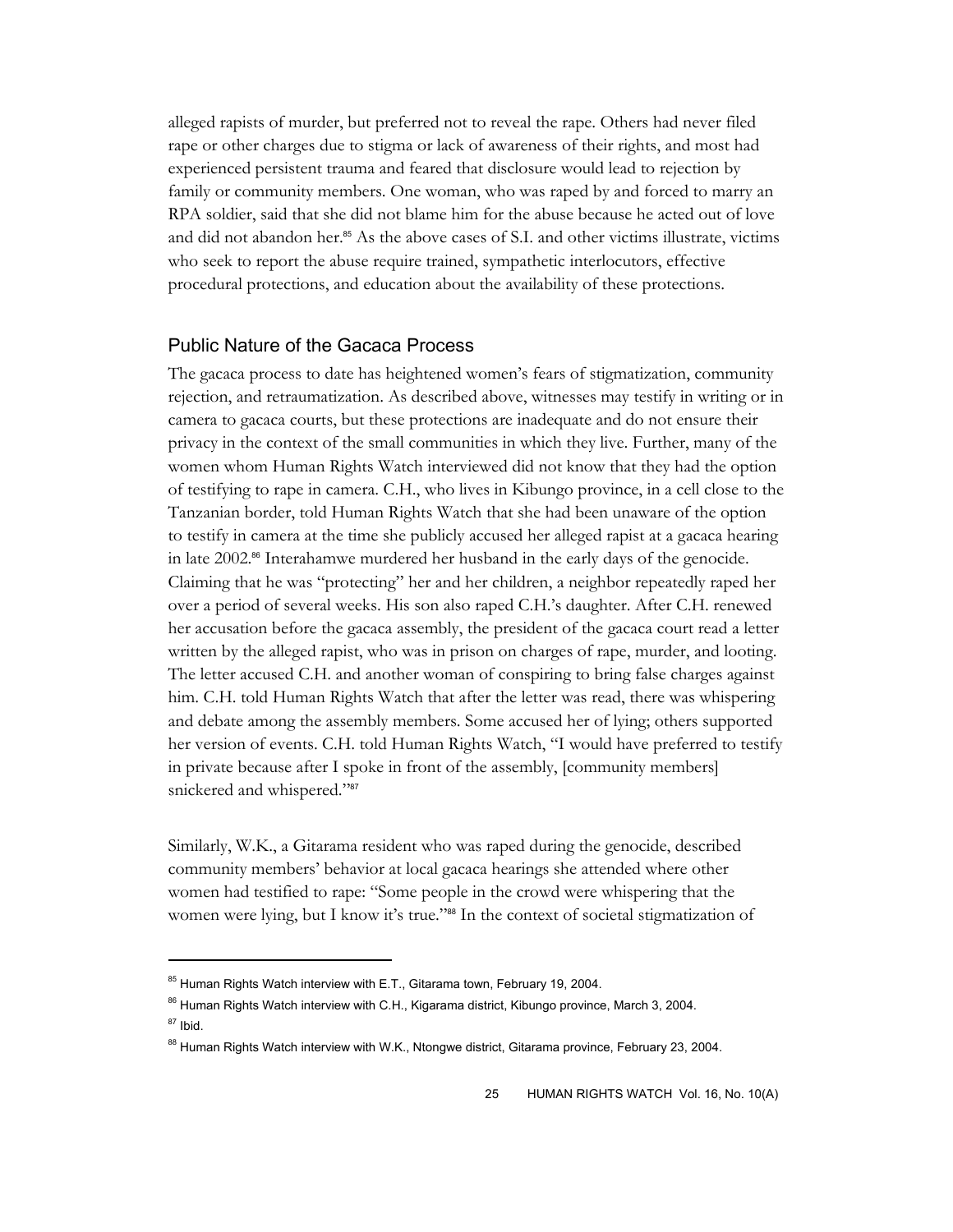victims of sexual violence, the public debate that exemplifies the participatory gacaca process exposes victims who testify to public humiliation and may discourage reporting of sexual violence.

Unaware or dismissive of the protections afforded by written or in camera gacaca testimony, the majority of women Human Rights Watch interviewed appeared to view the process as necessarily public and expressed fears that disclosure within the present system would expose them to stigma, blame, or public ridicule by members of their communities, particularly the cell-level gacaca general assembly.89 As illustrated by the attitude of E.G., a resident of Gitarama province, chronic trauma afflicts some women and discourages them from testifying. E.G., who is HIV-positive, was gang-raped by several Interahamwe and bore a child from rape after she fled to Congo (then Zaire).<sup>90</sup> When asked whether she would testify about the rape at the gacaca hearings, E.G. explained:

Will we even be capable of testifying? To have the strength to walk up in front of people and say that so-and-so has raped me? . . . It's hard to confront the person who has raped you when he has a family and you are alone, without anyone to support you.91

By contrast, another woman spoke positively about her experience of publicly testifying to rape before a gacaca court. The case of Y.K., of Gitarama province, demonstrates that some women overcome their concerns about community attitudes because they desire accountability for the abuses they suffered.<sup>92</sup> Y.K. was raped on two occasions and filed a rape complaint soon after the genocide. When she renewed her testimony at a recent gacaca hearing, one of the alleged rapists was present. She described the scene:

There were about 2,000 people there. When I testified, people kept quiet. I also said a lot of other things, including about other people. The judges said nothing. I said it all without shame. Immediately after the war, I was ashamed and always crying. But since then, it is better. People

<sup>&</sup>lt;sup>89</sup> Representatives of survivors' organizations maintain regular contact with a large number of genocide rape victims and confirmed that these concerns discourage genocide rape victims from reporting the abuse. Human Rights Watch interview with NGO representative, Kigali, February 9, 2004. Judicial and gacaca officials echoed these views. Human Rights Watch interview with senior and local government officials, Kigali and Gitarama town, February 6, 2004-March 3, 2004.

 $90$  Human Rights Watch interview with E.G., Kigali, February 18, 2004.

 $91$  Ibid.

<sup>&</sup>lt;sup>92</sup> Human Rights Watch interview with Y.K., Ntongwe district, Gitarama province, February 23, 2004.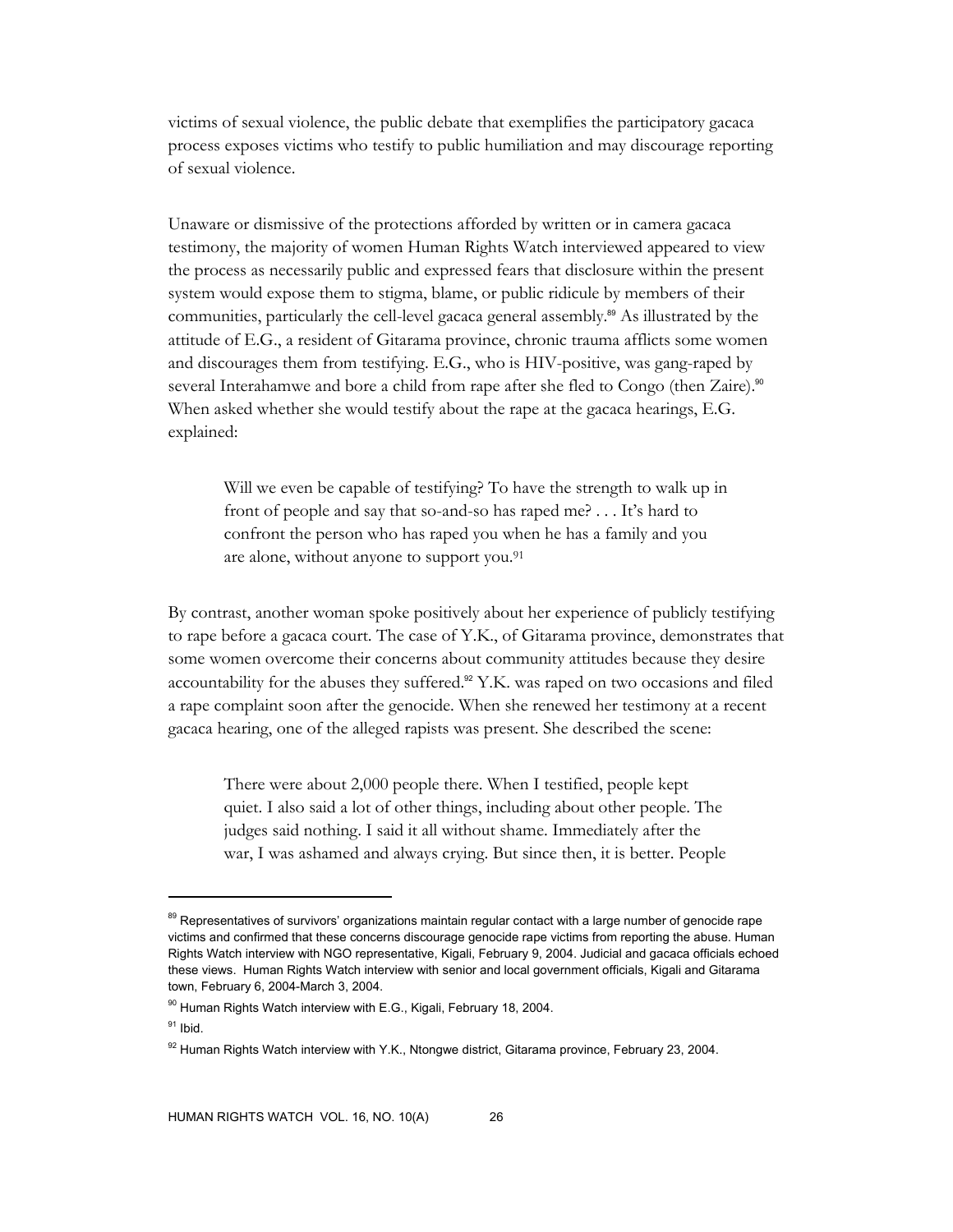encouraged me and the women in the group [a support group for rape survivors] have helped me too.<sup>93</sup>

Beyond the debilitating effects of trauma, there are social risks to reporting rape to gacaca courts. A provincial prosecutor who has spoken to many women who were raped during the genocide told Human Rights Watch that some of them, particularly young women, consider themselves "fortunate" if they escaped injuries beyond the attack itself, such as contracting HIV from their attackers.<sup>94</sup> Because they wish to lead full and normal lives, they hesitate to testify to rape for fear that the revelation will lead their husbands to reject them or, if they are unmarried, make them unmarriageable. The same official described the cases of three women who were raped during the genocide and are now married with children. They had privately recounted their experiences to her but refused to testify in gacaca courts for fear that their husbands would abandon them. According to a former rape counselor, many women also fear that disclosure will lead others to assume they are HIV-positive.<sup>95</sup> Consequently, those more likely to testify are those who may consider that they have nothing to lose: widows, women whose communities already know them to be rape victims, or women who are dying of  $HIV/ AIDS$ .<sup>96</sup> Several of the women Human Rights Watch interviewed who had testified in the past or plan to testify to rape at prosecutors' office or in gacaca courts were widows or identified themselves as HIV-positive.<sup>97</sup>

Conversely, other human rights advocates told Human Rights Watch that some women who are gravely ill suffer from depression and have lost the will to pursue accountability for the abuse.<sup>98</sup> The case of D.K., a widow and resident of Gitarama province who is frail due to AIDS, is illustrative.<sup>99</sup> In 1994, she and her daughter were fleeing an attack when they stumbled into a group of armed men and were raped. Both were HIVpositive, and D.K.'s daughter bore a child who died soon after birth. Her daughter refused to marry because she feared that she would transmit the disease to others. Her voice breaking, D.K. told Human Rights Watch that she had decided not to participate in gacaca: "They [members of the gacaca assembly] cry out and you become traumatized, you begin to cry. If you remember what happened, you feel that something has changed

 $93$  Ibid.

<sup>94</sup> Human Rights Watch interview with Espérance Nyirasafari, prosecutor for Gitarama province, Gitarama town, February 19, 2004.

<sup>&</sup>lt;sup>95</sup> Human Rights Watch interview with counselor, Kigali, February 10, 2004.

<sup>&</sup>lt;sup>96</sup> Human Rights Watch interview with NGO representative, Kigali, February 15, 2004.

<sup>97</sup> Human Rights Watch interviews, Kigali, Ntongwe district, Gitarama province, and Kigarama district, Kibungo province, February 18-March 3, 2004.

<sup>98</sup> Human Rights Watch interview with NGO representative, Kigali, February 9, 2004.

<sup>99</sup> Human Rights Watch interview with D.K., Kamonyi district, Gitarama province, February 13, 2004.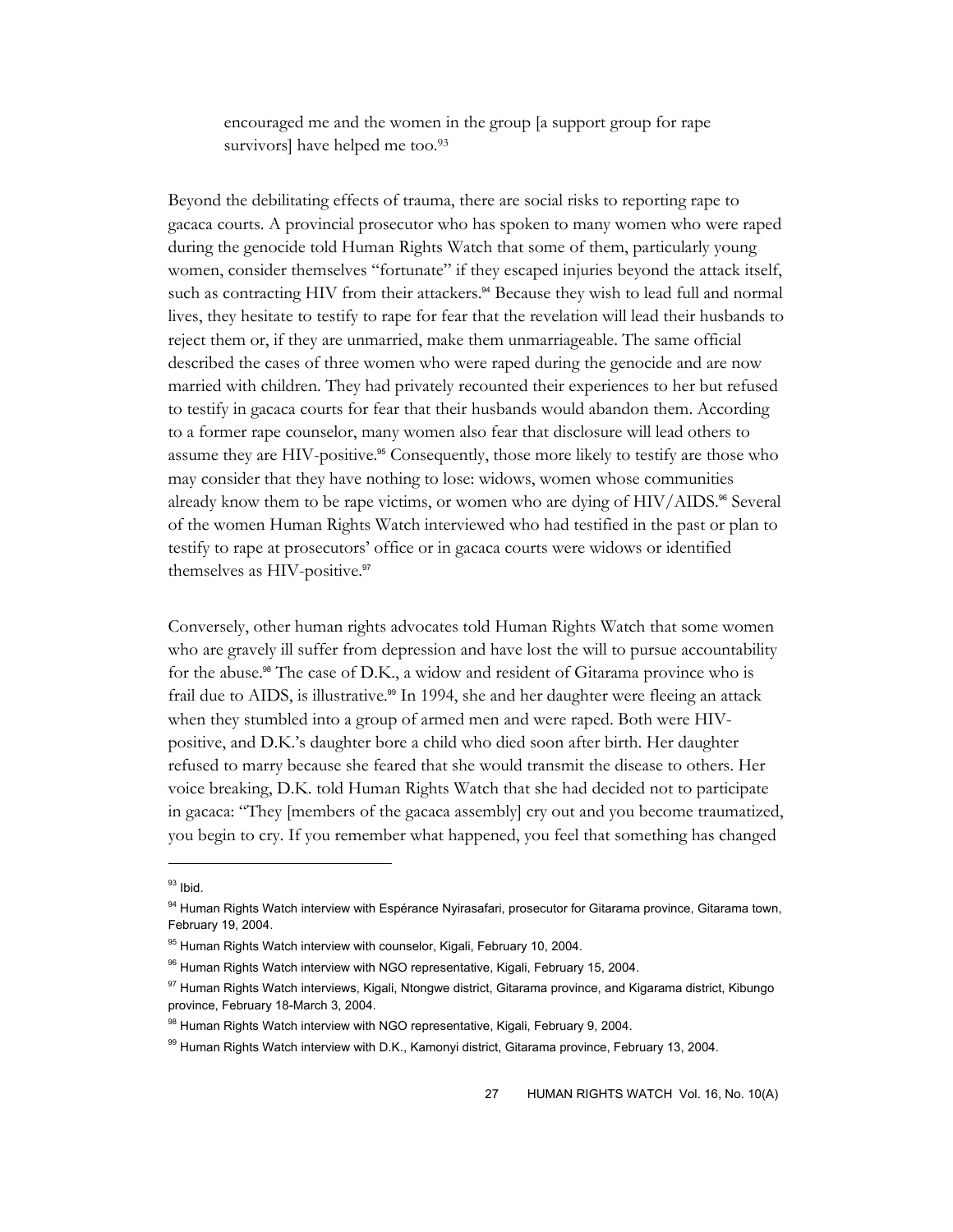inside. An old woman like me, how can I stand before people and tell them everything?"100

#### Absence of Security and Confidentiality Protections for Witnesses

The 2001 Gacaca Law and the 2004 Gacaca Law prohibit tampering with or intimidating gacaca witnesses and judges. Despite this protection, reassuring statements by gacaca officials, and the presence of Local Defense Forces, a volunteer militia, at gacaca hearings, many witnesses remain fearful of retaliation by accused persons or their families.<sup>101</sup> Some female genocide survivors, including those who were raped during the genocide, told Human Rights Watch that they were afraid to testify in gacaca courts and alluded to reported violence against gacaca witnesses in 2003. Penal Reform International has emphasized that rape victims, whose gacaca testimony may lead to life imprisonment or the death penalty for their alleged rapists, commonly face threats by fellow community members.<sup>102</sup>

Further, the 2001 Gacaca Law and its procedural guidelines did not expressly require gacaca judges and authorities to safeguard the confidentiality and identifying information of witnesses, including rape victims, who testify in writing or in camera.103 By contrast, the 2004 Gacaca Law requires gacaca judges "secretly" to transfer rape testimony to the appropriate prosecutor's office.<sup>104</sup> It is essential that gacaca judges properly implement this provision.

The Code of Criminal Procedure similarly does not require court judgments to redact the names and identifying information of rape complainants. In fifty genocide and ordinary criminal law judgments from the period 1997-2003, nearly all the transcripts cited the names of the women or girls whom the defendant was charged with having assaulted. The lack of confidentiality protections may discourage post-1994 rape victims, as well as women raped during the genocide whose cases will eventually be tried in the Tribunals of First Instance, from reporting the crime and pursuing the case through trial.

 $100$  Ibid.

<sup>101</sup> PRI, *Research on the Gacaca: Report V* (Kigali: September 2003), p. 9; LIPRODHOR, *Juridictions Gacaca: Potentialités et Lacunes Révélées par les Débuts* (Kigali: July 2003), pp. 40-42.

<sup>102</sup> PRI, *Interim Report*, July p. 51.

<sup>103</sup> *Manuel explicatif sur la loi organique portant création des juridictions Gacaca*, pp. 88-89.

<sup>104 2004</sup> Gacaca Law, art. 38.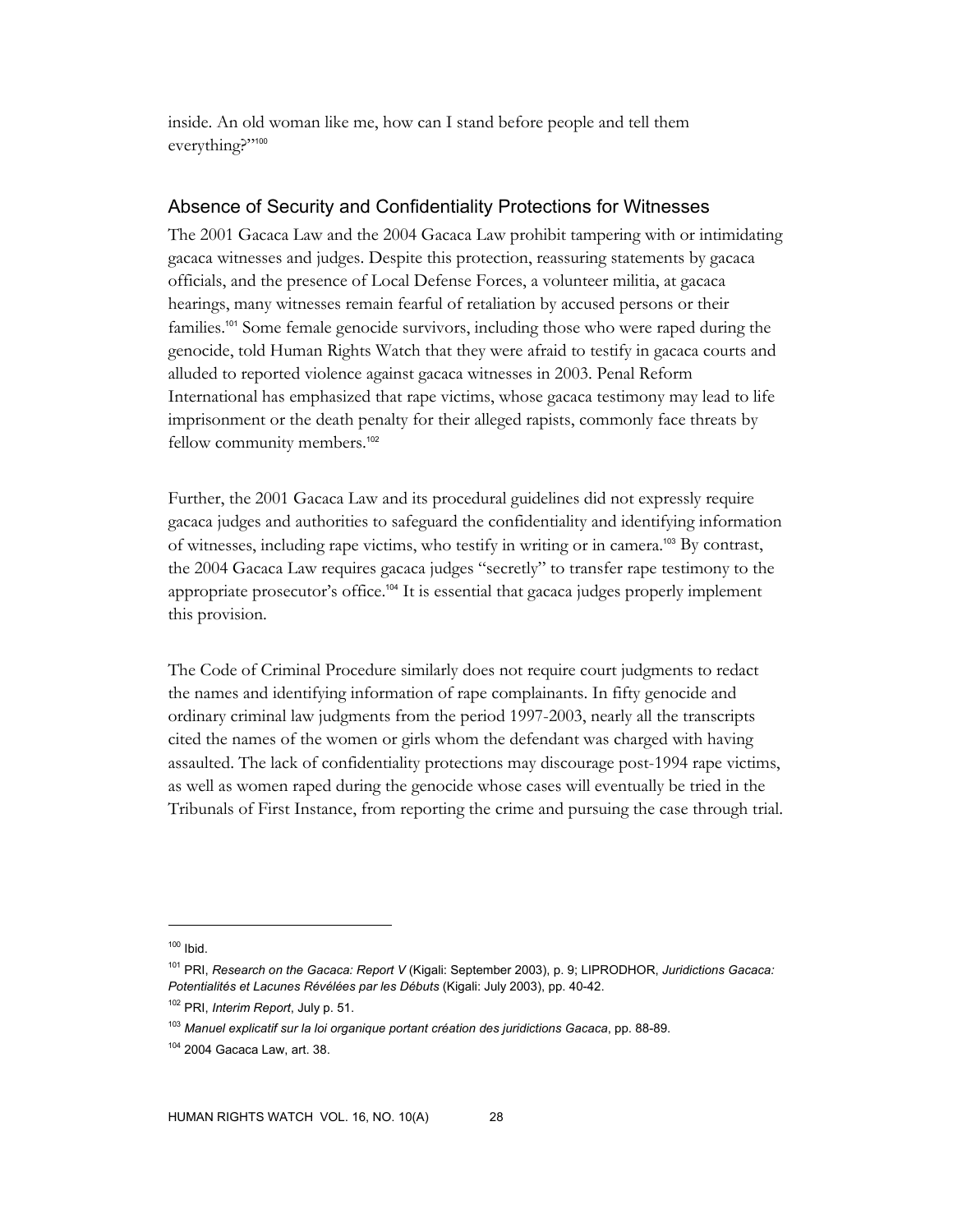## *Post-1994 Rape Victims: Persistent Stigma and a Cycle of Violence*

Although Rwandan society has become more sensitive to the issue of sexual violence since the genocide, stigmatization and rejection of rape victims by family and community members continue to deter reporting of rape. Human Rights Watch interviewed a woman whose family rejected her after she admitted to having been raped. The family of C.M., who is twenty-two years old, rejected her after admitted to having been raped as a college student in 2003.105 The attack occurred on the street, in the cell in western Rwanda where she resided with her family. She told Human Rights Watch that when she told her parents of the rape, "They decided to throw me out immediately." She has since attempted to return home but her family continues to reject her.

Other women did not report the crime for fear that they would be ridiculed or blamed for not having resisted the attack. D.T., a resident of Butare town, was an eighteen-yearold genocide orphan. She was taken in by a family who employed her in their shop. In 1999, she was raped by a customer, who was employed by D.T.'s employer in another capacity. D.T. never discusses the rape: "I know it wasn't my fault but I'm still ashamed because if I told people, they would ridicule me."106 Another woman, A.G., is a 30-yearold Kigali resident who was raped by a neighbor in 1999.107 At the time, her husband was in prison. She did not report the attack to the authorities. As she explained to Human Rights Watch:

I don't think the man [who raped me] would recognize that what he did was a sin. . . . Even the other neighbors might not think that he committed a sin. Here in Rwanda, if you don't cry out [for help during an attack], you can't complain later, because people will say you don't have a witness. . . . The man [who raped me] will say, "Why didn't you shout for help?"108

When victims are at or beyond the age of adolescence, the societal tendency to blame the victim opens the door to a cycle of violence, a pattern we documented in our interviews with young female prostitutes. Several prostitutes reported that their experiences of rape had led them to enter prostitution, where they became further vulnerable to sexual, physical, and other violence. G.N. is a twenty-year-old prostitute who was raped in 2002 by a police officer. She recounted having entered prostitution

<sup>&</sup>lt;sup>105</sup> Human Rights Watch interview with C.M., February 29, 2004.

<sup>106</sup> Human Rights Watch interview with D.T., Butare town, March 2, 2004.

<sup>&</sup>lt;sup>107</sup> Human Rights Watch interview with A.G., Kigali, February 24, 2004.

 $108$  Ibid.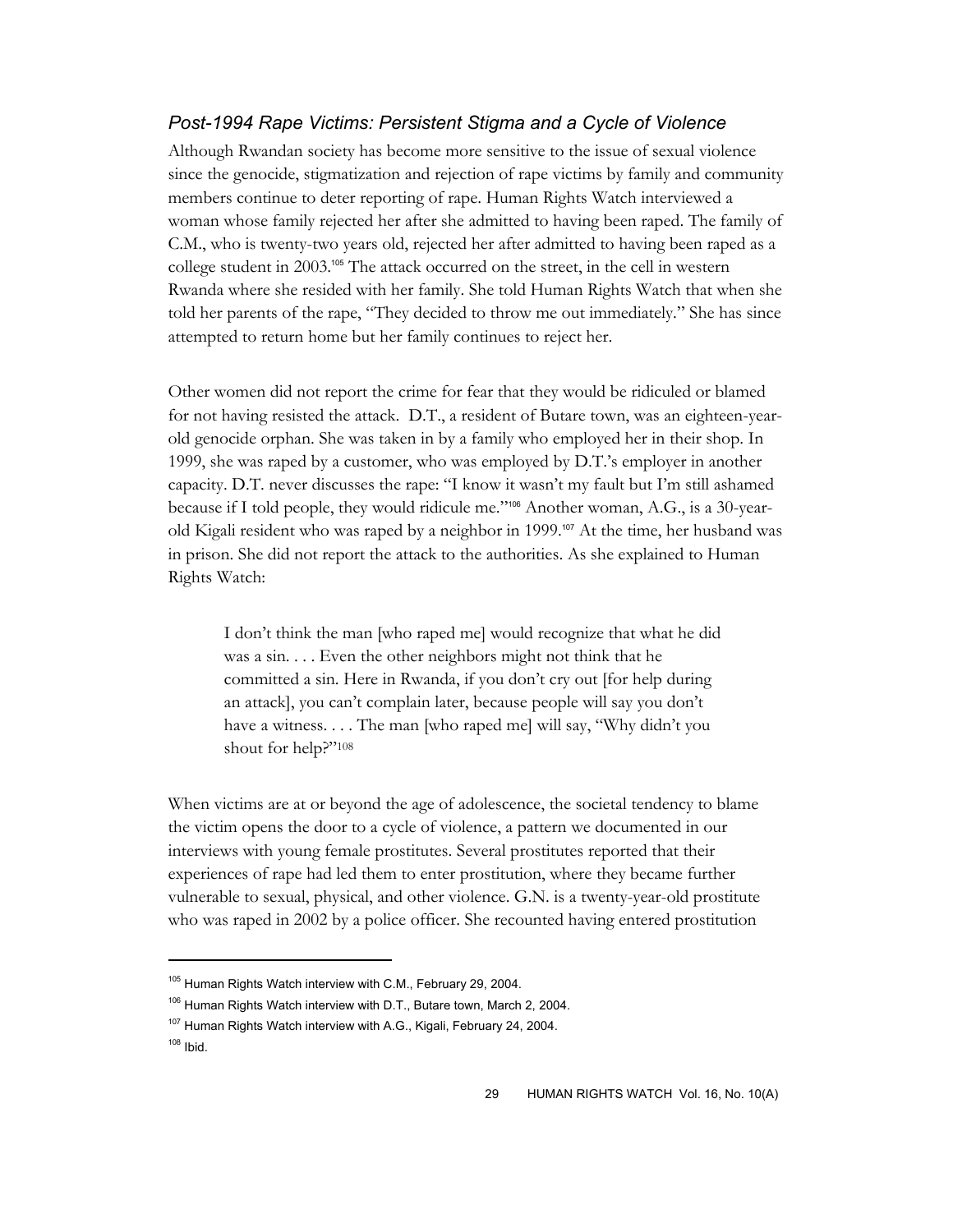after the rape: "I was a good girl who stayed at home. It's because of this [the rape] that I became 'loose.'"109 As described above, another woman, C.M., was evicted from her family home after her parents learned of the rape. She moved to town, where she gave birth to a child from the rape, and entered prostitution. She estimates that she has been raped six times in the past year and told Human Rights Watch that sexual violence "happens to lots of other girls."<sup>110</sup> J.T. is a twenty-year-old former prostitute.<sup>111</sup> In 2000, when she was seventeen, a soldier abducted her from the street, imprisoned her in a house, and raped her several times; he held her captive for one week before she was able to escape. Her older sister rejected her when J.T. told her she was HIV-positive, and J.T. subsequently entered prostitution. With the support of a women's rights organization, she has since abandoned prostitution. Prostitutes face not only sexual but also other physical violence. Several prostitutes complained that police, military, and civilians routinely beat them, sometimes with batons, when they are on the streets.

## *Obstacles to Investigation and Prosecution of Sexual Violence*

#### *Lack of Testimonial and Medicolegal Evidence*

Lack of testimonial and medicolegal evidence has seriously impeded investigation and prosecution of sexual violence. As discussed earlier, many women raped during the genocide did not survive the genocide or have since died of HIV/AIDS or other causes without ever have lodged formal complaints. Other victims hesitate to report rape because they mistakenly believe they have the burden to provide eyewitness testimony or physical proof of the attack. The lack of evidence similarly hampers authorities' efforts to pursue accountability.

During the genocide, Interahamwe or soldiers very frequently raped women and girls after they had killed in their presence their family members.<sup>112</sup> Therefore, there are few eyewitnesses to acts of sexual violence. Citing this lack of concrete evidence, several women we interviewed doubted they would be able to prove that the assault occurred. I.B. told Human Rights Watch that she considered and then dismissed the idea of testifying to rape in gacaca: "I thought about it, but in gacaca, it is easy to deny sexual abuse because there are no witnesses."<sup>113</sup>

<sup>&</sup>lt;sup>109</sup> Human Rights Watch interview with G.N., February 28, 2004.

<sup>&</sup>lt;sup>110</sup> Human Rights Watch interview with C.M., February 29, 2004.

<sup>&</sup>lt;sup>111</sup> Human Rights Watch interview with J.T., February 28, 2004.

<sup>112</sup> See *Shattered Lives*, p. 39.

<sup>&</sup>lt;sup>113</sup> Human Rights Watch interview with I.B., Ntongwe district, Gitarama province, February 23, 2004.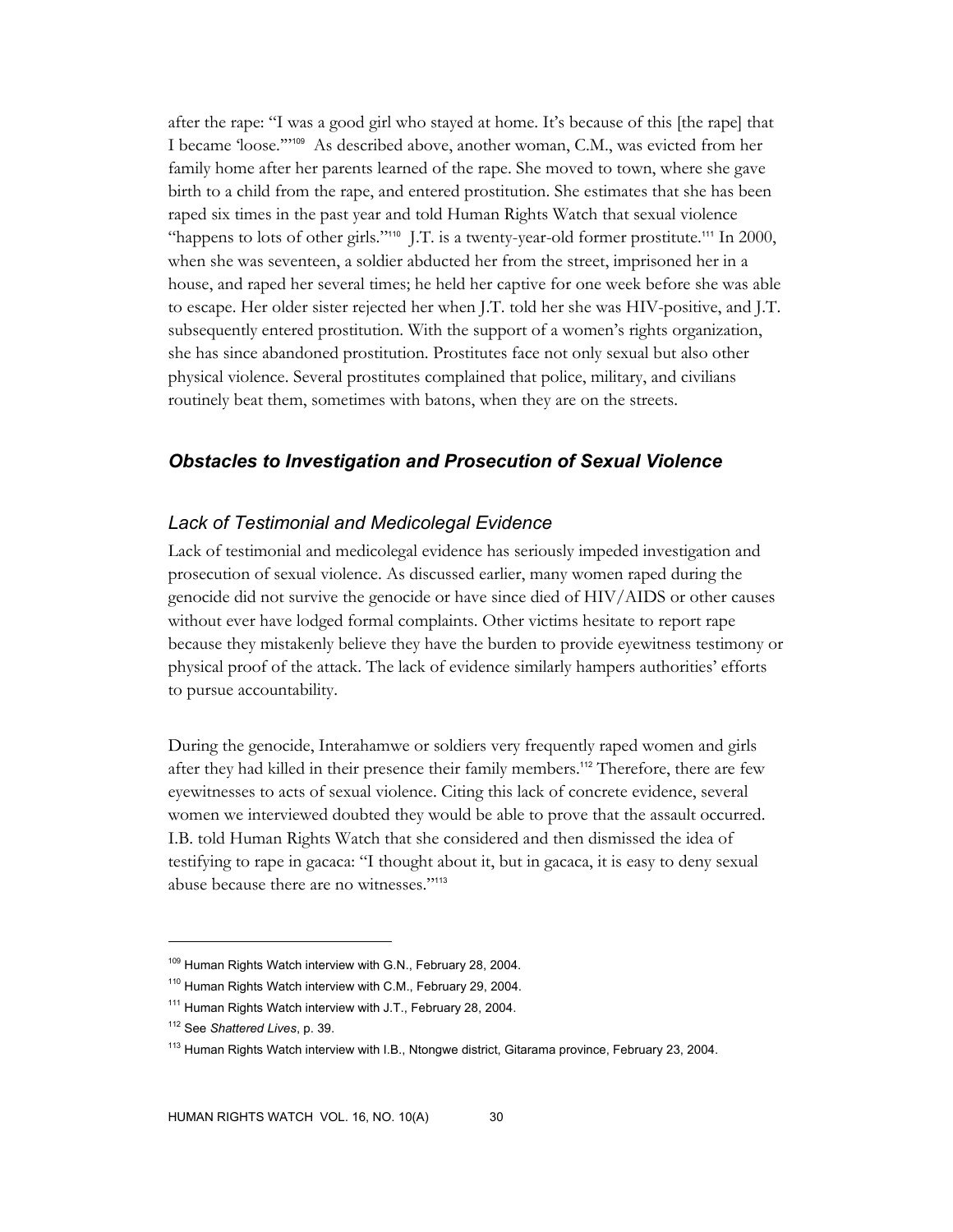During the genocide, G.R. was fleeing in the direction of her residence when she encountered a young neighbor, who raped her. When asked whether she would testify at gacaca about the rape, she told Human Rights Watch: "The problem is that they ask for concrete evidence from people who claim they were raped. . . . But how can you give them concrete evidence when you were alone with the person [who raped you]?"<sup>114</sup>

## Judicial Proceedings

There are no evidentiary rules in gacaca, such as a requirement for tangible proof of sexual assault. But G.R.'s testimony correctly pinpoints the problem of easy deniability of genocide sexual violence, given the disappearance of medical and other concrete evidence since the genocide and the fact that the gacaca process relies almost exclusively on prior evidence gathered by prosecutors' offices and the testimony of the victim, the accused, and other community members. In rape investigations and prosecutions, physical evidence suggestive of forced sexual relations, such as bruising, is transitory and must be collected immediately following the sexual assault. Further, in the context of the Rwandan genocide, where women and girls were frequently raped after witnessing the murder of their family members, there are few eyewitnesses to sexual violence, as to other genocide crimes. In thirty-two judgments handed down from 1997-2002 involving rape during the genocide, courts acquitted several defendants accused of rape due to insufficient evidence. The court dismissed rape charges against six defendants due to lack of direct testimony from the victims, who had died following the rape. With respect to seven other defendants, the court held that the testimony of the victim and other witnesses alone did not adequately prove that the accused committed rape.

In a standard rape investigation, the absence of eyewitnesses could be overcome by medicolegal evidence indicating that the victim was raped and linking the attack to the defendant through biological proof. Clearly, medical examination of rape victims and preservation of evidence were not possible in the aftermath of the genocide. Compared to genocide sexual violence, post-1994 rape cases benefit from greater testimonial and medical evidence. However, Human Rights Watch's review of post-1994 rape judgments from the period 2000-2003 found that judges either rely on weak medical findings to convict defendants, or find such proof to be inconclusive.

A women's and children's rights lawyer told Human Rights Watch that most medical professionals who conduct medical exams in rape cases do not have special training.<sup>115</sup> As a result, she explained, medical reports in rape cases often lack sufficient information,

<sup>&</sup>lt;sup>114</sup> Human Rights Watch interview with G.R., Kigali, February 19, 2004.

<sup>&</sup>lt;sup>115</sup> Email message from NGO representative, Kigali, to Human Rights Watch, March 31, 2004.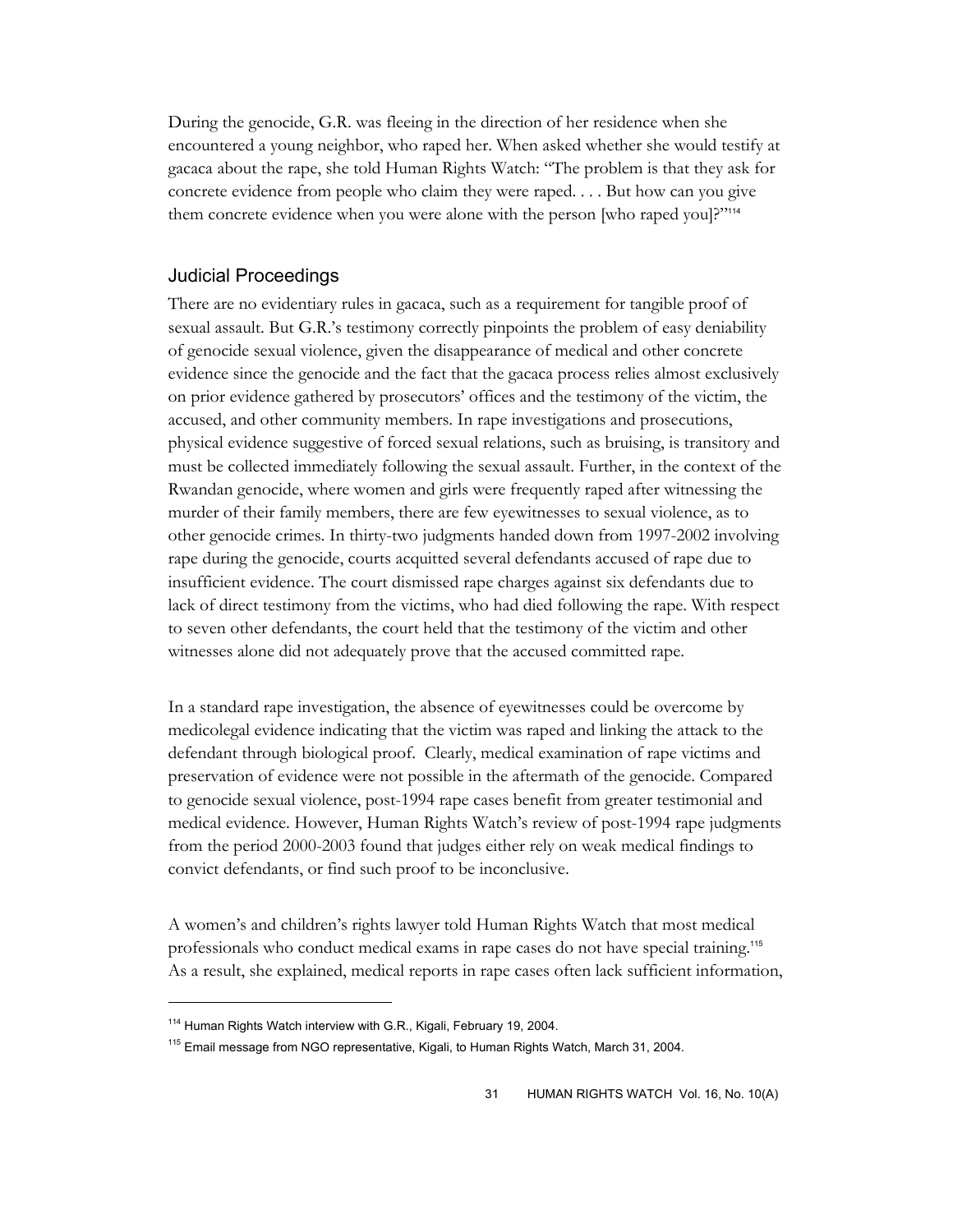making it difficult for judges properly to evaluate them. A human rights activist with expertise in medical issues reported that Rwandan hospitals and health centers lack a uniform protocol on the procedure for rape exams, to ensure that doctors gather the necessary proof for sexual violence investigations.<sup>116</sup>

# *Inconsistent Verdicts Due to Lack of Definition of Rape or Sexual Torture under the Law*

The failure to define rape or sexual torture in the penal code has led to inconsistent verdicts in rape trials. The majority of genocide and criminal law judgments involving rape that Human Rights Watch reviewed resulted in conviction of the alleged rapists. The genocide judgments applied the terms "rape" and "sexual torture" inconsistently, indicating confusion among prosecutors and judges. Similarly, none of the post-1994 judgments invoke a definition of rape or defilement.

The Rw andan Penal Code of 1977 prohibits defilement, rape, torture, and sexual torture but fails to define these acts. Certain provisions provide for a longer term of imprisonment for the rape of a child below age sixteen and the death penalty if the victim dies as a result of the rape.117 With respect to "sexual torture," the applicable provision appears to be article 316, which provides that a person who commits "torture or acts of barbarity" during the commission of a crime incurs the same punishment as one who commits murder.118 An examination of judgments in genocide trials reveals that the failure to define rape in the Penal Code has contributed to considerable confusion among witnesses, accused, prosecutors, and judges. The reliance on judicial discretion to characterize an act of sexual violence has produced inconsistent guilty verdicts and punishments.119 Thus, some judgments categorize an act of rape as "sexual torture."<sup>120</sup> Other judgments we examined reserved this term for acts of sexual mutilation or gang rape.<sup>121</sup>

<sup>&</sup>lt;sup>116</sup> Human Rights Watch telephone interview with NGO representative, Kigali, April 15, 2004.

<sup>117</sup> Code pénal [Rwandan Penal Code], art. 360.

<sup>118</sup> Ibid., art. 316.

<sup>&</sup>lt;sup>119</sup> Martien Schotsmans also highlighted this problem in her review of genocide rape judgments. See Schotsmans (Lawyers without Borders), *Le Droit à la Réparation des Victimes de Violences Sexuelles*, pp. 8,13-14.

<sup>&</sup>lt;sup>120</sup> See Florence Mukamugema, "La Femme rwandaise et les événements de 1994," in (Jacques Fierens, ed.), *Femmes et génocide: le cas rwandais* (Bruxelles: Faculté de droit des Facultés univesitaires Notre-Dame de la Paix, 2003) (discussing judgments of the Tribunal of First Instance of Byumba), pp. 96-98.

<sup>121</sup> See Tribunal de Première Instance de Butare [Tribunal of First Instance of Butare], *Ministère Public contre Harindintwali et consorts* [*Prosecutor v. Harindintwali et al.*], R.P. 40.254/S8/G.L.J./R.L, Octobre 22, 1997; Tribunal de Première Instance de Kibuye [Tribunal of First Instance of Kibuye], *Ministère Public contre Ntibimenya et consorts* [*Prosecutor v. Ntibimenya et al.*], R.P. Ch. Sp. A6/01/98, June 30, 1999; Tribunal de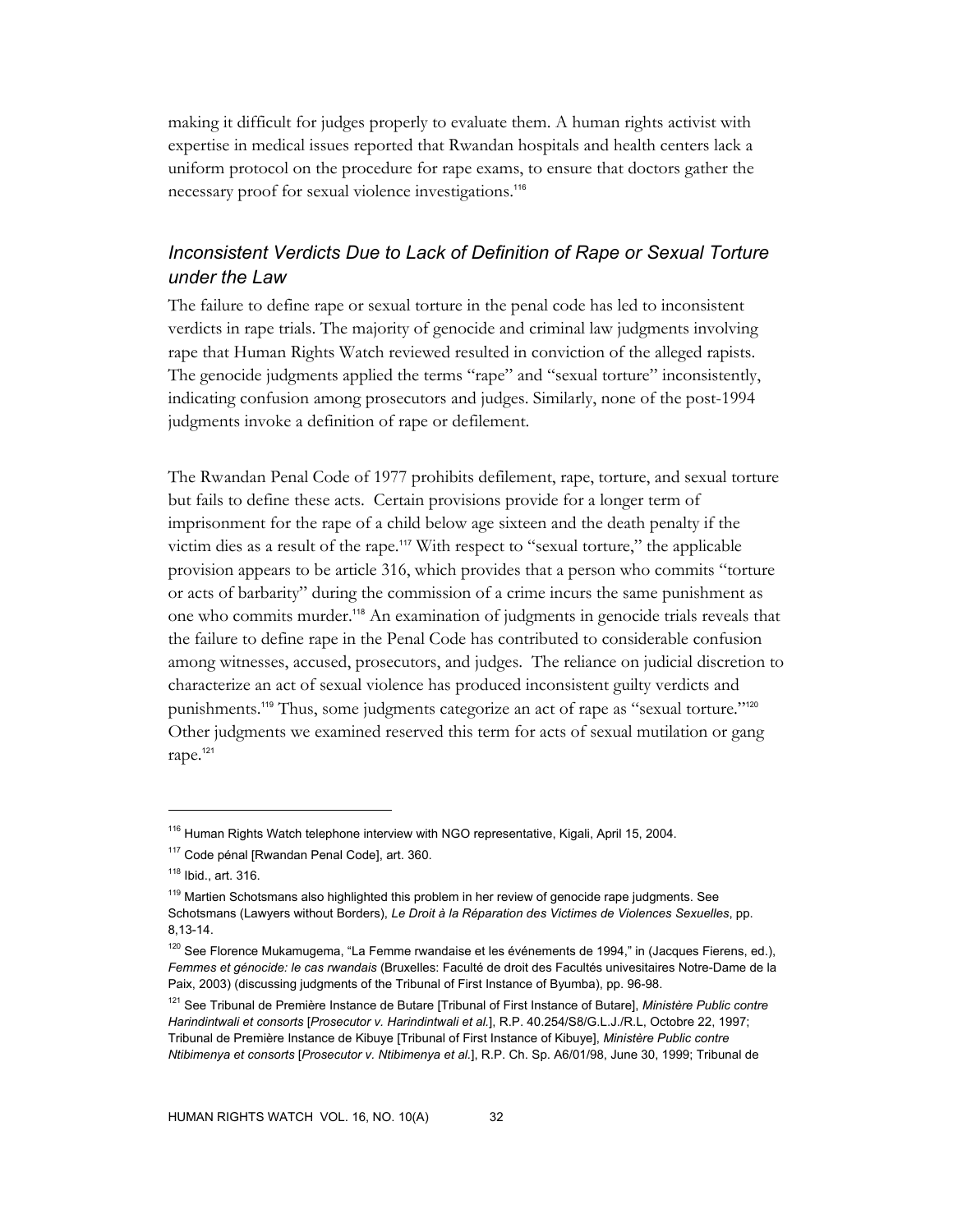With respect to women and girls who were raped outside the context of the genocide, NGO representatives and health services providers told Human Rights Watch that women often reported that their husbands forced or coerced them into having sex and and that many wives did not know of their right to refuse sex with their husbands. Human Rights Watch is concerned that the absence of a definition of rape in the Penal Code has contributed to lack of awareness and reporting of abuse against adult women and girls, whether by their partners or husbands, acquaintances, or strangers, and against those in marginalized groups, such as street children or prostitutes. A counselor Human Rights Watch interviewed reported that she treats many victims of marital rape.<sup>122</sup> Many of the victims' partners use physical violence or coercion to force them to have sex without protection. Forms of coercion include threats to deprive them of food or withhold school fees for their children.

Interviews with a number of NGO representatives and government officials suggest a general societal tendency to minimize the incidence of sexual violence against adult women. Several people Human Rights Watch interviewed cited the rarity of formal complaints, said there are good reasons to disbelieve adult women when they report rape, or blamed the women themselves for assaults that are reported.<sup>123</sup> In a judgment Human Rights Watch reviewed, a court incorrectly based its decision on the fact that the sixteen-year-old victim, a child under the Rwandan child protection law,<sup>124</sup> the Rwandan Civil Code,<sup>125</sup> and the CRC, was an "adult." The court acquitted the defendant of rape on the grounds that the victim, who "is of age and, unlike children, cannot be misled [about her employer's desire to have sex with her]," consented to sexual relations.<sup>126</sup>

Première Instance de Byumba [Tribunal of First Instance of Byumba], *Ministère Public contre Rwiyegura et consorts* [*Prosecutor v. Rwiyegura et al.*], R.P. 050/I/CSP/99/By (cited in Mukamugema, p. 96).

<sup>&</sup>lt;sup>122</sup> Human Rights Watch interview with HIV/AIDS counselor, Kigali, February 24, 2004.

 $123$  Rwandan human rights advocates reacted differently to the issue of sexual violence against adult women. Several acknowledged its incidence and even drew attention to the problem of marital rape. Human Rights Watch interview with NGO representative, Gisenyi town, February 28, 2004; Human Rights Watch interview with NGO representative, Butare town, February 25, 2004. Others tended to downplay the victimization of adult women. Human Rights Watch interview with local NGO coordinators, Gisenyi town, February 28, 2004. One prominent women's rights activist in Kigali highlighted the rape of very young girls, while noting that "adolescent girls can take care of themselves." Human Rights Watch interview with NGO representative, Kigali, February 27, 2004.

 $124$  Article 1 of the Child Protection Law defines a child for purposes of the law as a person under the age of eighteen. Law N° 27/2001 of 28/0402001 Relating to Rights and Protection of the Child against Violence [Child Protection Law], *Official Gazette of the Republic of Rwanda*, December 1, 2001, art. 1.

<sup>125</sup> The Rwandan Civil Code sets the age of majority at twenty-one. Civil Code, *Official Gazette of the Republic of Rwanda*, October 27, 1988, art. 431.

<sup>126</sup> Tribunal de Première Instance de Butare [Tribunal of First Instance of Butare], *Ministère Public contre Habarugira* [*Prosecutor v. Habarugira*], R.P. 29295/70, October 27, 2000.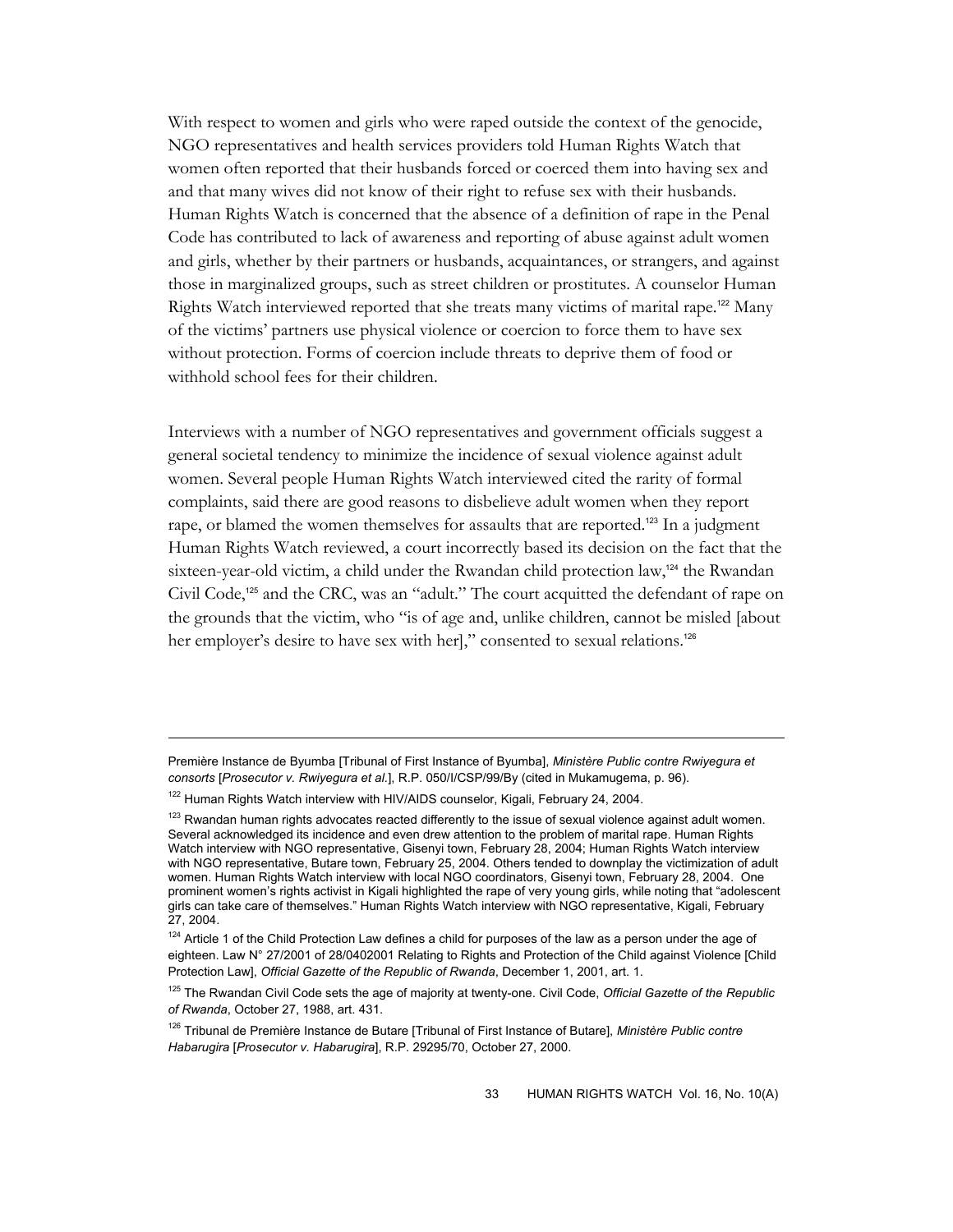While some authorities Human Rights Watch interviewed clearly recognized the problem of sexual violence against adult women,<sup>127</sup> two government officials, who otherwise stated their commitment to the elimination of sexual violence, suggested that sexual relations are usually consensual between a man and an adult woman, or that adult women, unlike girls, can readily defend themselves from attacks. The prosecutor of Gisenyi province told Human Rights Watch that rape of adult women is rare because "an adult woman often participates in her own victimization" and that, in such cases, "there are two perpetrators [the attacker and his victim]."128 As illustrations, he cited the cases of women who were intoxicated at the time of the attack or who had spoken to their rapists before the assault. Similarly, the prosecutor for the city of Kigali explained the few complaints of adult female rapes by noting that in such cases, "there is often consent."129 It is particularly troubling that these comments, which demonstrate a lack of understanding of the nature of sexual violence, were made by senior officials responsible for the prosecution of sexual violence and other crimes.

#### *Failure of Authorities to File Rape Charges Pursuant to Reports of Rape*

Some women we interviewed who had been raped during the genocide had filed rape charges between 1998 and 2003 against one or more of their attackers.130 Half of this group, as well as one woman who had been raped after 1994, reported that authorities had never registered their rape complaints. In a 1998 report, the international NGO Lawyers without Borders also found that officials had failed to indict some defendants on rape charges, despite rape complaints filed by victims.131 The women who complained of authorities' failure to record the charges of genocide sexual violence reported that their alleged rapists were imprisoned for crimes other than sexual violence and had since been granted provisional release.<sup>132</sup> B.R., a resident of Gitarama province, was gangraped during the genocide and was a refugee in the Democratic Republic of Congo (then Zaire) until 1997. She explained to Human Rights Watch that she had filed two rape complaints in 1997, to the local police and the mayor of her district. The police officer had repeatedly rebuffed her efforts, but she persevered: "I went there several times,

<sup>&</sup>lt;sup>127</sup> Human Rights Watch interview with the attorney general of Rwanda, police officials, and a provincial prosecutor, Kigali and Gitarama town, February 9-March 5, 2004.

<sup>&</sup>lt;sup>128</sup> Human Rights Watch interview with Straton Nsengiyumva, prosecutor for Gisenyi province, Gisenyi town, March 1, 2004.

<sup>&</sup>lt;sup>129</sup> Human Rights Watch interview with Sylvère Gatambiye, prosecutor for city of Kigali, Kigali, February 24, 2004.

<sup>&</sup>lt;sup>130</sup> This is in reference to the Tribunals of First Instance. Interviewees filed these complaints prior to the commencement of gacaca.

<sup>131</sup> Lawyers without Borders, *Justice Pour Tous au Rwanda: Rapport Annuel 1998* [*Justice for All in Rwanda: Annual Report 1998*], p. 6 [online] at

http://www.asf.be/FR/Texte/Terrain/Rwanda/ASF.terrain.RWA.rapport%201998.pdf (retrieved May 14, 2004).

<sup>&</sup>lt;sup>132</sup> Human Rights Watch interviews, Kigali and Ntongwe district, Gitarama province, February 18-24, 2004.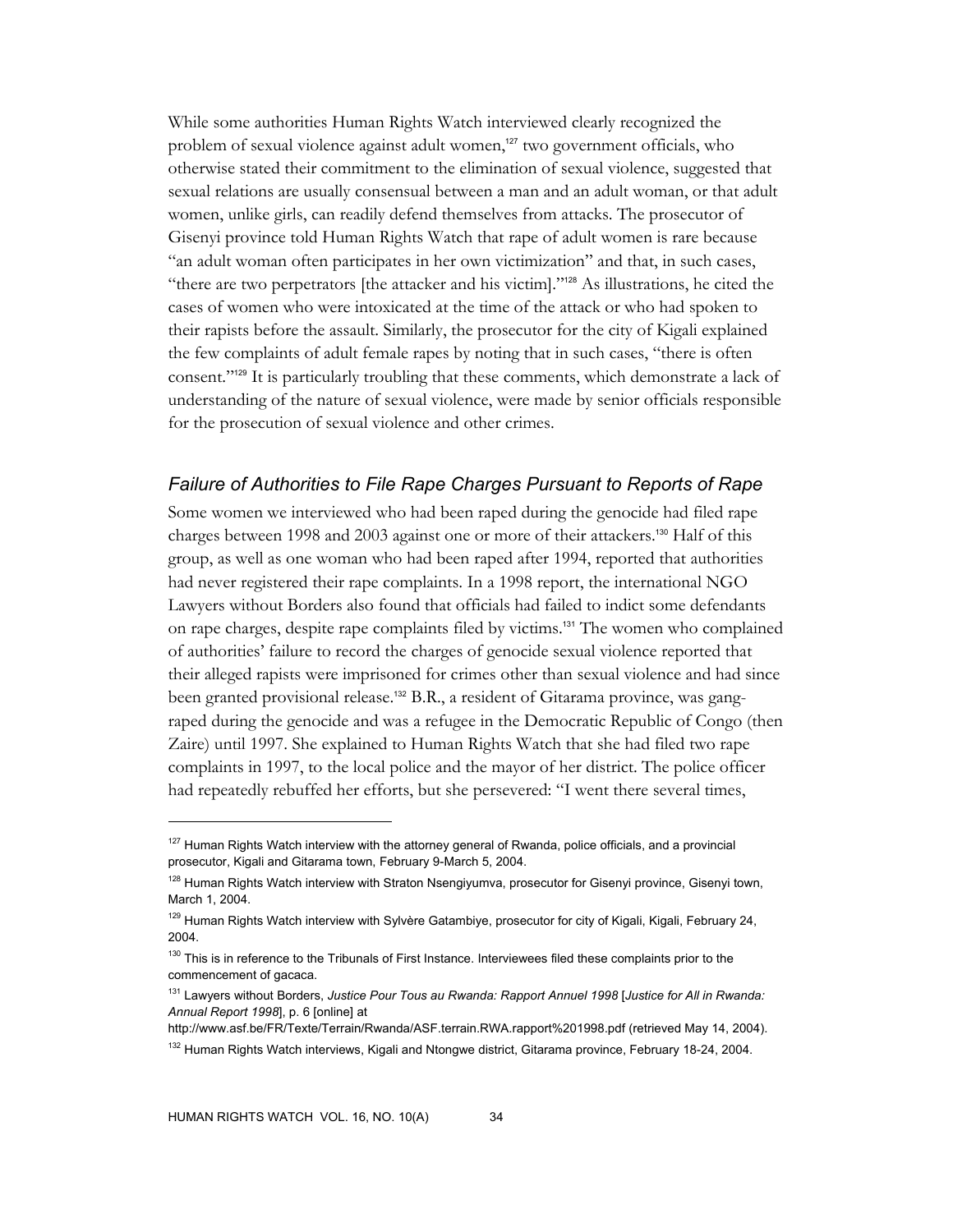several times, I never stopped going."<sup>133</sup> In her complaints, she named two of the men who she says gang-raped her in 1994. She attended their trial in 2000 and told Human Rights Watch that the assistant prosecutor never mentioned the assault against her during the proceedings. Human Rights Watch's copy of the final judgment reveals that the prosecutor's office indicted the two men for murder and other offenses, but not sexual violence. The court sentenced them to twelve years of imprisonment after they confessed to crimes that did not include sexual violence. B.R. did not take further action in response to the prosecutorial lapse, and in 2003, the two men won provisional release from prison. They returned to live in B.R.'s community and offered to pay her in exchange for her silence. Since then, she has complained to a survivors' organization and met with the prosecutor's office in the hope that the two men will be rearrested and charged with rape.

Human Rights Watch's review of genocide judgments also reveals that some authorities neglected rape complaints once they had reached the trial stage. Three judgments cited witness testimonies that referred either directly to rape or sexual torture, or to the "abduction" of women by male defendants or their "imprisonment" in homes.<sup>134</sup> However, according to the transcripts, the assistant prosecutor or the presiding judge failed to pursue this line of inquiry, and the final rulings did not include references to sexual violence.<sup>135</sup>

## *Health Care and Other Assistance for Victims of Sexual Violence*

*"This war in Rwanda, if only they had exterminated us all . . . The way we live now, we live with the knowledge that our neighbors do not like us."* 

–D.K., a woman who was raped during the genocide and now suffers from trauma and HIV/AIDS, Kamonyi district, February 13, 2004.

<sup>&</sup>lt;sup>133</sup> Human Rights Watch interview with B.R., Kigali, February 24, 2004.

<sup>134</sup> Tribunal de Première Instance de Byumba [Tribunal of First Instance of Byumba], *Ministère Public contre Karangwa et consorts* [*Prosecutor v. Karangwa et al.*], R.P. 025/I/C.SP/98/BY, June 5, 1998; Cour Militaire de la République Rwandaise [Military Court of the Republic of Rwanda], Chambre Spécialisée Siégeant à Nyamirambo [Specialized Chamber Presiding at Nyamirambo], *Auditorat Militaire Général contre Adjudant Chef Rekeraho et Caporal Kamanayo* [*Military Prosecutor v. Chief Officer Rekeraho and Corporal Kamanayo*], RPA 0012/CM-CS/KGL/2000, November 15, 2000; Chambre Spécialisée du Conseil de Guerre Siégeant à Gisenyi [Specialized Chamber of the Military Council Presiding at Gisenyi], *Auditorat Militaire contre Sous-lieutenant Eustache Dusabeyezu* [*Military Prosecutor v. Second Lieutenant Eustache Dusabeyezu*]*,* December 22, 1998.  $135$  Ibid.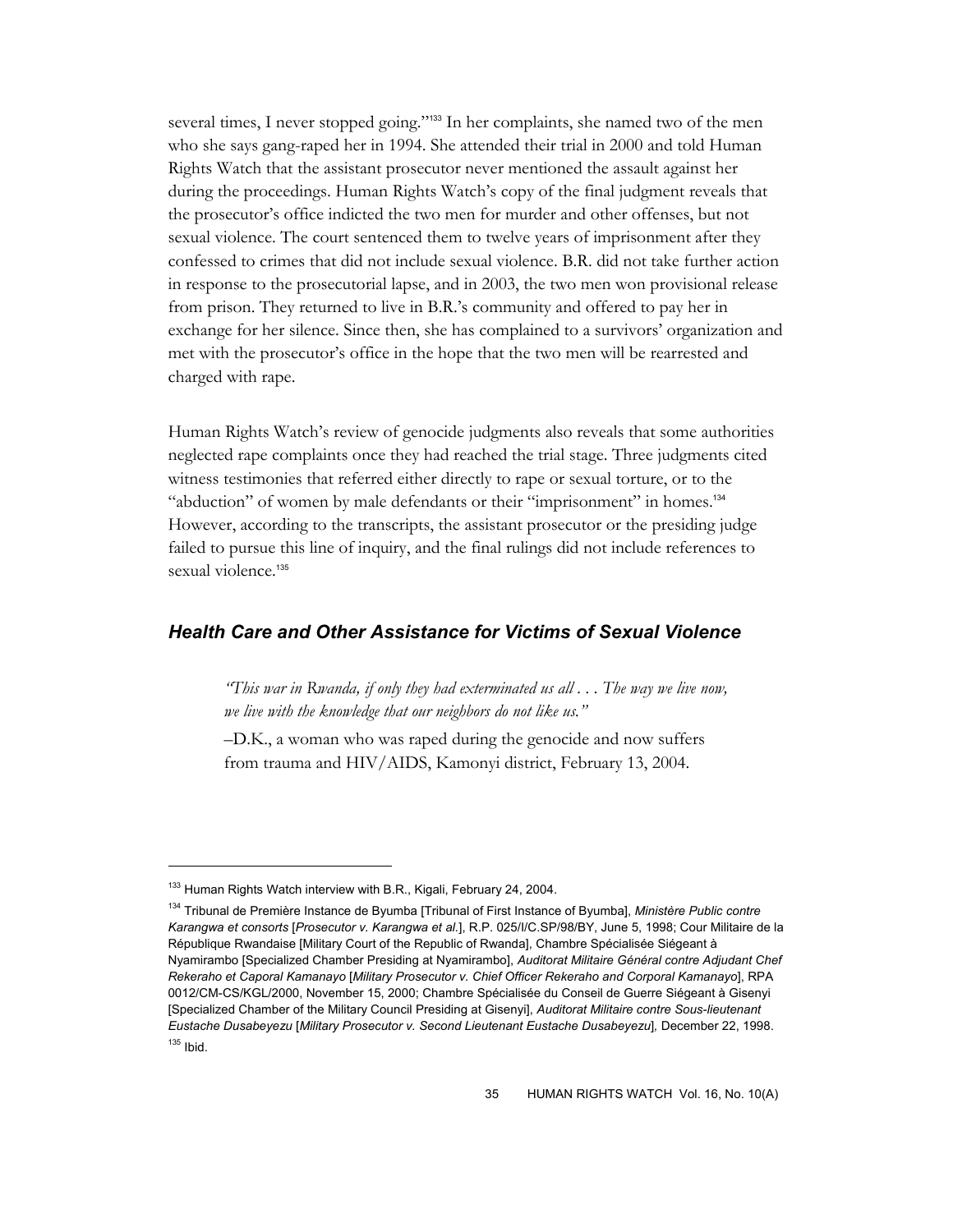## Failures of Justice

Victims of sexual violence during and since the genocide whom Human Rights Watch interviewed believed that mechanisms for legal redress—investigation, prosecution, punishment, and reparations—at the national and international levels have failed them. Even those who had testified or planned to testify to rape in gacaca proceedings, discussed in a later section of this report, focused less on what they may gain from pursuing their legal cases than on what they have lost from the justice denied them since 1994. In particular, victims of genocide sexual violence were indignant at what they perceive as impunity for their attackers.

M.K.'s account captures the ambivalence of genocide survivors, who are simultaneously hopeful and dubious about prospects for justice. M.K. was raped by several Interahamwe during the genocide. In 1995, she filed charges with the local police, accusing the one attacker she had been able to identify of murder, but not rape. She told Human Rights Watch that she was ashamed to admit she had been raped and that, prior to the adoption of the 1996 Genocide Law, she did not believe that authorities would prosecute the crime of rape. He was detained after being accused of murder, but not of sexual violence. After he was released in 2003, she returned to the police and reported that he had also committed rape. Authorities did not update her on the status of her complaint, and absent any response, she did not return to follow up the case. While M.K. planned to testify in the gacaca court, the earlier failures of justice have disheartened her:

We think that justice is very important, but at the moment, it is meaningless. What is the use of justice if [the authorities] are releasing people [from prison]? . . . They tell us that gacaca will solve our problems, but they are releasing them even before gacaca starts. . . . We had put all that happened out of our minds, but when we see [the released detainees], it traumatizes us once again.<sup>136</sup>

Many genocide rape survivors understandably viewed accountability for the killing of their families as at least as important as punishing those who sexually assaulted them. Contrary to international standards on the right to reparations, discussed in a later section, the Rwandan government has not adopted a reparations policy that would provide assistance to genocide survivors for the human rights abuses of 1994.

 $136$  Human Rights Watch interview with M.K., Kigali, February 19, 2004.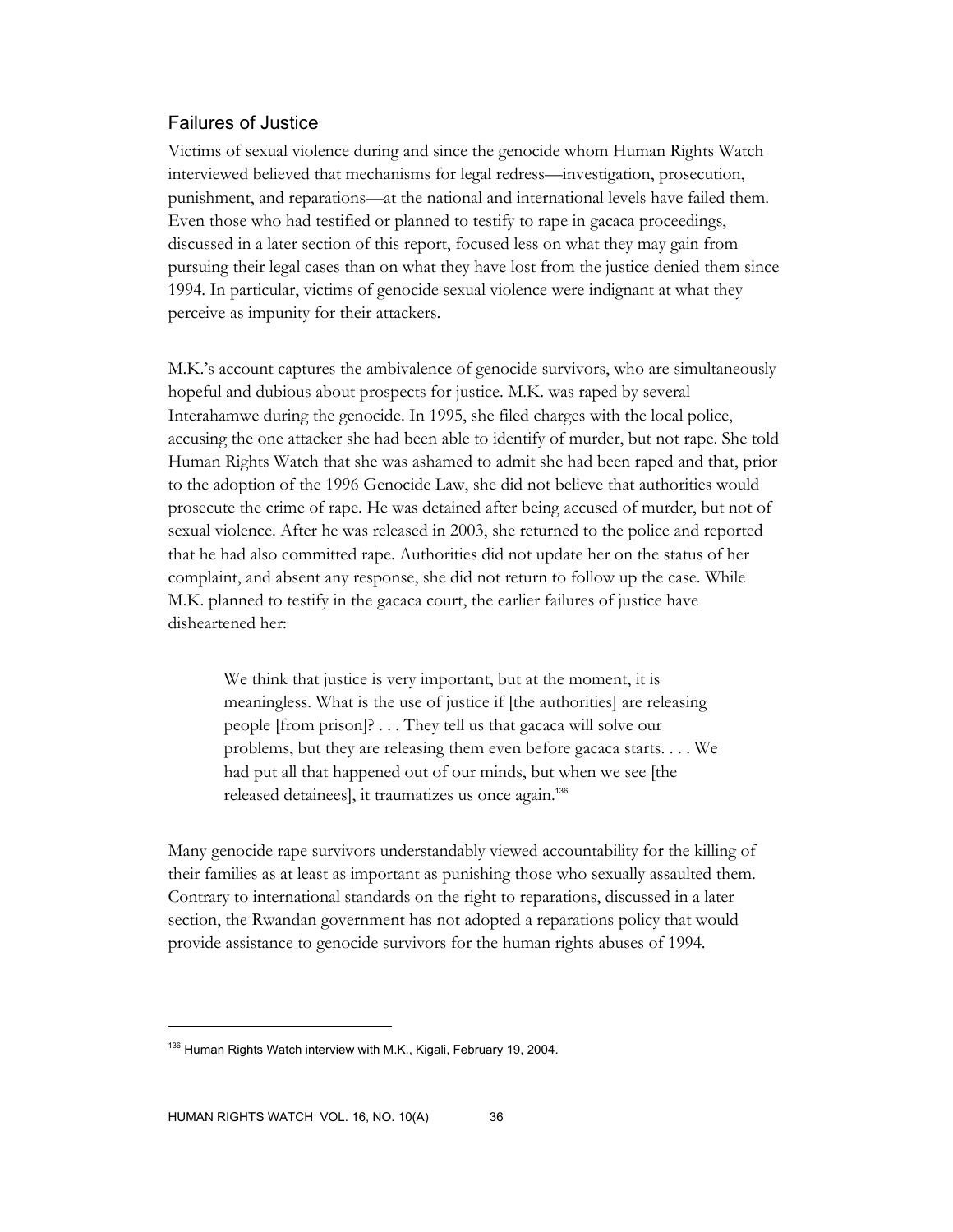Disappointed and frustrated over the failures of mechanisms for legal redress, and faced with socioeconomic difficulties, victims of genocide and post-genocide sexual violence we interviewed were constrained by acute material needs that both directly hindered accountability in the form of criminal prosecution and punishment and heightened their desire for justice in the form of compensation for past abuse that would enable them to meet basic survival needs. The poverty and obstacles to health care faced by genocide survivors in particular underscore the urgency of reparations for the human rights abuses they suffered in 1994. Victims of more recent cases of sexual violence face similar obstacles. For example, M.G., a twenty-year-old student, was raped in late 2003 by a teacher. She filed charges and the alleged rapist was imprisoned for two months, then released. M.G. was pregnant when she spoke to Human Rights Watch and feared that she may be HIV-positive. The nearest HIV testing center is not within walking distance of her home. She cares for a three-year-old sibling and is too weak to farm. Her mother's death and her own pregnancy led her to drop out of school in February 2004, a decision that was very difficult for her because she was eager to pursue her studies. She had also chosen to abandon her legal case. She explained her decision:

I decided to deal with the problems I [now] have . . . I thought about going to [a legal assistance center], but I wanted to be at peace. And that meant sitting for my exams, making sure I don't have HIV/AIDS, and having the baby. And when I think about what happened to me, I'm not at peace. It disturbs me.137

She also feared that the stigma of rape would isolate her: "I'm afraid that the people in the community will think I'm a 'loose' girl and that that will cause problems between me and my [older] brother." Although M.G. told Human Rights Watch that she wishes that her rapist be brought to justice, her multiple problems—physical health, trauma, stigmatization, poverty, burdensome child-care responsibilities, and abandonment of her dreams of an education—have led her to prioritize her basic survival needs. Another woman, E.G. was gang-raped during the genocide, is now HIV-positive, and cares for six children including one born of the rape and an orphan. Universally, rape victims describe their constant battle to provide for their own and their families' material needs, including food, shelter, health care, and education for their children. For rape victims, chief among these needs is access to medical care—particularly voluntary HIV counseling and testing, antiretroviral (ARV) therapy,<sup>138</sup> and treatment for opportunistic

<sup>&</sup>lt;sup>137</sup> Human Rights Watch interview with M.G., Nyamure district, Butare province, February 26, 2004.

<sup>&</sup>lt;sup>138</sup> Antiretroviral (ARV) medication, which delays the replication of HIV and weakening of the immune system of a person living with HIV/AIDS, prolongs survival and enhances quality of life. World Health Organization, "Antiretroviral therapy," [online] at http://www.who.int/hiv/topics/arv/en/#what (retrieved April 24, 2004).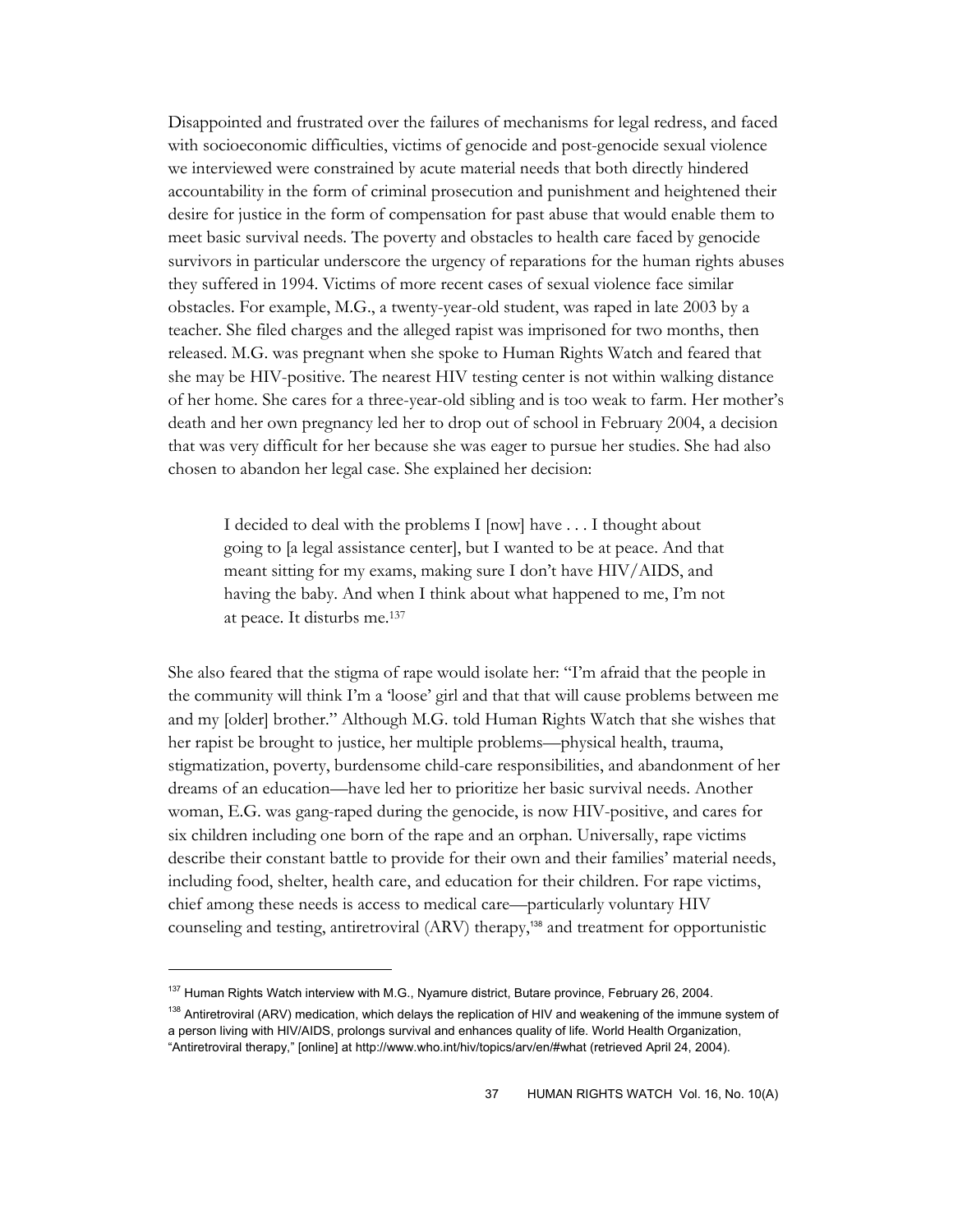infections of AIDS—and counseling for the sequelae of abuse. As E.G. told Human Rights Watch: "I have little children who don't even know that I am sick. . . . It would be good to have drugs, if you could give us drugs."<sup>139</sup>

Rape victims also suffer the debilitating effects of trauma. Many say that memories of their past lives, and the violence they experienced during the genocide, overwhelm them. In one case, Human Rights Watch interviewed B.R. in the presence of her friend, E.G. Although each woman knew that the other was also a rape victim, they had never related their experiences to each other. Both women cried during long periods of the interview. B.R. told Human Rights Watch, "This is our daily existence."140 Weeping, E.G. told Human Rights Watch, "We talk of little things when we are together. We aren't capable of speaking of [the rape]."

#### Barriers to Access to Health Care

Access to appropriate health care is a primary concern for victims of genocide and postgenocide sexual violence.141 Although conditions were not ideal prior to 1994, the period of genocide and conflict destroyed many existing medical facilities and left serious shortages of medical personnel. Access to care is particularly difficult for the majority rural population, approximately 90 percent of the total population.<sup>142</sup> Rwanda's twelve provinces count 365 health centers, thirty-three hospitals at the health district level, and five national referral hospitals for more advanced medical care.143 Existing health care centers serve large geographic areas, with an average distance of four miles of rough, hilly terrain separating each site and the population it serves, estimated to be 25,000 people.144 UNICEF estimates that 88 percent of women in Rwanda must walk more than one hour to reach a health care center.<sup>145</sup> These limited facilities also have human and material resource deficiencies. According to a May 2003 Rwandan government estimate,

<sup>&</sup>lt;sup>139</sup> Human Rights Watch interview with E.G., Kigali, February 18, 2004.

<sup>&</sup>lt;sup>140</sup> Human Rights Watch interview with B.R., Kigali, February 24, 2004.

<sup>&</sup>lt;sup>141</sup> For a comprehensive examination of the health, social, and legal situation of genocide rape survivors, particularly those living with HIV/AIDS, see Amnesty International, *"Marked for Death"* and African Rights, *Broken Bodies, Torn Spirits*.

<sup>142</sup> World Bank, *Rwanda Country Assistance* Evaluation, Report No. 27568-RW, January 5, 2004, p. 4 [online[ at http://www-

wds.worldbank.org/servlet/WDSContentServer/WDSP/IB/2004/01/30/000012009\_20040130101822/Rendered/ PDF/275680RW.pdf (retrieved April 27, 2004).

<sup>143</sup> Government of Rwanda/William J. Clinton Foundation, *HIV/AIDS Treatment and Care Plan, 2003-2007, Developed with the William J. Clinton Foundation* [*Clinton Plan*] (May 2003), pp. 8-9, [online] at http://www.usaid-rwanda.rw/SO2/RwandaDoc05.07.03.pdf (retrieved April 27, 2004).

<sup>144</sup> Ibid.; *Clinton Plan*, p. 9.

<sup>145</sup> UNICEF, "Rwanda: Facts and Figures," [online] at http://www.unicef.org/infobycountry/20289\_20292.html (retrieved April 23, 2004).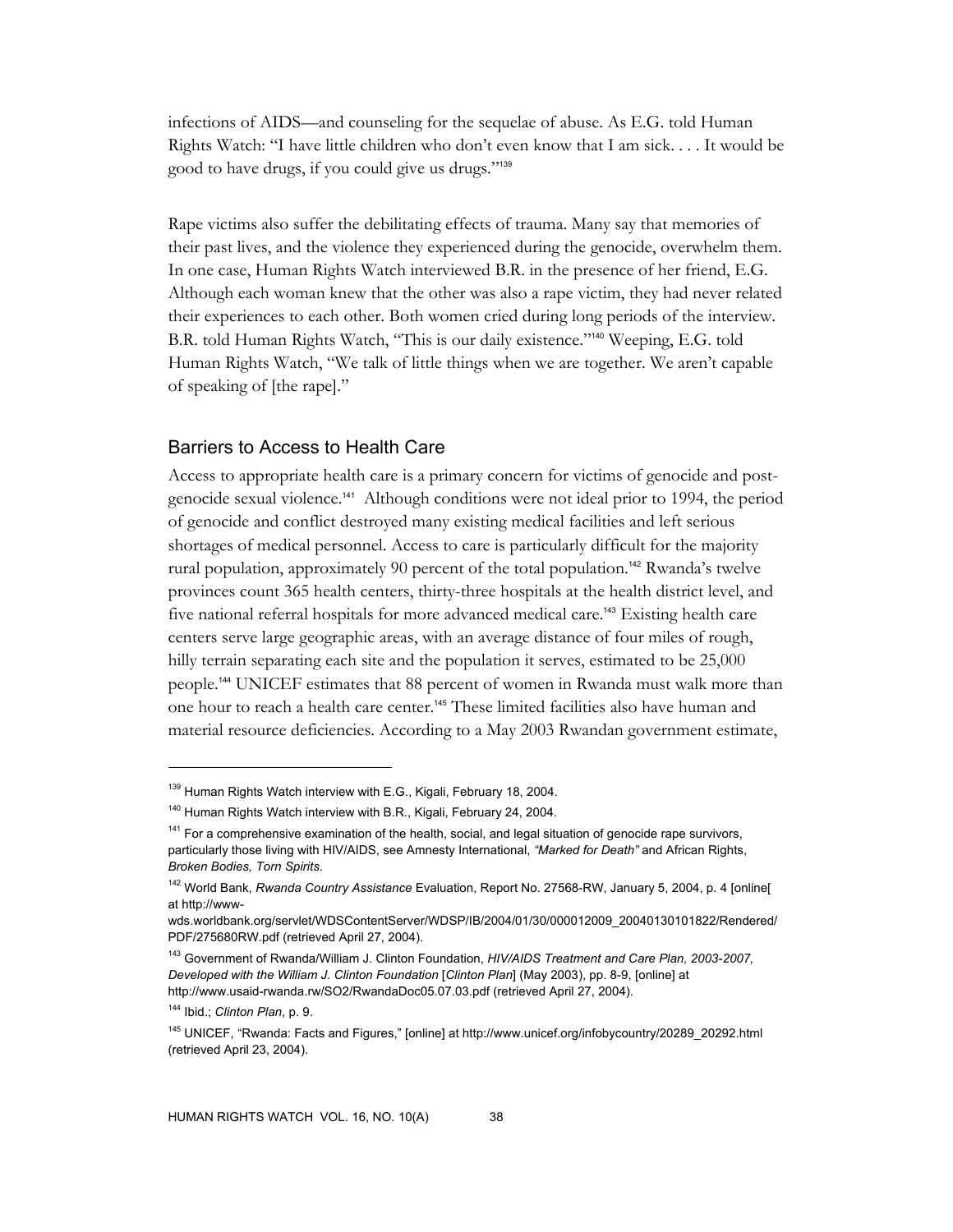there are 300 doctors in the country.146 Nurses and medical assistants, in the absence of doctors, operate most health centers.<sup>147</sup> Health centers dispense basic medication, such as aspirin, which is frequently in short supply.<sup>148</sup> Those who require medication for more serious conditions must travel to a district or national hospital.<sup>149</sup>

The case of S.K., who is HIV-positive and lives near Nyamata town, in Kigali-rural province, illustrates the barriers to access to health care. The nearest health center to Nyamata that provides ARV therapy is in Kigali, but the road from Kigali to Nyamata is rutted with holes. For a person who is weak or ill, it is practically impassable by foot. S.K., who was gang-raped in the presence of her infant son, suffered continuous vaginal bleeding in the months after the attack. She continues to have acute pain due to an apparent uterine prolapse.150 She did not have the means to obtain medical treatment until 1997. Upon discovering that she was HIV-positive, doctors refused to operate to remove her uterus, on the basis that her HIV status would not allow her "to heal." She has repeatedly asked a survivors' organization of which she is a member to provide her with ARV medication. She told Human Rights Watch, "Every day, I tell them, but they say to me, 'We haven't found any drugs yet,' . . . So I tell them, 'By the time you get them, I will be dead.'"151 F.N., another rural resident, suffered individual and gang-rapes on multiple occasions, at times under the direction of the mayor of Taba commune Jean-Paul Akayesu, who was convicted of genocide and other crimes by the International Criminal Tribunal for Rwanda (ICTR) in 1998.<sup>152</sup> She bore and kept a child from the rape. When asked about her access to trauma counseling, she explained to Human Rights Watch: "Before, AVEGA [Association of Widows of the April Genocide] was able to help us, but now we have to travel to Kigali to meet with counselors. Now, there is none where we live."

<sup>146</sup> *Clinton Plan*, p. 9.

 $147$  Ibid., p. 9.

<sup>148</sup> Ibid., p. 10.

 $149$  Ibid., p. 9.

<sup>&</sup>lt;sup>150</sup> The uterus is supported by connective tissue, muscle, and special ligaments. In a uterine prolapse, trauma that weakens these ligaments causes the uterus to descend into the vaginal canal.

<sup>&</sup>lt;sup>151</sup> Human Rights Watch interview with S.K., Kanzenzi district, Kigali-rural province, February 20, 2004.

<sup>&</sup>lt;sup>152</sup> Human Rights Watch interview with F.N., Kigali, February 18, 2004. In 1998, the International Criminal Tribunal for Rwanda (ICTR) convicted Akayesu of nine counts of genocide, incitement to genocide, and crimes against humanity, including rape as genocide and as a crime against humanity, on the grounds that he directed and encouraged widespread acts of sexual violence in Taba district, Gitarama province. The Akayesu decision was the first verdict handed down by the ICTR, the first conviction for genocide by an international court, the first time an international court has punished sexual violence in a civil war, and the first time that rape was found to be an act of genocide to destroy a group.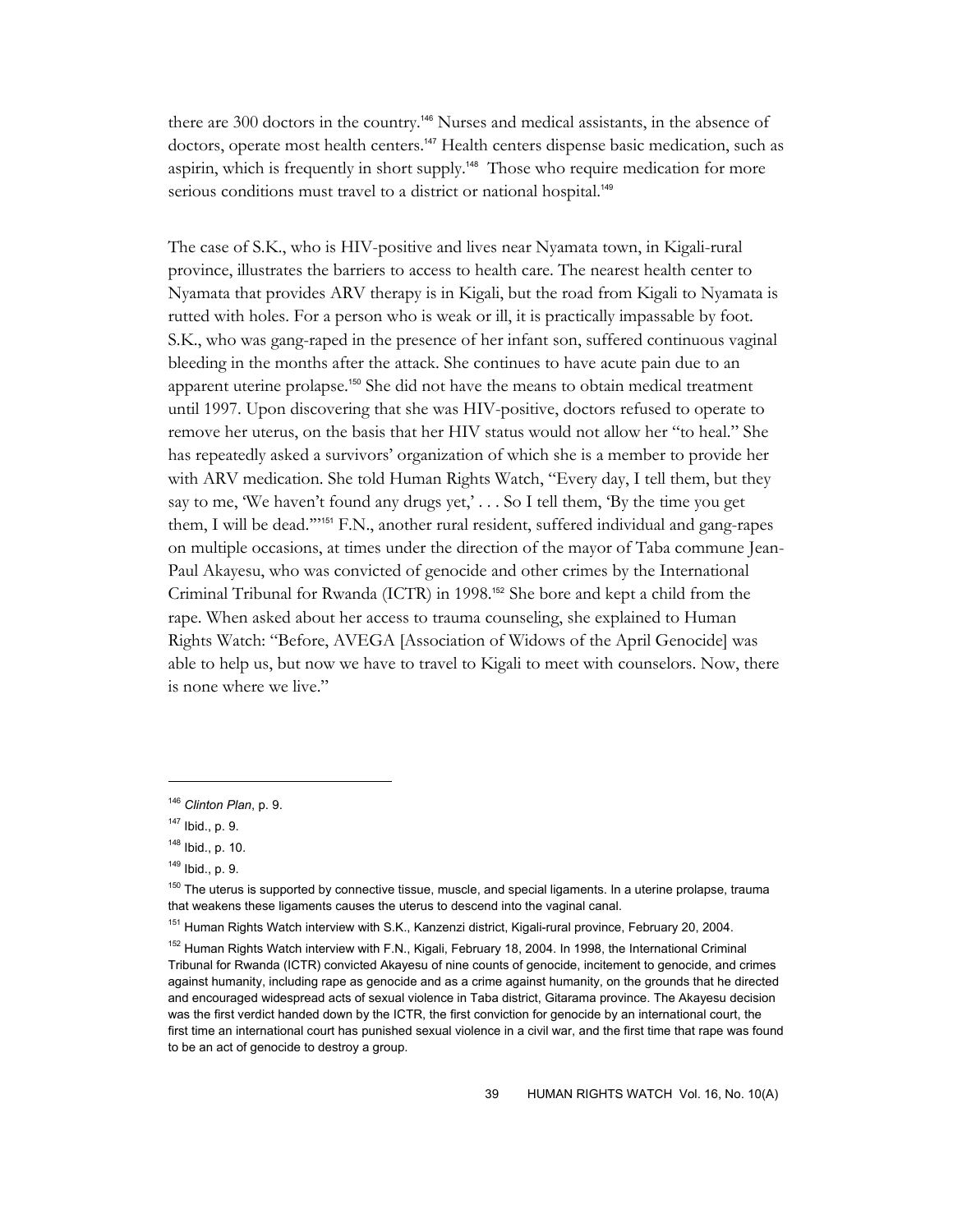In addition to insufficient and underresourced facilities, poverty is a major barrier to access to health care in Rwanda. Genocide survivors who demonstrate financial need may qualify for health, education, and housing benefits from the National Assistance Fund (Fonds d'assistance aux rescapés du génocide, FARG), established in 1998 and funded by 5 percent of the state budget.<sup>153</sup> However, to seek medical care, women and girls must sacrifice time from subsistence agriculture or other work, as well as household and child-care responsibilities. Moreover, they must pay for public transportation to reach a health care center, and once they arrive, they must pay for the necessary services and medication, unless they qualify for assistance under the FARG program. D.K., who was extremely weak with AIDS and visibly traumatized at the time of our interview, is a widow who lost most of her family in the genocide. She lives with one daughter and her grandchildren. She told Human Rights Watch:

[A social worker]. . . gave us tickets [for bus service to a health facility]. But at one point, we couldn't get any more tickets. They told us that once we start taking the [ARV medication], we shouldn't stop, but the place where we get them, it's far away, and we couldn't keep going.<sup>154</sup>

As the director of social services at a survivors' organization pointed out, "There are more gaps than there are opportunities because . . . those in need of assistance are spread out. While there are many programs available to city residents, those in distant districts suffer."155 Additionally, even if a person is able to afford medication and consultation fees, poverty hampers proper treatment because those who are ill require adequate nourishment to be able to tolerate medication, particularly potent ARV therapy.

Further, dire economic conditions impede recovery from the psychological scars of rape. A former rape counselor, who left counseling to found an agricultural cooperative for women, described to Human Rights Watch the desperate situation of most sexual violence victims: "I realized that poverty was the underlying problem. You can't counsel someone who has not eaten."156 With respect to rape victims' attitudes toward legal

<sup>&</sup>lt;sup>153</sup> Human Rights Watch interview with Adonata Ukundagusaba, representative of FARG, Kigali, February 13, 2004; Law N°11/98 of 2 November 1998 Amending and Completing the Law N°02/98 of 22/01/98 Establishing a National Assistance Fund for the Neediest Victims of Genocide and Massacres Committed in Rwanda between October 1, 1990 and December 31, 1994, *Official Gazette of the Republic of Rwanda*, November 2, 1998, art. 1.

<sup>&</sup>lt;sup>154</sup> Human Rights Watch interview with D.K., Kamonyi district, Gitarama province, February 13, 2004.

<sup>&</sup>lt;sup>155</sup> Human Rights Watch interview with NGO representative, Kigali, February 9, 2004.

<sup>&</sup>lt;sup>156</sup> Human Rights Watch interview with former trauma counselor, Kigali, February 10, 2004. Men have since joined the farming cooperative, which has expanded its mandate to counsel members on such issues as: sexual violence, including polygyny; HIV/AIDS; participation in gacaca; and the release of detainees. Ibid.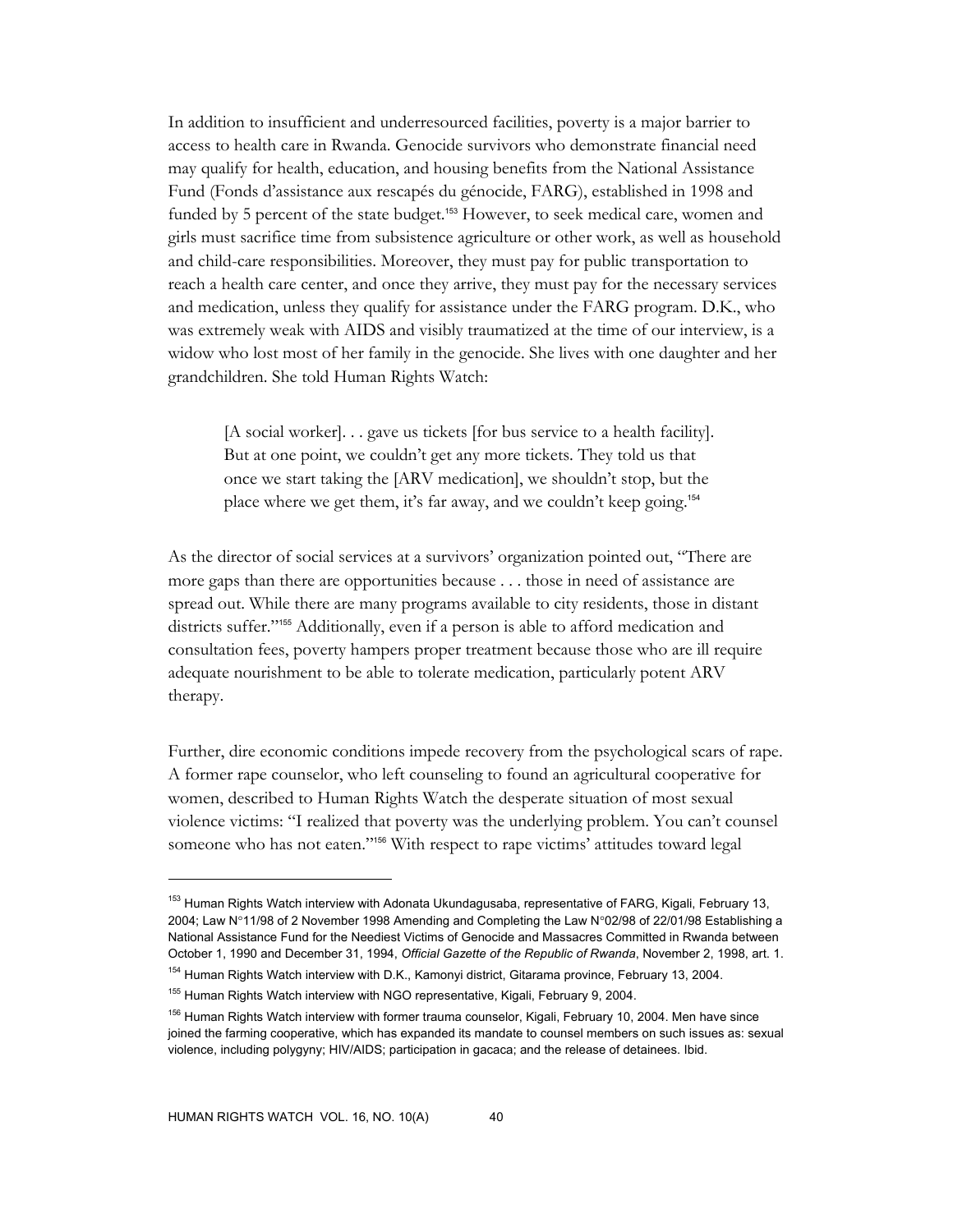redress, she acknowledged that criminal prosecution and punishment of the perpetrators is important to them but said:

Even in counseling work, the counseling itself is the last part. [You] must start by sensitizing, educating people about their rights, their problems. They want other needs met first before counseling. People have priorities.<sup>157</sup>

# Special Needs of Women Who Contracted HIV from Genocide Sexual Violence

The health care situation is most dire for people living with HIV/AIDS, such as women and girls who now face certain death because they contracted HIV as a result of rape that occurred during or since the genocide. Like others living with HIV, women suffer physical weakness, susceptibility to a wide range of illnesses, and depression.158 The stigma associated with the disease affects HIV-positive women more acutely than men. During the genocide, O.H., a resident of Gitarama province, was abducted by eight neighbors, who then raped her.<sup>159</sup> She is now HIV-positive and has been rejected by her brother and sister, who blamed her for the rape and refuse to touch her for fear they will contract HIV. O.H. complained to Human Rights Watch that she had little to eat and that she had been evicted from fourteen houses, each time after the owner learned that she was HIV-positive. As she explained to Human Rights Watch, "My only wish . . . is to have a place to leave my children when I die, to find someone to take care of them."<sup>160</sup> Similarly, D.K. told Human Rights Watch, "The drugs have not reached us, so people look only to God. But if only there was a way for my child to continue school after I am gone . . ."<sup>161</sup>

Although it is rarely possible to confirm a clear causal link between the abuse and the transmission of the virus, it is likely that many cases of HIV infection resulted from sexual violence. Several women whom Human Rights Watch interviewed who were raped during and since the genocide identified themselves as HIV-positive.<sup>162</sup> In addition, numerous NGO representatives described cases of HIV-positive victims of

 $157$  Ibid.

<sup>&</sup>lt;sup>158</sup> The African Rights report documents in detail the daily trials of rape survivors who are now HIV-positive or suffering from other medical problems. See African Rights, *Broken Bodies, Torn Spirits*, pp. 30-46.

<sup>&</sup>lt;sup>159</sup> Human Rights Watch interview with O.H., Gitarama town, February 19, 2004.

 $160$  Ibid.

<sup>&</sup>lt;sup>161</sup> Human Rights Watch interview with D.K., Kamonyi district, Gitarama, February 13, 2004.

<sup>&</sup>lt;sup>162</sup> Several victims of genocide sexual violence interviewed by a lawyer in Kibuye province also reported that they were HIV-positive. Email message from lawyer, Kigali, to Human Rights Watch, April 8, 2004.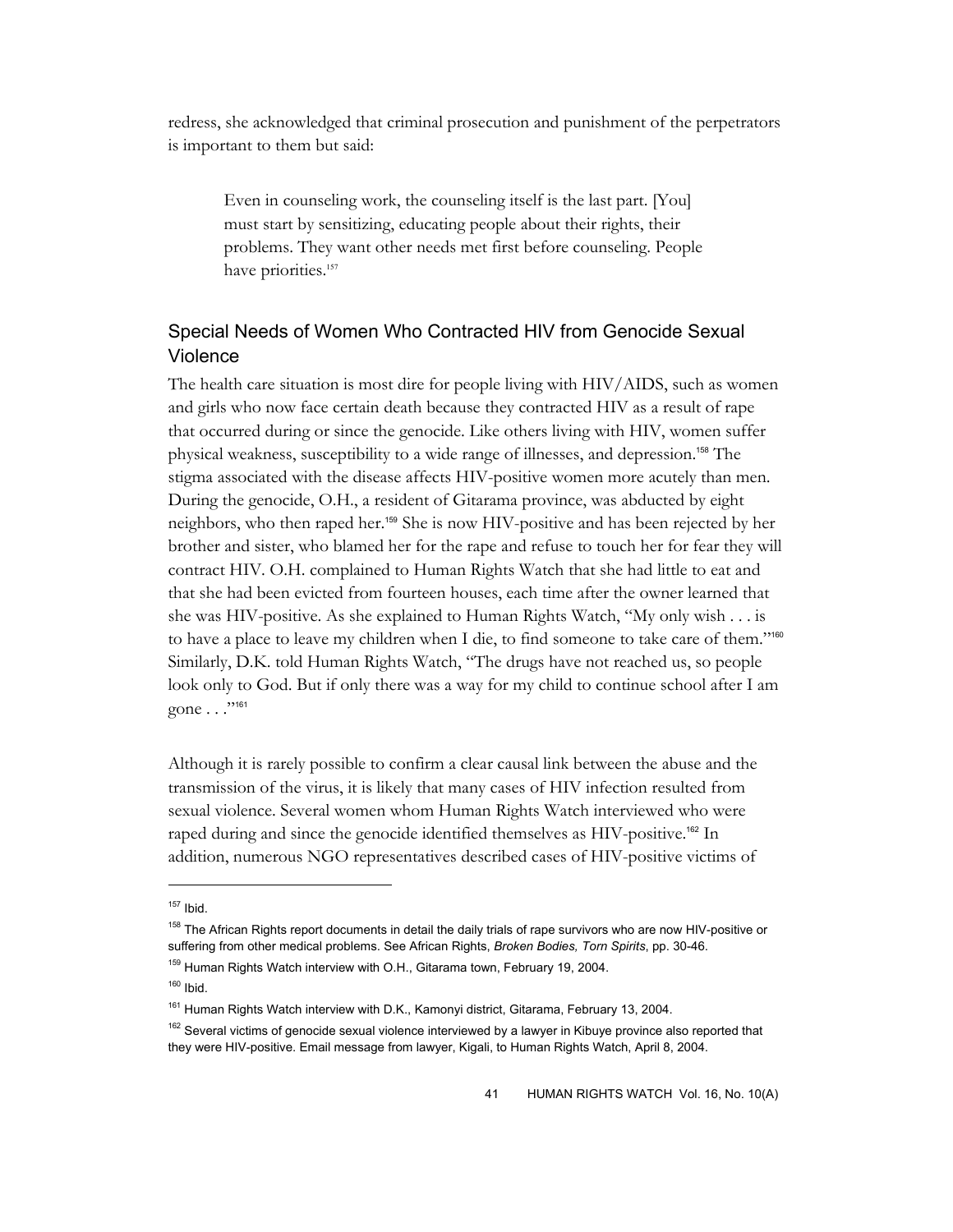genocide sexual violence to whom they provided counseling or other assistance, emphasizing that a large number of these women were gravely ill or had died in the years since the genocide.<sup>163</sup> Many of the women struggle desperately to feed themselves and their children, who may include children from the rape as well as genocide or AIDS orphans they have adopted.

There are multiple obstacles to medical or psychological assistance for persons living with HIV/AIDS. The profound stigma attached to HIV/AIDS, fear that they will test positive, and lasting trauma resulting from the sexual violence discourage women and girls from being tested for HIV and seeking help.164 Many NGO representatives further underscored that HIV-positive women and girls are ill-informed and rightly confused about how to obtain access to ARV therapy and treatment for opportunistic infections of AIDS. They added that NGOs are unable to meet the demand for treatment.<sup>165</sup> FARG finances treatment for ordinary illnesses, including opportunistic infections resulting from HIV/AIDS, but does not subsidize ARV therapy. Government officials explained to Human Rights Watch that another government program provides free or subsidized ARV therapy and treatment for opportunistic infections of AIDS for indigent or low-income Rwandans,<sup>166</sup> but many HIV-positive women Human Rights Watch interviewed were not aware of the existence of the plan or the procedure for obtaining assistance.

The case of E.M. is illustrative. A resident of Gitarama province who was raped repeatedly by a group of Interahamwe in April 1994, she has four children and has tested HIV-positive. She told Human Rights Watch, "HIV-positive women who have money simply pay for ARV drugs, but other women can't."<sup>167</sup> In a new public-private extension of the government's existing HIV/AIDS-treatment program, five Rwandan NGOs,

<sup>&</sup>lt;sup>163</sup> Human Rights Watch interview with NGO representatives and trauma counselor, Kigali, February 6-10, 2004 164 See African Rights, *Broken Bodies, Torn Spirits*, pp. 47-50.

<sup>&</sup>lt;sup>165</sup> Human Rights Watch interview with NGO representative, Kigali, February 24, 2004; Human Rights Watch with HIV/AIDS counselor, Kigali, February 24, 2004; Human Rights Watch interview with NGO representative, Kigali, February 9, 2004.

<sup>&</sup>lt;sup>166</sup> Under this plan the government fully funds medication, including ARV therapy, and medical exams for persons with a CD4 count below 250 and whose income falls below 50,000 Rwandan francs (U.S.\$85.03) per month and per family. Human Rights Watch interview with Dr. Agnès Binagwaho, executive secretary, National AIDS Commission, Kigali, March 3, 2004. Persons earning higher income must pay a proportion of treatment fees, with the smallest contribution being 5,000 Rwandan francs (U.S.\$8.50) per month. There is a sizeable gap, however, between those who require ARV therapy and those who are currently receiving it. The Rwandan government estimates that approximately 75,000 Rwandans are in need of ARV therapy. Email from international NGO representative to Human Rights Watch, Kigali, June 1, 2004. According to an international NGO representative, however, approximately 3,524 Rwandans were being treated with ARV medication as of early June 2004. Ibid.

<sup>&</sup>lt;sup>167</sup> Human Rights Watch interview with E.M., Ntongwe district, February 23, 2004.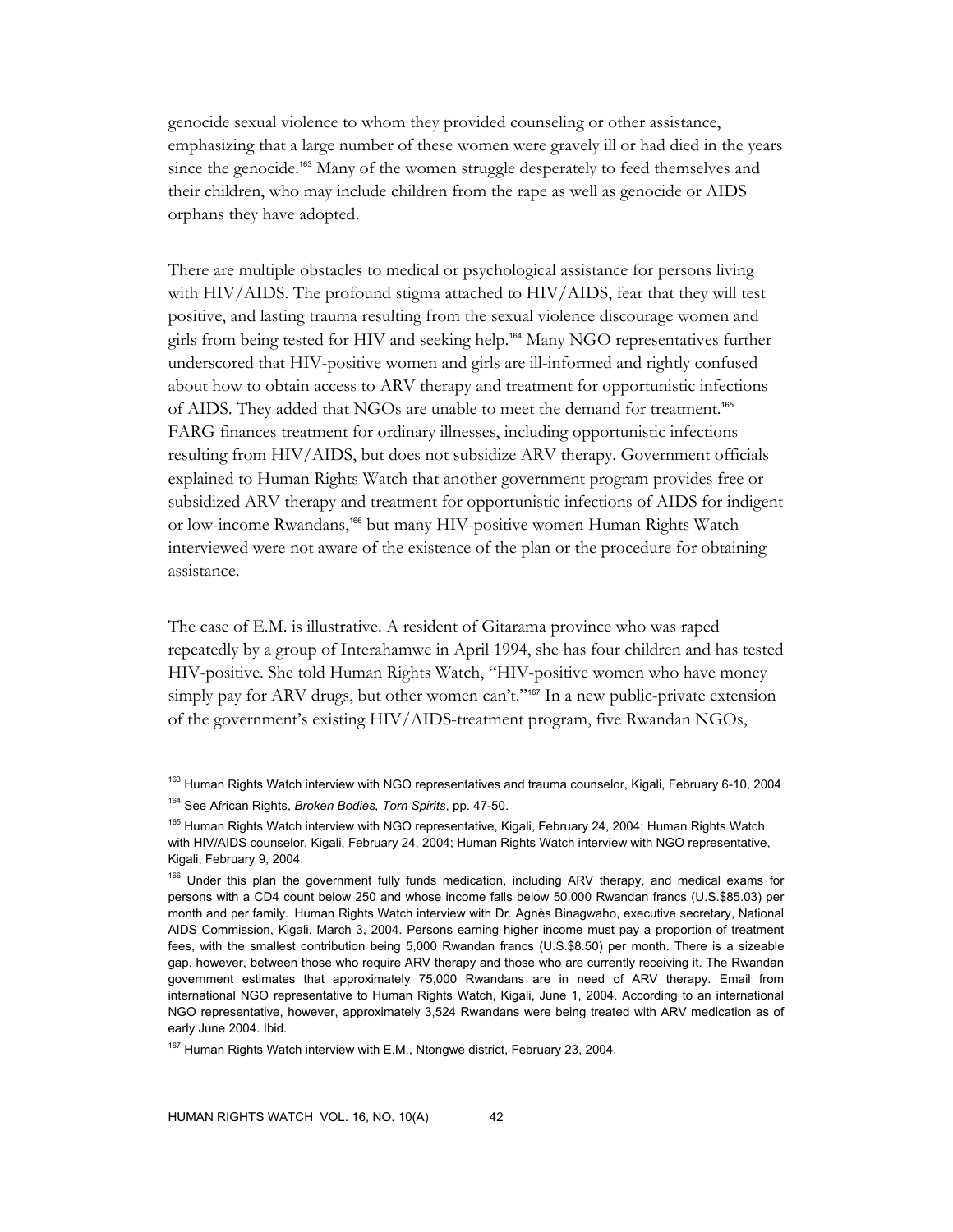advised by foreign experts and supported by the Rwandan government, plan to provide on-site voluntary HIV counseling and testing, ARV treatment, and trauma counseling.<sup>168</sup> The aim is to encourage women, particularly survivors of sexual violence, to seek HIV testing and care. A pilot program in public health centers was launched in late June 2004, and on-site treatment in the NGOs will begin in October 2004.<sup>169</sup>

The desperate economic and health conditions of rape survivors must be considered in conjunction with the barriers to legal redress, the focus of this report. Women and girls face further stigma and trauma when they seek accountability for sexual violence through the criminal justice process. Moreover, persistent poverty and ill-health not only distract from rape victims' desire for legal remedy in the form of criminal prosecution and punishment, but also clearly contribute to the twin challenges of social marginalization and emotional distress. The urgency of rape victims' physical and mental health situation highlight the importance of reparations, an equally essential aspect of legal redress, for the human rights abuse suffered by genocide survivors.

## **V. GOVERNMENT RESPONSE**

National and local authorities in Rwanda have professed their commitment to the investigation and prosecution of genocide and post-genocide sexual violence. Many government officials we interviewed were receptive to the particular circumstances and needs of women and girls who were raped during and since the genocide. Since 1998, the government and several NGOs have joined forces in a nationwide campaign against sexual violence. Key aspects of the campaign have included community sensitization programs,170 police training, and the adoption in 2001 of the Law Relating to Rights and

<sup>&</sup>lt;sup>168</sup> Women's Equity in Access to Care and Treatment: A Global HIV/AIDS Initiative (WE-ACTx), "Rwandan Widows' Treatment Access Initiative: Proposal for Multipart Access and Research Programs," Executive Summary, April 2004; Email message from Anne-Christine d'Adesky, executive director, WE-ACTx, San Francisco, to Human Rights Watch, June 14, 2004; Email message from Celina Schocken, Country Director in Rwanda for the Center for Global Health and Economic Development (Columbia University) and advisor to the Rwandan government on HIV/AIDS, Kigali, to Human Rights Watch, May 3, 2004. See also WE-ACTx, available at www.we-actx.org.

<sup>169</sup> The pilot program will operate in public health centers in Kigali, Butare, and Gitarama until on-site facilities in the five organizations have been appropriately equipped for service delivery. The organizations have various mandates (namely to assist female genocide survivors, provide trauma counseling, and facilitate access to care for people living with HIV/AIDS) but were selected for the project because they interact with and provide care to women who were raped during the genocide. The Rwandan Ministry of Health's Treatment and Research in AIDS Center (TRAC) will train participating physicians, nurses, trauma counselors, and social workers. In the first two years, Rwandan health providers and foreign physicians will work together to deliver services. HIVpositive women who are members of the women's organizations will be trained as peer counselors to undertake treatment education, literacy, and outreach.

<sup>&</sup>lt;sup>170</sup> Authorities have sought to raise awareness about sexual violence through media outlets, conferences, and direct intervention in schools. In June 2002, then Minister of Gender and Women's Development Angelina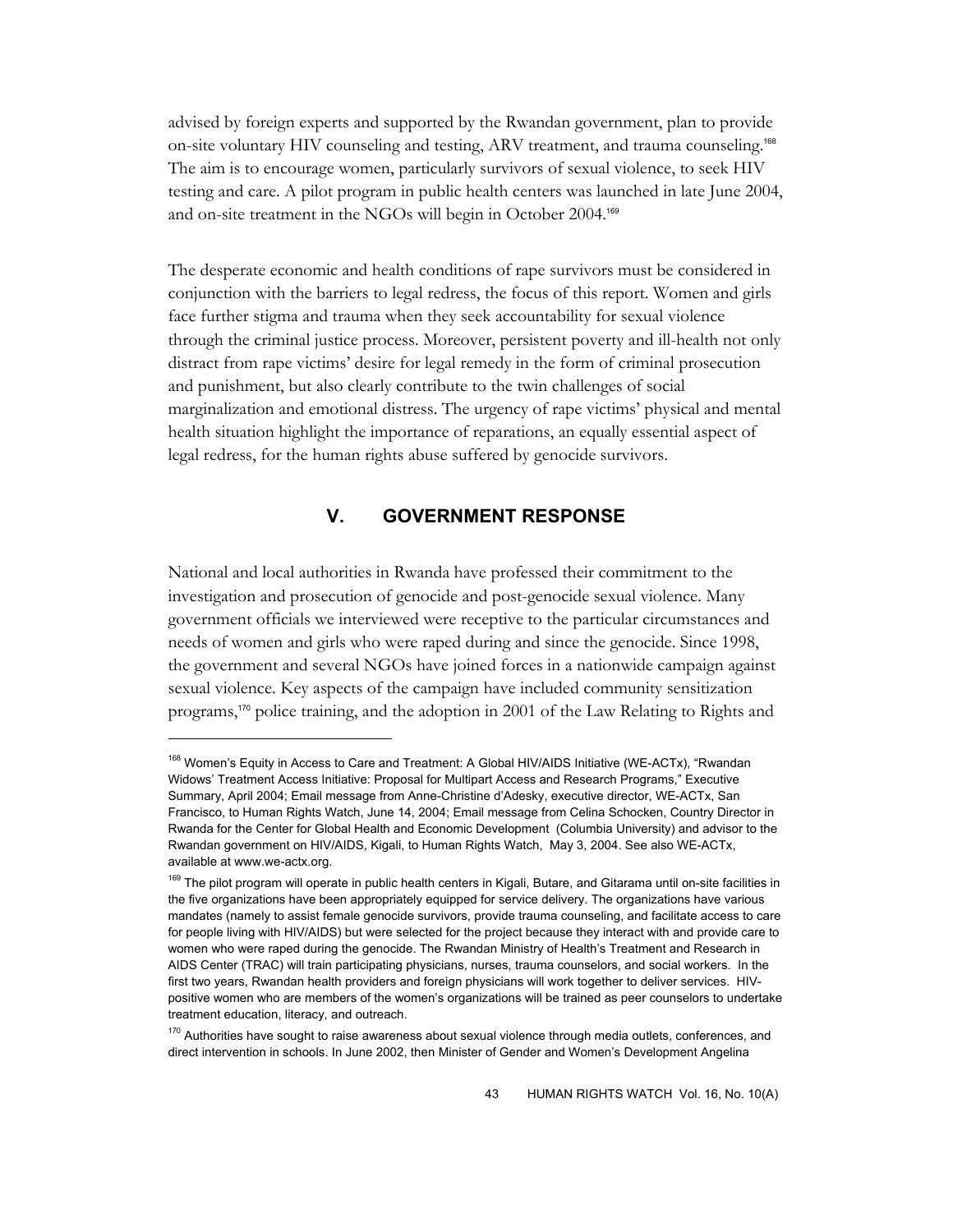Protection of the Child against Violence (Child Protection Law), which criminalizes child rape. However, despite government steps to improve legal procedures with respect to sexual violence cases, serious obstacles to accountability persist, in the form of significant legal gaps and programmatic deficiencies in witness protection, investigations, and prosecutions.

## *Statutory Law*

-

As discussed earlier, gaps in the Penal Code hinder effective and uniform investigation and prosecution of genocide and post-genocide sexual violence cases. Human Rights Watch's review of genocide judgments found that different courts characterize similar acts of sexual violence variously as rape or sexual torture. While the 2001 and 2004 Gacaca Laws have set a uniform penalty for rape and sexual torture, Human Rights Watch believes that the lack of a statutory definition for either term raises both substantive and due process concerns. Thus, absent a clear definition, Rwandan courts may not consider certain violent acts to be rape or sexual torture even though such acts would constitute sexual violence under international law.<sup>171</sup> Further, judges within one Tribunal of First Instance and across the provincial court system may reach different verdicts with respect to similar acts of sexual violence.

With respect to post-genocide rape cases, it is significant that a senior government official as well as a prominent women's rights activist Human Rights Watch interviewed both confused the Penal Code with the Child Protection Law, believing that the 2001 law's definition of rape applies to victims of all ages.<sup>172</sup> Human Rights Watch is concerned that, absent a clear definition in the Penal Code that enumerates the legal elements of rape, police officers and assistant prosecutors cannot properly question or elicit necessary information from complainants, the accused, or other witnesses.

Muganza announced an eighteen-month project targeting violence against women and girls. Components included a media campaign, a study of the incidence of violence, and gender training of health care personnel, police and gacaca judges. "Government Launches Programme to Curb Gender, Sexual Violence," BBC News, June 2, 2002.

Further, the Ministry of Education and the Ministry of Gender and Family Promotion have supported efforts of the Rwanda chapter of the Forum on African Women Educationalists (FAWE-Rwanda) to establish "Speak Out Clubs" in secondary schools in thirty-five secondary schools. These clubs have become a forum for disclosure and action against sexual abuse perpetrated by teachers and school administrators. Human Rights Watch interview with Anne Gahongayire, secretary general, Ministry of Gender and Family Promotion, Kigali, March 5, 2004; Human Rights Watch interview with NGO representative, Kigali, February 5, 2004.

<sup>&</sup>lt;sup>171</sup> The Rome Statute for the International Criminal Court and the Akayesu judgment reflect the prevailing international legal standard for the criminalization of sexual violence.

<sup>&</sup>lt;sup>172</sup> Human Rights Watch interview with Jean de Dieu Mucyo, attorney general, Kigali, February 12, 2004; Human Rights Watch interview with NGO representative, Kigali, February 27, 2004.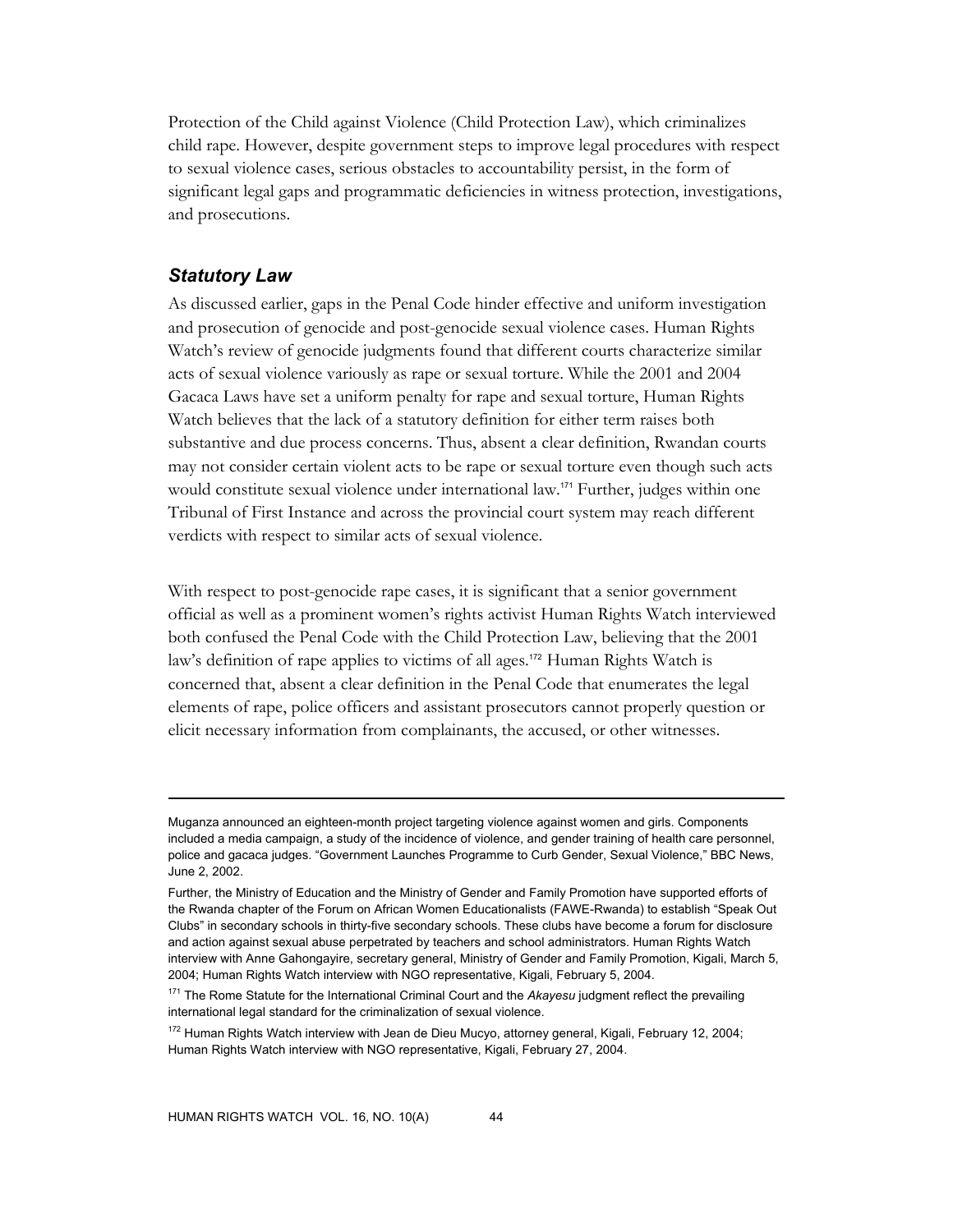The 2001 Child Protection Law is one component of a larger government and NGO campaign against sexual violence since 1998, with a primary focus on sexual abuse of children.173 Government officials we interviewed were sensitive to and committed to the issue of child rape. However, at least one provision of the Child Protection Law requires amendment. Article 37 fails to define the "dehumanizing crime" that it prohibits.<sup>174</sup>

# *Training and Resources for Effective Investigation, Prosecution, and Protection*

Insufficient resources and inadequate training of judicial and medical personnel present further obstacles to effective investigation, prosecution, and protection of rape victims. Areas of particular concern include: technology and training of medical professionals for the provision of medicolegal services to rape victims, and training of prosecutors and judges in the use of medicolegal evidence and prosecution and adjudication of sexual violence cases.

## *Medicolegal Training*

A critical weakness of current sexual violence investigations is inadequate medicolegal training of medical personnel and facilities for the collection of evidence to establish nonconsensual sexual relations. In 2002, the Rwanda chapter of Forum of Activists against Torture (FACT) provided a four-day training to forty-two medical doctors in communication with sexual violence victims, rape exams, and Rwandan law on sexual violence.175 Similar, more intensive training in this area, particularly on the application of a standard protocol, is required in hospitals, community health centers, prosecutors' offices, and courts across Rwanda.

## *Progress in Police Training*

The Rwanda National Police (RNP) has devoted considerable effort to improving its capacity to address sexual violence cases. National and local police and NGOs reported that such cases are given priority and transferred rapidly to prosecutors' offices.176 The deputy police commissioner told Human Rights Watch, "We have also sensitized policemen and women to understand the seriousness of the problem and give it the due

<sup>&</sup>lt;sup>173</sup> Human Rights Watch interview with Anne Gahongayire, secretary general, Ministry of Gender and Family Promotion, Kigali, March 5, 2004.

<sup>174</sup> Child Protection Law, art. 37.

<sup>&</sup>lt;sup>175</sup> Human Rights Watch telephone interview with NGO representative, Kigali, April 15, 2004.

<sup>&</sup>lt;sup>176</sup> Human Rights Watch interviews with national police representatives, a local police officer, and an NGO representative, February 9-March 5, 2004.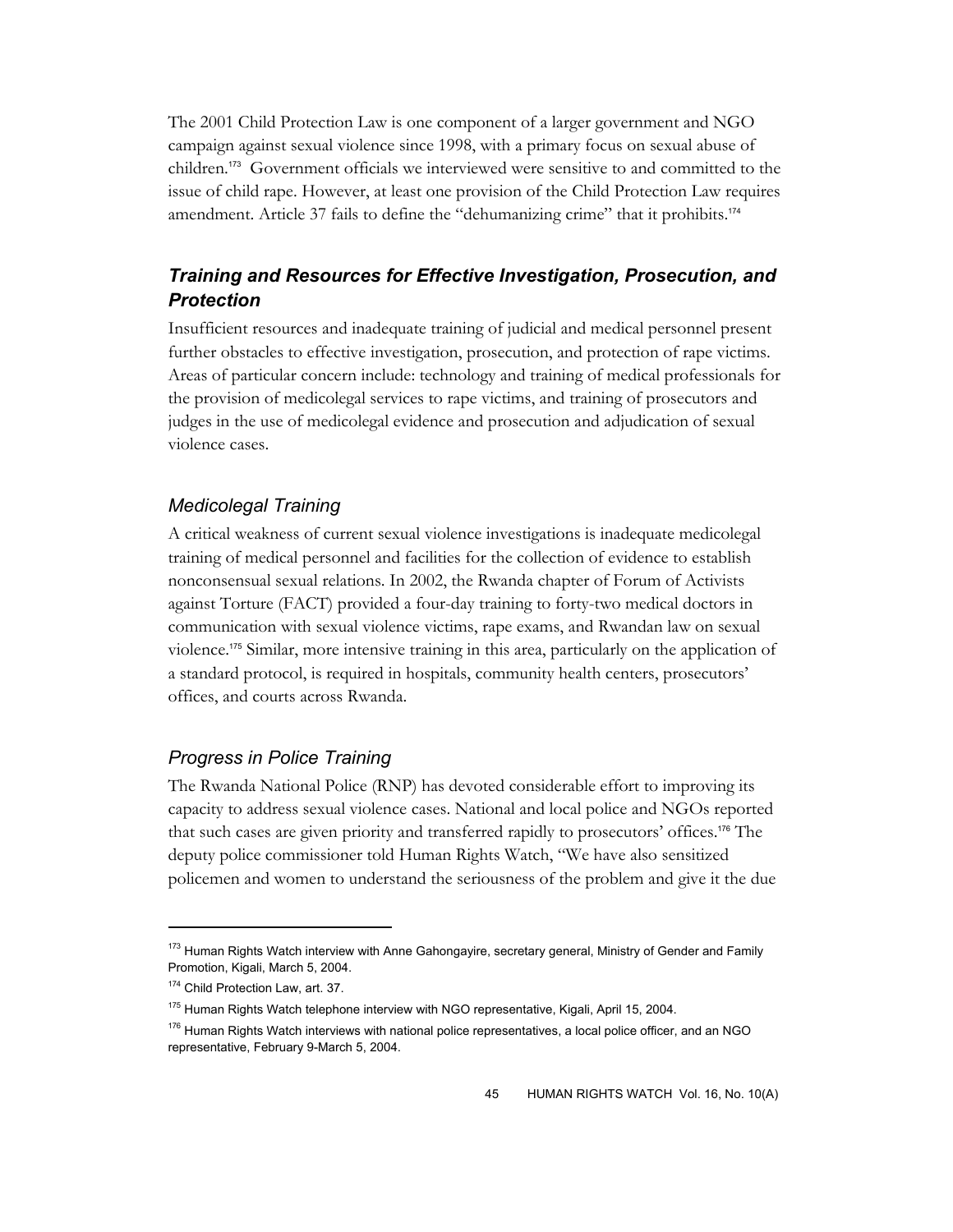attention it deserves."177 In particular, police and medical personnel Human Rights Watch interviewed were well aware of the need to coordinate their efforts in order to collect and preserve medical evidence in rape cases. An RNP representative told us that in their contact with actual complainants or in the context of community sensitization campaigns, police officers encourage rape victims immediately to visit the nearest health clinic.178 Hospital personnel in one district hospital further explained to Human Rights Watch that they immediately examine a rape victim who first seeks medical help and then encourage her to report the case to the police.179 The examination, which is free of charge for rape victims, includes gathering of medicolegal evidence and voluntary HIV counseling and testing.180 However, victims are obligated to pay out of pocket for postrape medical and psychological assistance.

The RNP's 2004-2008 strategic plan includes: campaigns to raise awareness of sexual violence; full implementation of the Child and Family Protection Unit, described below; implementation of a training program on sexual and gender-based violence; preparation of a training manual on sexual and gender-based violence; measures to enhance the collection of forensic medical evidence; and improvement of victim and witness protection in gacaca courts.<sup>181</sup>

In 2002, the Rwanda field office of the International Rescue Committee (IRC-Rwanda) and FACT, a Rwandan NGO, held a training session for police commanders, officers, and cadets in sexual and gender-based violence crimes. <sup>182</sup> The government-sponsored program trained 34 percent of the police force as well as "trainers" for the benefit of the remainder of the force.183 The training addressed communication with rape victims and witnesses, investigations, confidentiality, and interaction with health care providers, gacaca courts, and other institutions with respect to sexual violence victims. The deputy

<sup>&</sup>lt;sup>177</sup> Human Rights Watch interview with Mary Gahonzire, deputy commissioner, Rwanda National Police, Kigali, February 9, 2004.

<sup>&</sup>lt;sup>178</sup> Human Rights Watch interview with Damas Gatare, director, Division of Community Policing and Human Rights, Rwanda National Police, Kigali, March 5, 2004.

<sup>&</sup>lt;sup>179</sup> Human Rights Watch interview with hospital staff person, February 11, 2004.

 $180$  Ibid.

<sup>&</sup>lt;sup>181</sup> Human Rights Watch interview with Damas Gatare, director, Division of Community Policing and Human Rights, Rwanda National Police, Kigali, March 5, 2004. The RNP announced the five-year plan on February 26, 2004.

 $182$  Ibid.

<sup>&</sup>lt;sup>183</sup> A local police officer confirmed to Human Rights Watch that a "trainer" based in his station had trained his fellow officers in sexual violence investigations. Human Rights Watch interview with police officer, Muhazi, Kibungo province, February 11, 2004.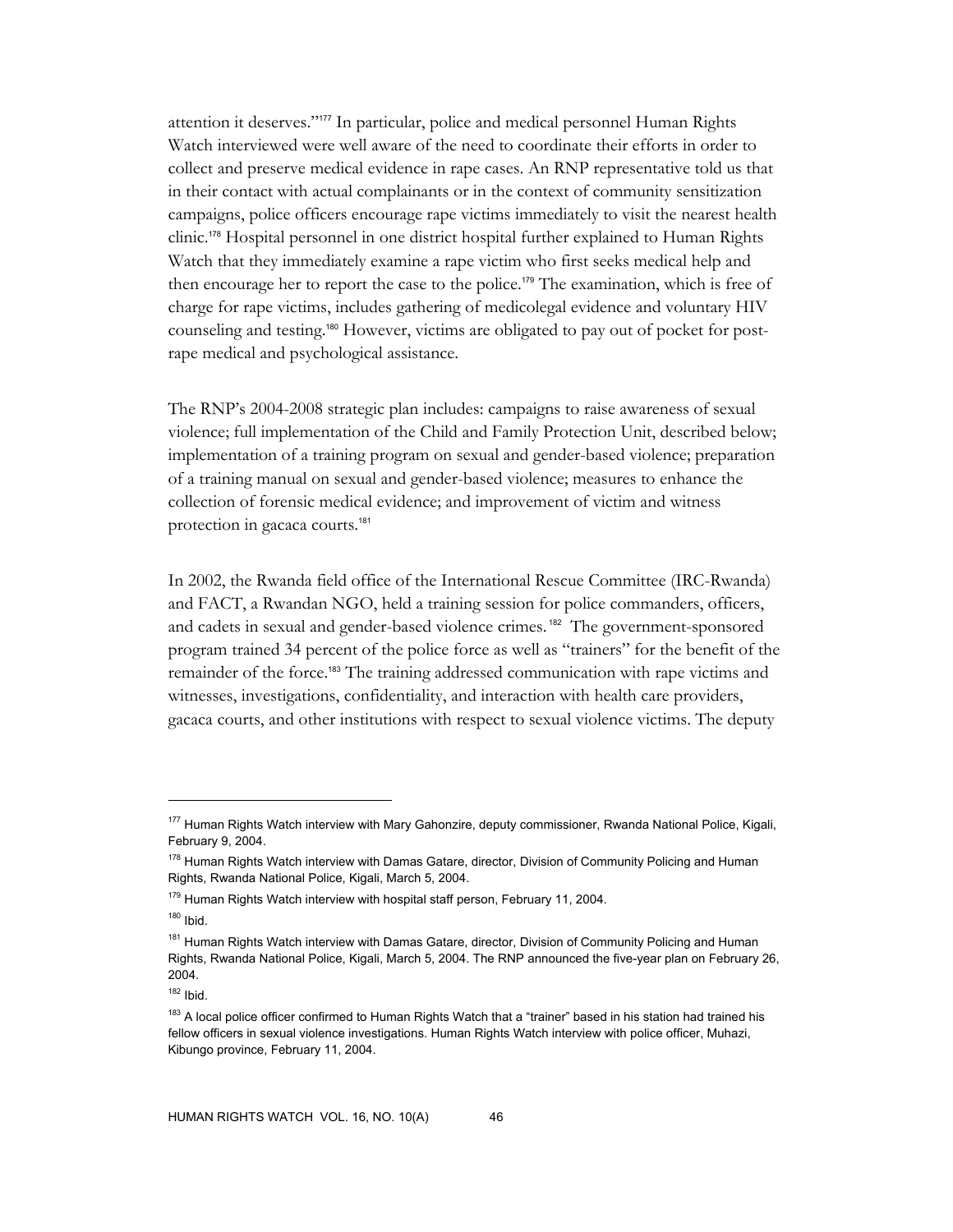commissioner of police noted that since the training there has been increased reporting of sexual violence and improved relations with the female population.<sup>184</sup>

In 2002, the RNP established the Child and Family Protection Unit, with jurisdiction over sexual and gender-based violence against men, women, and children.<sup>185</sup> As of mid-2004, the unit was based at headquarters in Kigali and had a staff of eight persons. At the time of Human Rights Watch interviews with RNP representatives, the office still lacked transportation and other material resources necessary to conduct field investigations of sexual violence cases. The RNP strategic plan includes funding to equip the unit and establish local offices at the community level. Local police stations are similarly in need of resources, particularly means of transport, to conduct on-site investigations.<sup>186</sup>

#### *Training of Prosecutors and Judges*

 $\overline{a}$ 

Human Rights Watch is concerned that the lack of training of prosecutors and judges in the area of sexual violence ten years after the genocide may compromise the prosecution and punishment of sexual violence offenders. Prosecutorial personnel and judges presiding over the Tribunals of First Instance have not received instruction in techniques for communicating with rape victims and prosecuting and adjudicating rape cases.187 In particular, prosecutors and judges require training in the incidence, investigation, and prosecution of sexual violence against adults, including marital and acquaintance rape.

One provincial prosecutor reported that only two out of nineteen assistant prosecutors in his office had received a one-week course of training on sexual violence.188 Another prosecutor stated that her staff was not specially trained to handle sexual assault cases.<sup>189</sup>

<sup>&</sup>lt;sup>184</sup> Human Rights Watch interview with Mary Gahonzire, deputy commissioner, Rwanda National Police, Kigali, February 9, 2004.

<sup>&</sup>lt;sup>185</sup> Human Rights Watch interview with Damas Gatare, director, Division of Community Policing and Human Rights, Rwanda National Police, Kigali, March 5, 2004.

<sup>186</sup> See Haguruka, *Résultats de l'enquête sur les cas de viol et d'attentat à la pudeur*, p. 57.

<sup>&</sup>lt;sup>187</sup> In July 2004, the Rwandan government appointed a new staff of judges and prosecutors throughout the country. Many are recent university graduates without experience. In August 2004, they were being trained and are expected to begin dealing with cases in October. In at least one jurisdiction, the city of Kigali, authorities have said that one prosecutor will be specially designated to handle accusations of sexual violence. But this may be limited to only those dating to the period after the genocide. Human Rights Watch interview with Jean de Dieu Mucyo, attorney general, Kigali, August 19, 2004.

<sup>&</sup>lt;sup>188</sup> Human Rights Watch interview with Straton Nsengiyumva, prosecutor for Gisenyi province, Gisenyi town, March 1, 2004.

<sup>&</sup>lt;sup>189</sup> Human Rights Watch interview with Espérance Nyirasafari, prosecutor for Gitarama province, Gitarama town, February 19, 2004.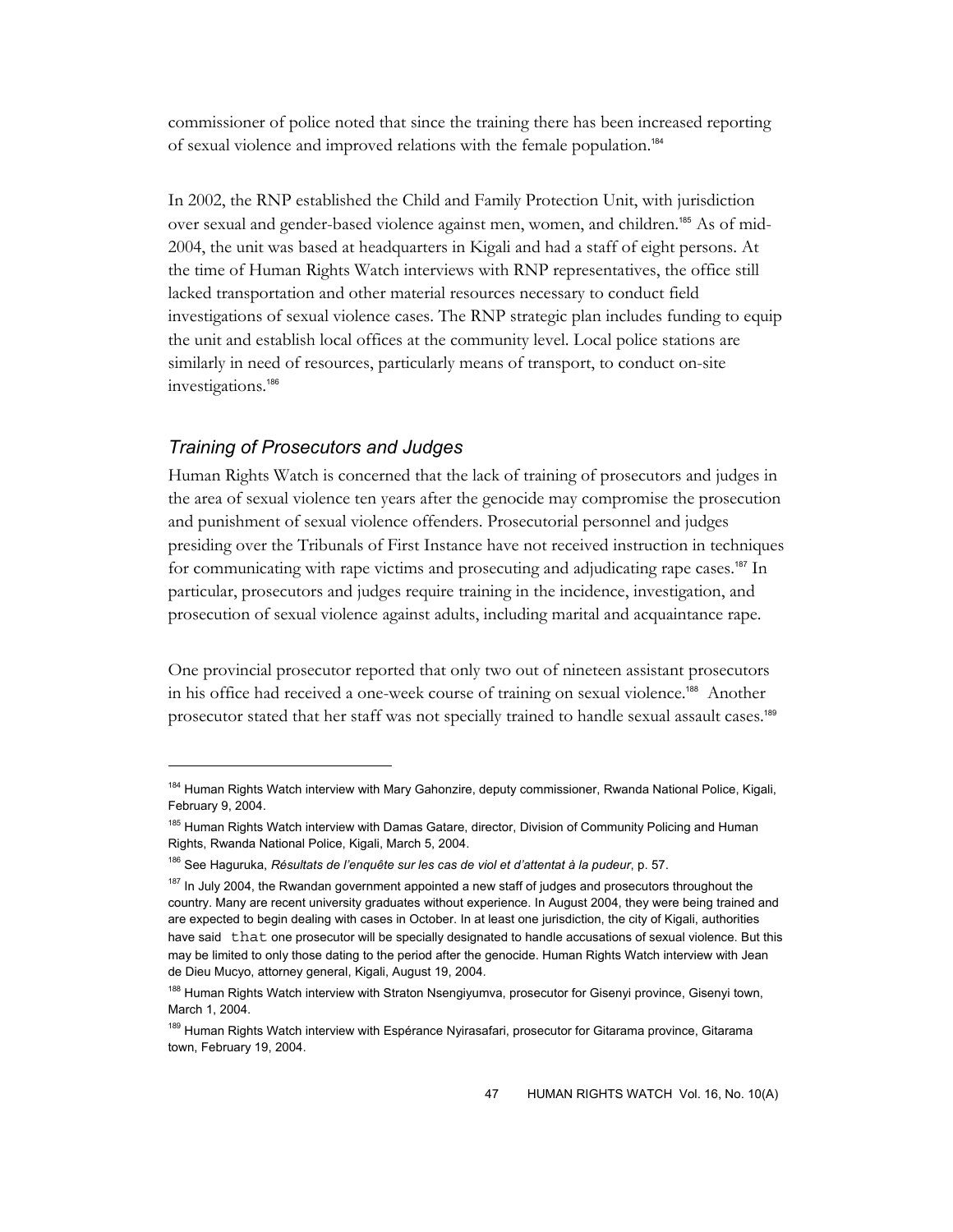A representative of the Ministry of Justice reported that the training curriculum for prosecutorial staff is being revised to include instruction on sexual violence.<sup>190</sup>

Past judicial training programs have been limited to gacaca judges and, with the exception of some small-scale initiatives, have focused on basic gacaca procedure, without specific attention to sexual violence crimes. In April and May 2002, national gacaca authorities organized the training of 254,152 gacaca judges by 781 "trainers" in such areas as the gacaca law, dispute resolution, judicial ethics, management of trauma, and logistical matters.<sup>191</sup> Gacaca judges received only six days of training.<sup>192</sup> Legal experts noted programmatic weaknesses in the training, particularly that different trainers were given inconsistent instructions on how to define genocide crimes under the gacaca law. A joint program by IRC-Rwanda and the Ministry of Gender and Family Promotion (MIGEPROF) in March 2002 trained higher-level gacaca judges in sexual and genderbased violence training but could not reach the more than 150,000 cell-level gacaca judges due to resource and logistical constraints.193 IRC-Rwanda has planned a similar training initiative for gacaca judges, to be held in 2004.<sup>194</sup>

## *Counseling and Legal Education Services for Victims*

Human Rights Watch interviews with women raped during and since the genocide indicate that many are traumatized by the abuse and ill-informed about their legal rights. While the Ministry of Health and NGOs have provided limited on-site counseling for gacaca participants, there are insufficient counselors to meet the needs of victims and witnesses, especially in rural areas.<sup>195</sup> Genocide survivors we interviewed were particularly anxious that the gacaca process will reopen wounds. B.R., a genocide survivor and victim of sexual violence, told Human Rights Watch, "I think that gacaca will ruin everything this time. It will traumatize everyone, drive us mad."<sup>196</sup> V.B. also spoke of attacks against gacaca witnesses, direct threats against her by a released detainee, and the likelihood of retraumatization: "When gacaca begins, it will seriously

<sup>&</sup>lt;sup>190</sup> Human Rights Watch interview with Busingye Johnston, secretary general, Ministry of Justice, Kigali, March 2, 2004.

<sup>191</sup> Amnesty International, *Gacaca: A Question of Justice*, December 2002, p. 26, [online] at http://news.amnesty.org/aidoc/aidoc\_pdf.nsf/Index/AFR470072002ENGLISH/\$File/AFR4700702.pdf (retrieved April 21, 2004); PRI, *PRI Research Team on Gacaca: Report III, April-June 2002*, p. 2.

<sup>192</sup> LIPRODHOR, *Juridictions Gacaca*, p. 19.

<sup>&</sup>lt;sup>193</sup> Human Rights Watch interview with NGO representative, Kigali, February 5, 2004; Human Rights Watch interview with Isabelle Kalihangabo, representative, National Gacaca Office, Kigali, February 20, 2004.

<sup>&</sup>lt;sup>194</sup> Human Rights Watch interview with NGO representative, Kigali, February 5, 2004.

<sup>195</sup> PRI, *PRI Research Team on Gacaca: Report III, April-June 2002*, pp. 13, 16; Human Rights Watch interview with local gacaca official, Kigali, February 6, 2004.

 $196$  Human Rights Watch interview with B.R., Kigali, February 24, 2004.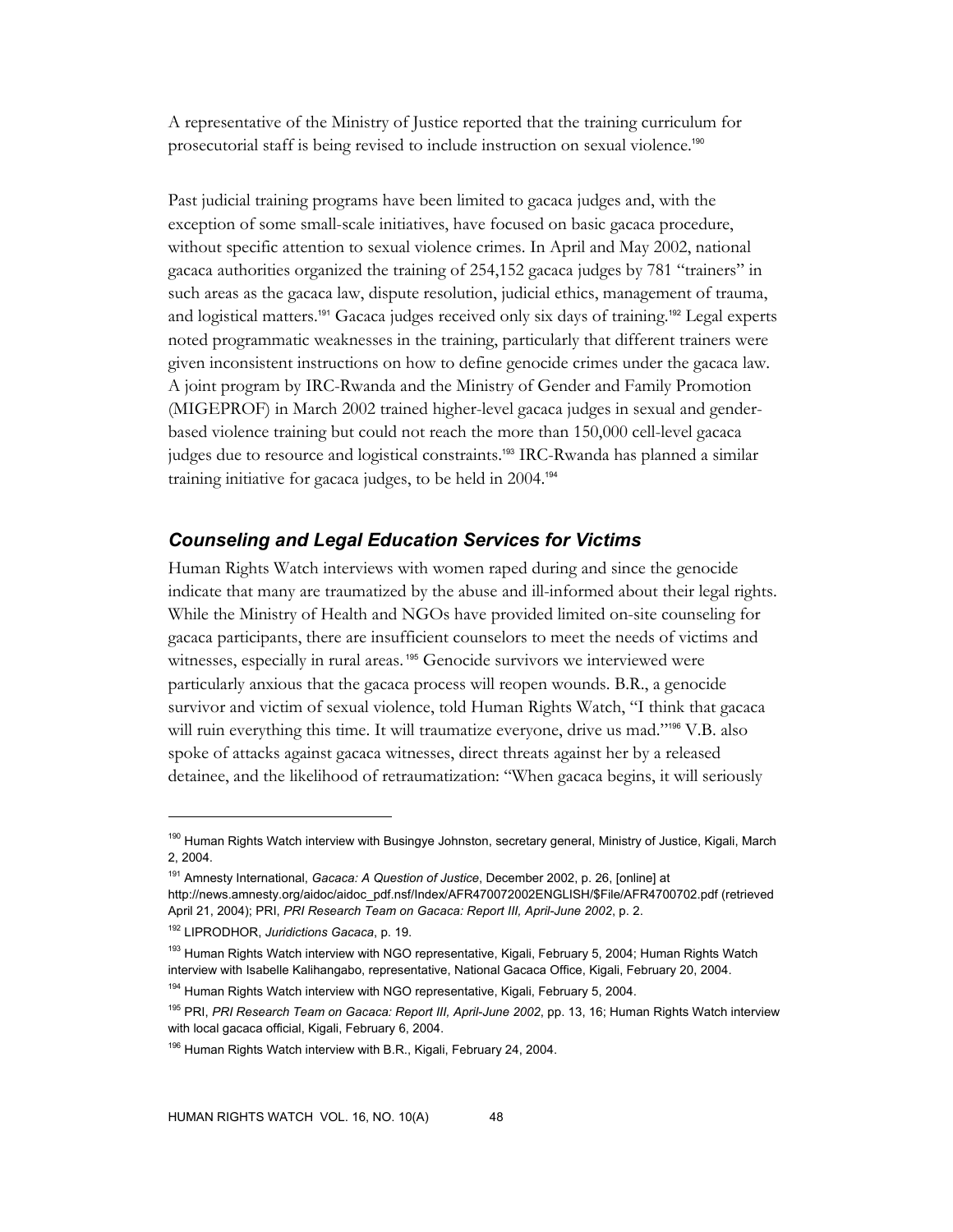disturb the survivors. They don't have hope, or security. Now that people have begun to talk about gacaca, the security situation has changed."<sup>197</sup>

Rape victims also lack information about the legal process. Among women raped during the genocide whom Human Rights Watch interviewed, only one who had previously testified or planned to testify to sexual violence in gacaca courts mentioned the option of in camera testimony, despite the fact that nearly all women interviewed voiced concerns about the public nature of the gacaca process.<sup>198</sup> A few other women stated that before the interview they had been unaware of the possibility of closed-door testimony.<sup>199</sup>

## *Number of Women Serving as Police, Prosecutors, and Judges*

Women are underrepresented among police officers, prosecutors, and judges. Persons who have suffered sexual violence continue to experience trauma for a long period after the assault, and female victims are more willing to confide in other women.200 Increased representation of women in the justice system is therefore essential to enhanced investigation and prosecution of sexual violence crimes. Women officers constitute 4 percent of the Rwanda National Police, in addition to over 100 women officers in training schools and police academies.<sup>201</sup> In recent years, the Rwanda National Police has vigorously recruited women officers, both through general recruitment and a special recruitment program for women. Damas Gatare, director of the Division Community Policing and Human Rights of the Rwanda National Police, noted that there has been "a very encouraging response from women applicants" to the police force.202 He explained that the police force aims to increase representation of women country-wide in order to provide all female rape victims with the option of reporting to a woman police officer. On March 16, 2004, Prime Minister Bernard Makuza announced that the RNP would aim to raise representation of women to 30 percent, at minimum, as part of its 2004- 2008 strategic plan.<sup>203</sup>

 $\ddot{\phantom{a}}$ 

<sup>&</sup>lt;sup>197</sup> Human Rights Watch interview with V.B., Ntongwe district, Gitarama province, February 23, 2004.

<sup>&</sup>lt;sup>198</sup> Human Rights Watch interview with V.B., Ntongwe district, Gitarama province, February 23, 2004.

<sup>&</sup>lt;sup>199</sup> Human Rights Watch interviews with F.N., E.G., and C.H., Kigali and Kigarama district, Kibungo province, February 19 and March 3, 2004.

<sup>&</sup>lt;sup>200</sup> The female prosecutor of Gitarama province expressed doubts that female rape victims would have confided in her had she been a man. Human Rights Watch interview with Espérance Nyirasafari, prosecutor for Gitarama province, Gitarama town, February 19, 2004.

<sup>&</sup>lt;sup>201</sup> Human Rights Watch interview with Damas Gatare, director, Division of Community Policing and Human Rights, Rwanda National Police, Kigali, March 5, 2004.

 $202$  Ibid.

<sup>203</sup> James Munyaneza and Belinda Murerwa, "Police to recruit more women," *The New Times*, March 3-4, p. 4.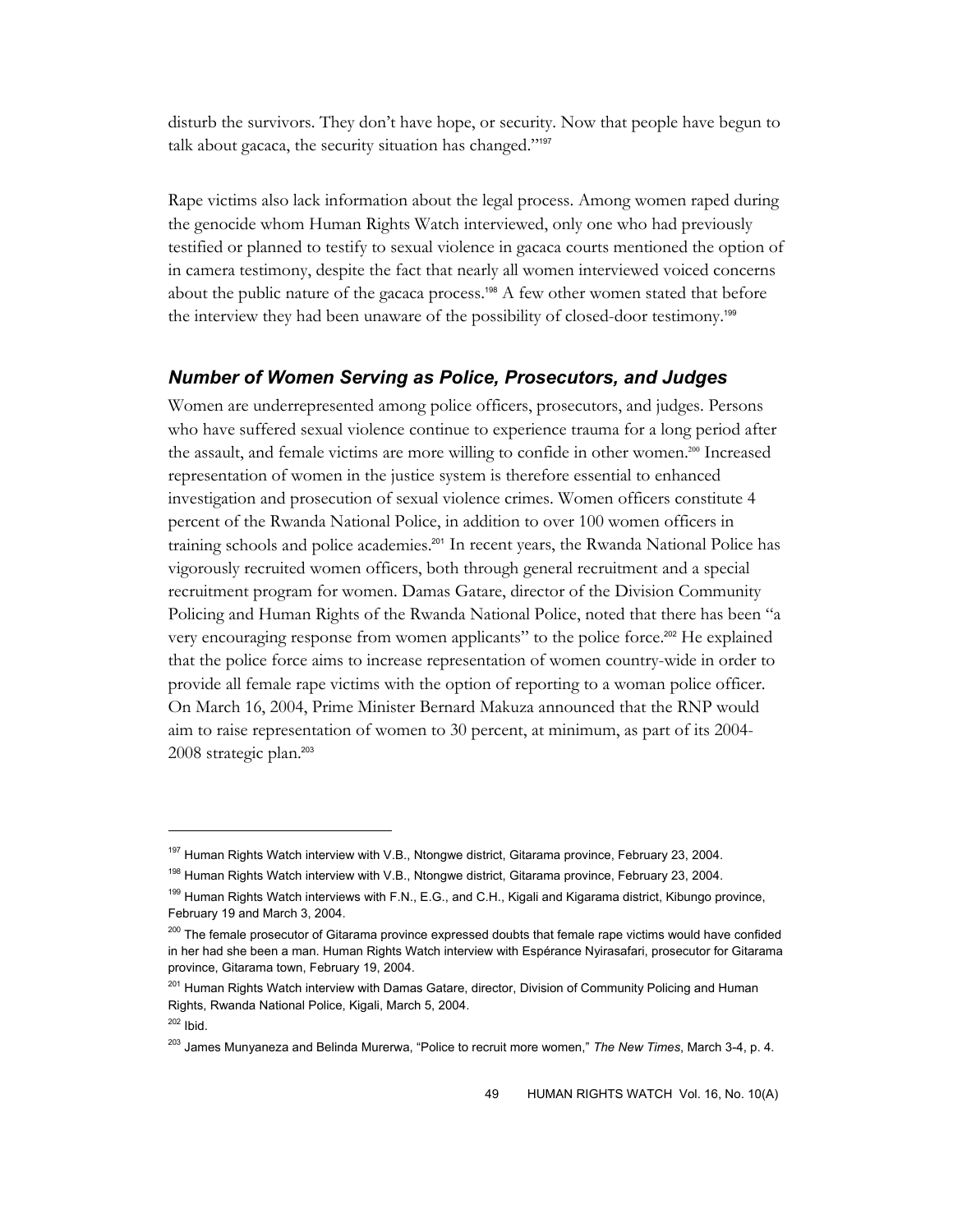By contrast, the scarcity of women among prosecutors and judges has not benefited from sustained attention. Only two out of twelve provincial prosecutors, or 16.6 percent, are women.204 There are no women among judicial personnel in the office of the attorney general.<sup>205</sup> The prosecutor for the city of Kigali estimated women made up approximately 25 percent of the thirty-two assistant prosecutors in his office.<sup>206</sup> His attempt to set up a sexual crimes unit in his office had failed due to high staff turnover and insufficient resources to retrain new personnel. There are also very few women judges. The Tribunal of First Instance in Gisenyi province, for example, lacks a single woman judge, and in Gitarama province, there is one woman among twenty judges.<sup>207</sup> In early March, a representative of the Ministry of Justice reported that "[i]n the next two to three months there will be a recruitment drive and strategy to attract women," with the aim of raising the proportion of women in the justice system to 30 percent.<sup>208</sup>

Women are better represented in gacaca courts. Government figures estimated that women constituted 36 percent of gacaca judges in pilot courts at the cell level.<sup>209</sup> The number of women judges varied in the different pilot gacaca courts, from a minority of judges to, in some localities, a majority of judges.<sup>210</sup> A gacaca official for the city of Kigali noted that women judges and community members participate more actively in gacaca, particularly in urban areas.<sup>211</sup>

## *Reform of the Gacaca System*

 $\overline{a}$ 

Presently, the gacaca system represents the main avenue for legal redress for genocide and related crimes. Even victims of category one crimes, like sexual violence, face the

<sup>&</sup>lt;sup>204</sup> Human Rights Watch interview with Jean de Dieu Mucyo, attorney general, Kigali, March 2, 2004.

<sup>&</sup>lt;sup>205</sup> Human Rights Watch interview with Busingye Johnston, secretary general, Ministry of Justice, March 2, 2004.

<sup>&</sup>lt;sup>206</sup> Human Rights Watch interview with Sylvère Gatambiye, prosecutor for the city of Kigali, Kigali, February 24, 2004.

<sup>&</sup>lt;sup>207</sup> Human Rights Watch interview with Straton Nsengiyumva, prosecutor for Gisenyi province, Gisenyi town, March 1, 2004; Human Rights Watch interview with Espérance Nyirasafari, prosecutor for Gitarama province, Gitarama town, February 19, 2004.

<sup>&</sup>lt;sup>208</sup> Human Rights Watch interview with Busingye Johnston, secretary general, Ministry of Justice, March 2, 2004.

<sup>&</sup>lt;sup>209</sup> Above cell-level pilot gacaca courts, representation of women among gacaca judges was as follows: 24 percent at the sector level, 28 percent at the district level, and 20 percent at the provincial level. Email message from Isabelle Kalihangabo, representative, National Gacaca Office, Kigali, to Human Rights Watch, April 21, 2004.

<sup>&</sup>lt;sup>210</sup> Human Rights interview with local gacaca coordinators for the city of Kigali, Butare province, and Gisenyi province, February 26-March 1, 2004.

<sup>&</sup>lt;sup>211</sup> Human Rights interview with Célestin Rwirangira, gacaca coordinator for the city of Kigali, Kigali, March 1, 2004. He attributed this level of participation to the fact that women represent the majority of genocide survivors and to the large number of men who are in prison. Ibid.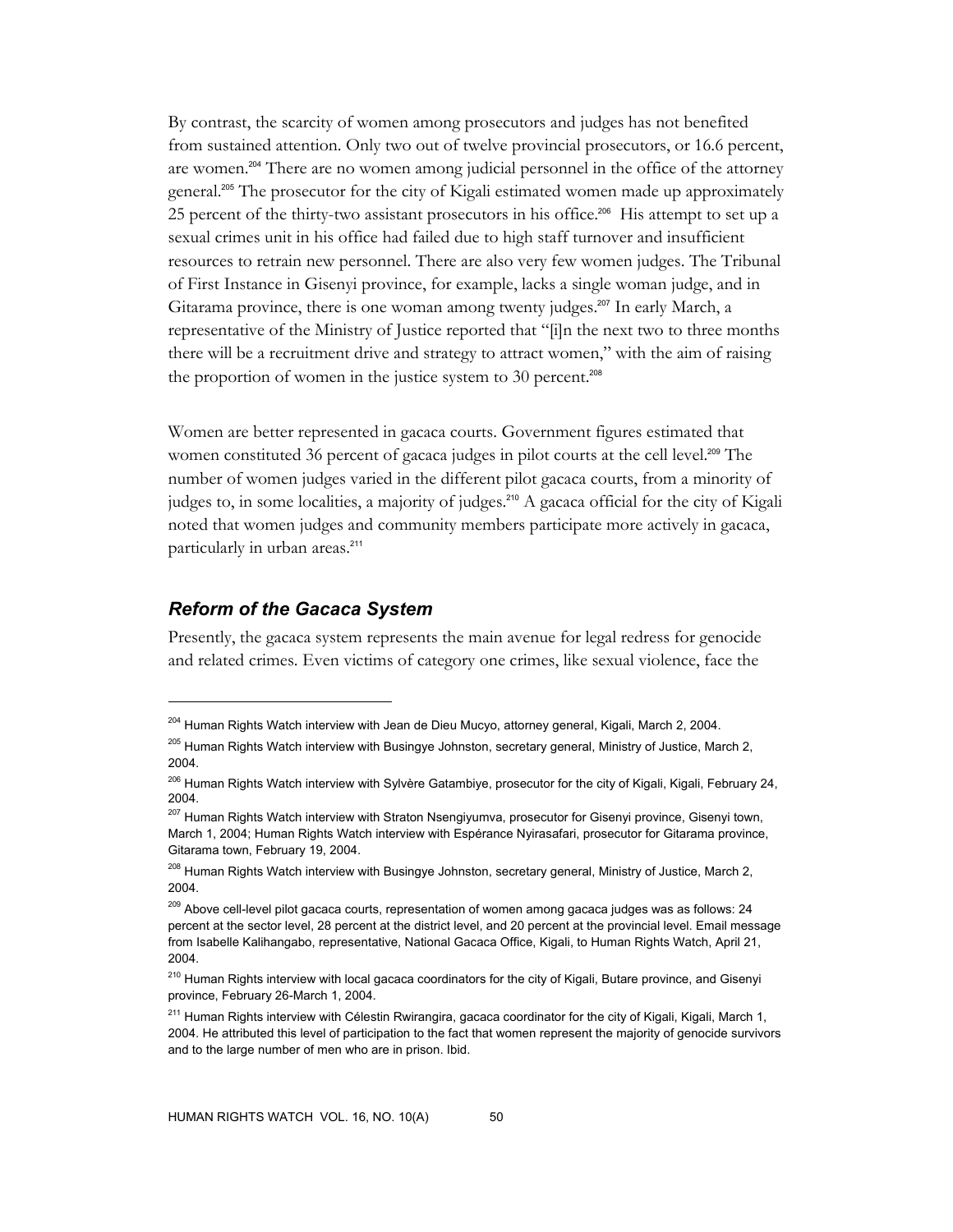pre-trial gacaca process before their cases are transferred to and adjudicated in the classic courts. The attorney general, Ministry of Justice, minister of gender and family promotion, gacaca officials, and provincial prosecutors have recognized the deficiencies of the gacaca process with respect to protection of sexual violence victims and witnesses. A revised gacaca law adopted in June 2004 enhances protections for victims of sexual violence in order to facilitate reporting and testimony. Under the new law, a rape or sexual torture victim may choose among three alternatives: testimony before a single gacaca judge of her choosing; testimony in writing; or testimony to a judicial police officer or prosecutorial personnel, to be followed by complete processing of the rape case by the prosecutor's office.<sup>212</sup> By providing that gacaca judges will "secretly" transmit rape testimony to public prosecutors, the 2004 law implies, but does not explicitly require, that identifying information of rape victims will be kept confidential. In particular, a gacaca representative told Human Rights Watch that gacaca judges would not be required to read written rape testimony aloud to the gacaca assembly, contrary to existing gacaca regulations for written testimony in general.<sup>213</sup> Given this ambiguity, it is essential that the new gacaca law be implemented so as to protect the privacy and confidentiality of rape victims who testify in writing.

## **VI. INTERNATIONAL LEGAL STANDARDS**

During the genocide, lower-level perpetrators—including Interahamwe, soldiers, and others—were directly responsible for most acts of sexual violence. The smaller group of leaders of the genocide often exercised command responsibility in the perpetration of these offenses and directly incited rape. In addition to being acts of genocide under the Genocide Convention, such offenses violated other international treaties, notably the International Covenant on Civil and Political Rights, the Convention on the Elimination of All Forms of Discrimination against Women (CEDAW), and the Convention on the Rights of the Child. While some of the high-level perpetrators have come before the ICTR, the national justice system is responsible for the prosecution of the majority of

<sup>&</sup>lt;sup>212</sup> Human Rights Watch telephone interview with Isabelle Kalihangabo, representative, National Gacaca Office, Kigali, April 14, 2004. Under the 2001 law, genocide rape victims, like all genocide survivors, could report genocide crimes to prosecutorial personnel, who would transfer the depositions to the relevant gacaca courts for further processing. Under the new gacaca law, rape victims who testify to prosecutorial staff would not be required to participate in related gacaca hearings. The prosecutor's office itself would interview and categorize the suspect and transfer the file to the gacaca court for record-keeping. Ibid.; Human Rights Watch telephone interview with Célestin Rwirangira, gacaca coordinator for the city of Kigali, Kigali, April 14, 2004.

<sup>213</sup> *Manuel explicatif sur la loi organique portant création des juridictions Gacaca*, pp. 27, 55; Human Rights Watch telephone interview with Isabelle Kalihangabo, representative, National Gacaca Office, Kigali, April 14, 2004. Under the 2001 law, gacaca courts permitted rape victims to testify in writing, but in the absence of binding procedural rules to ensure confidentiality, the president of the court could proceed with a public reading of the testimony.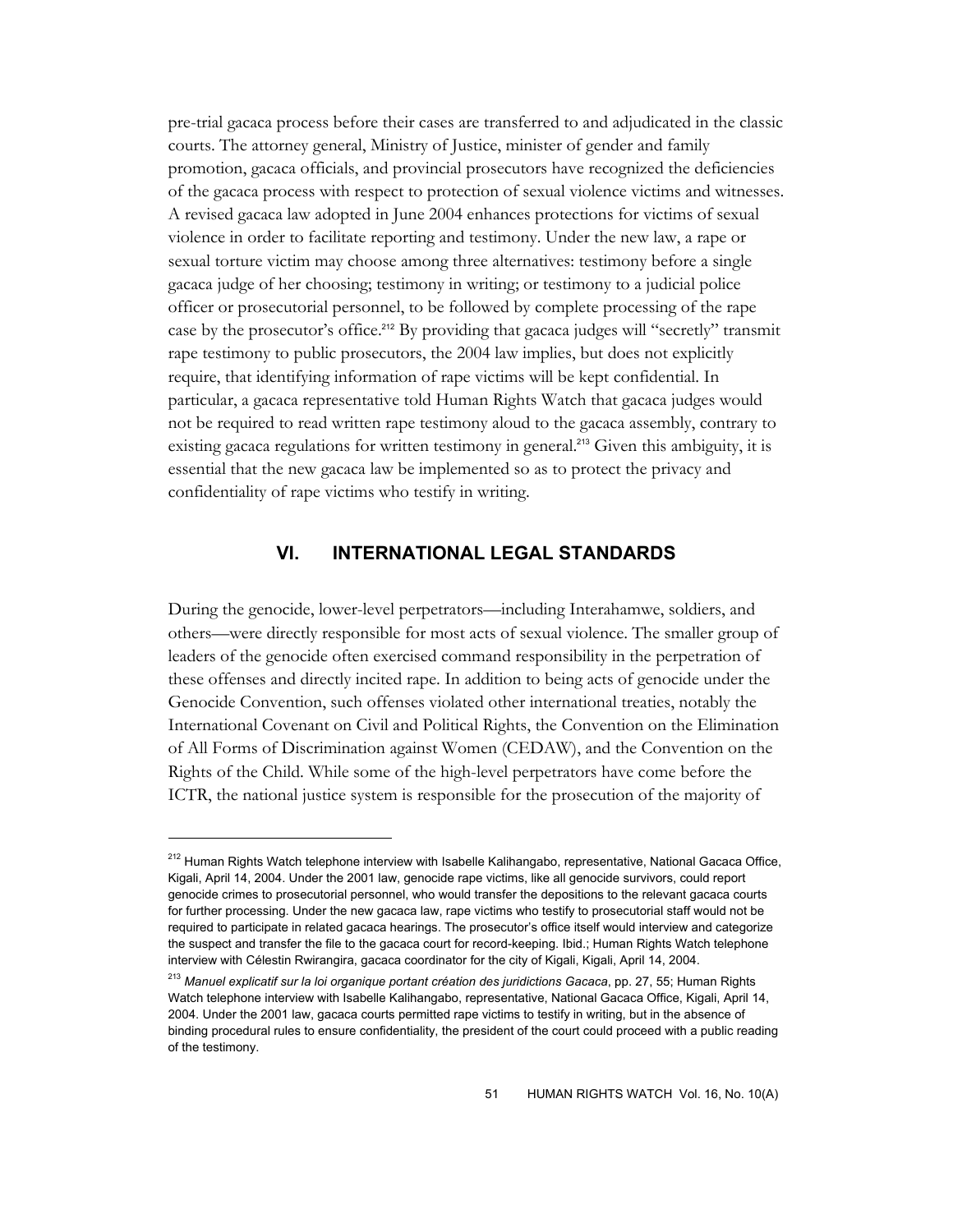offenders. Therefore, most Rwandan victims of genocide sexual violence who seek accountability must rely on national justice mechanisms. The Rwandan government is obliged to uphold international standards in this respect. Rwanda is additionally obligated to implement the International Covenant on Economic, Social and Cultural Rights on behalf of its population. Of particular importance to rape survivors of the genocide and their families is the right to the highest obtainable standard of health.

## *Violence against Women*

International human rights law requires states to adopt effective measures for the prevention, investigation, prosecution, and punishment of sexual violence; to ensure its citizens the highest attainable standard of health; and to provide reparations to victims of serious human rights violations. Rwanda has ratified international and regional treaties containing the above protections.<sup>214</sup> The Convention on the Elimination of All Forms of Discrimination against Women (CEDAW), to which Rwanda is a party, obliges states parties "to pursue by all appropriate means and without delay a policy of eliminating discrimination against women," whether such discrimination is perpetrated by state laws or institutions, or by state or private actors.<sup>215</sup> Specifically, international human rights law requires states to provide an effective remedy for human rights abuses<sup>216</sup> and renders states responsible for their failure to prevent, investigate, prosecute, and punish recurrent violations by private actors.<sup>217</sup>

<sup>&</sup>lt;sup>214</sup> Rwanda has ratified or acceded to the following instruments: Convention on the Elimination of All Forms of Discrimination against Women (CEDAW), G.A. Res. 34/180, U.N. Doc. A/34/46, entered into force September 3, 1981; International Covenant on Civil and Political Rights (ICCPR), 999 U.N.T.S. 171, entered into force March 23, 1976; International Covenant on Economic, Social and Cultural Rights (ICESCR), G.A. res. 2200A (XXI), 21 U.N. GAOR Supp. (no. 16) at 49, U.N. Doc. A/6316 (1966), 993 U.N.T.S. 3, entered into force January 3, 1976; the Convention on the Rights of the Child (CRC), G.A. Res. 44/25, annex, 44 U.N. GAOR Supp. (No. 49) at 167, U.N. Doc. A/44/49 (1989), entered into force February 23, 1991; the African (Banjul) Charter on Human and Peoples' Rights (African Charter), adopted June 26, 1981, OAU Doc. CAB/LEG/67/3 rev. 5, 21 I.L.M. 58 (1982), entered into force October 21, 1986; African Charter on the Rights and Welfare of the Child, OAU Doc. CAB/LEG/24.9 (1990), entered into force Nov. 29, 1999. Rwanda has signed but not ratified the Protocol to the African Charter on Human and Peoples' Rights on the Rights of Women in Africa.

<sup>&</sup>lt;sup>215</sup> CEDAW, art. 2. The ICESCR (arts. 2, 3); ICCPR (arts. 2(1), 3, 26)' CRC (art. 2(1)); and the African Charter (art. 18(3)) also guarantee equality and nondiscrimination on the basis of sex.

 $216$  CEDAW, art. 2(c), and ICCPR, art. 2(3).

<sup>217</sup> In the 1988 *Velásquez Rodriguez* case, the Inter-American Court of Human Rights held that a state must take "reasonable steps to prevent human rights violations and to use the means at its disposal to carry out a serious investigation of violations committed within its jurisdiction, to identify those responsible, to impose the appropriate punishment and to ensure the victim adequate compensation." *Velásquez Rodriguez* case, Judgment of July 29, 1988, Inter-American Court of Human Rights (series C), no. 4, paras. 174.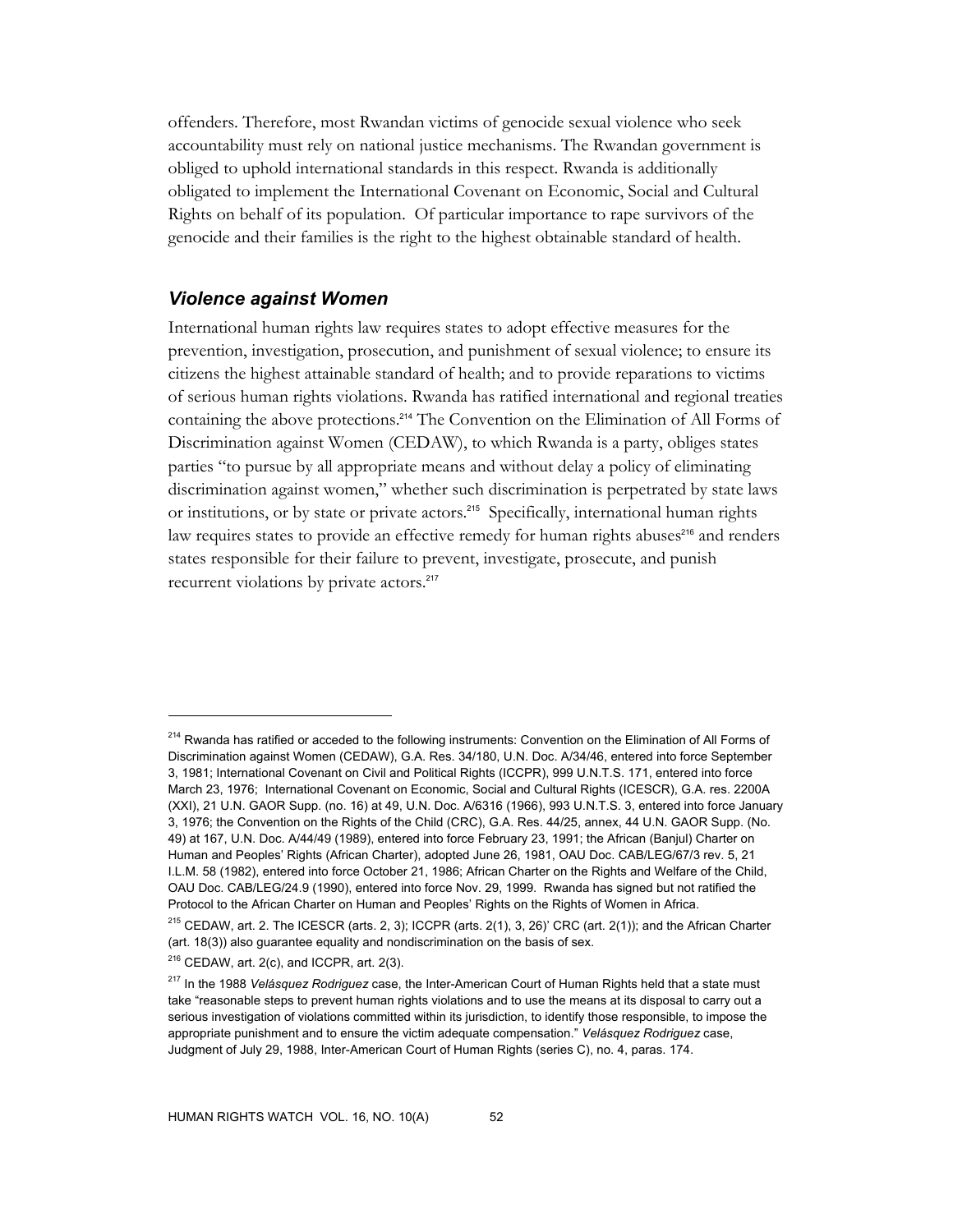The CEDAW Committee218 has affirmed that violence against women constitutes a form of discrimination under CEDAW and identified key steps that states parties should take to combat the practice:

(a) Effective legal measures, including penal sanctions, civil remedies and compensatory provisions to protect women against all kinds of violence, including inter alia violence and abuse in the family, sexual assault and sexual harassment in the workplace;

(b) Preventive measures, including public information and education programmes to change attitudes concerning the roles and status of men and women;

(c) Protective measures, including refuges, counseling, rehabilitation and support services for women who are the victims of violence or who are at risk of violence.219

In its Declaration on the Elimination of Violence against Women, the U.N. General Assembly similarly calls upon states to take decisive action against gender-based violence<sup>220</sup>

Beyond its status as sex-based discrimination under international human rights law, sexual violence infringes upon sexual rights and the right to bodily integrity. The International Covenant on Civil and Political Rights (ICCPR) guarantees the right to bodily integrity through its protections for liberty and security of person.<sup>221</sup> The Committee on Economic, Social, and Cultural Rights<sup>222</sup> (ESCR Committee) has recognized the right of a woman to make decisions with respect to her sexuality under the International Covenant on Economic, Social, and Cultural Rights (ICESCR).<sup>223</sup> Similar protections appear in such documents as the International Conference on

<sup>&</sup>lt;sup>218</sup> The Committee on the Elimination of Violence against Women (CEDAW Committee) authoritatively interprets and monitors state compliance with the Convention on the Elimination of All Forms of Discrimination against Women.

<sup>219</sup> CEDAW Committee, General Recommendation 19, Violence against Women (Eleventh session, 1992), U.N. Doc. A/47/38, para. 24 (t).

<sup>&</sup>lt;sup>220</sup> United Nations General Assembly, Declaration on the Elimination of Violence against Women, A/RES/48/104, December 20, 1993 (issued on February 23, 1994).

<sup>&</sup>lt;sup>221</sup> ICCPR, art. 9. The CEDAW Committee's General Recommendation 19 on gender-based violence invokes the right to liberty and security of person. CEDAW Committee, General Recommendation 19, para. 7.

<sup>&</sup>lt;sup>222</sup> The Committee on Economic, Social, and Cultural Rights authoritatively interprets and monitors state compliance with the International Covenant on Economic, Social, and Cultural Rights.

<sup>&</sup>lt;sup>223</sup> Committee on Economic, Social and Cultural Rights (ESCR Committee), General Comment 14, The right to the highest attainable standard of health, U.N. Doc. E/C.12/2000/4 (2000), para. 8.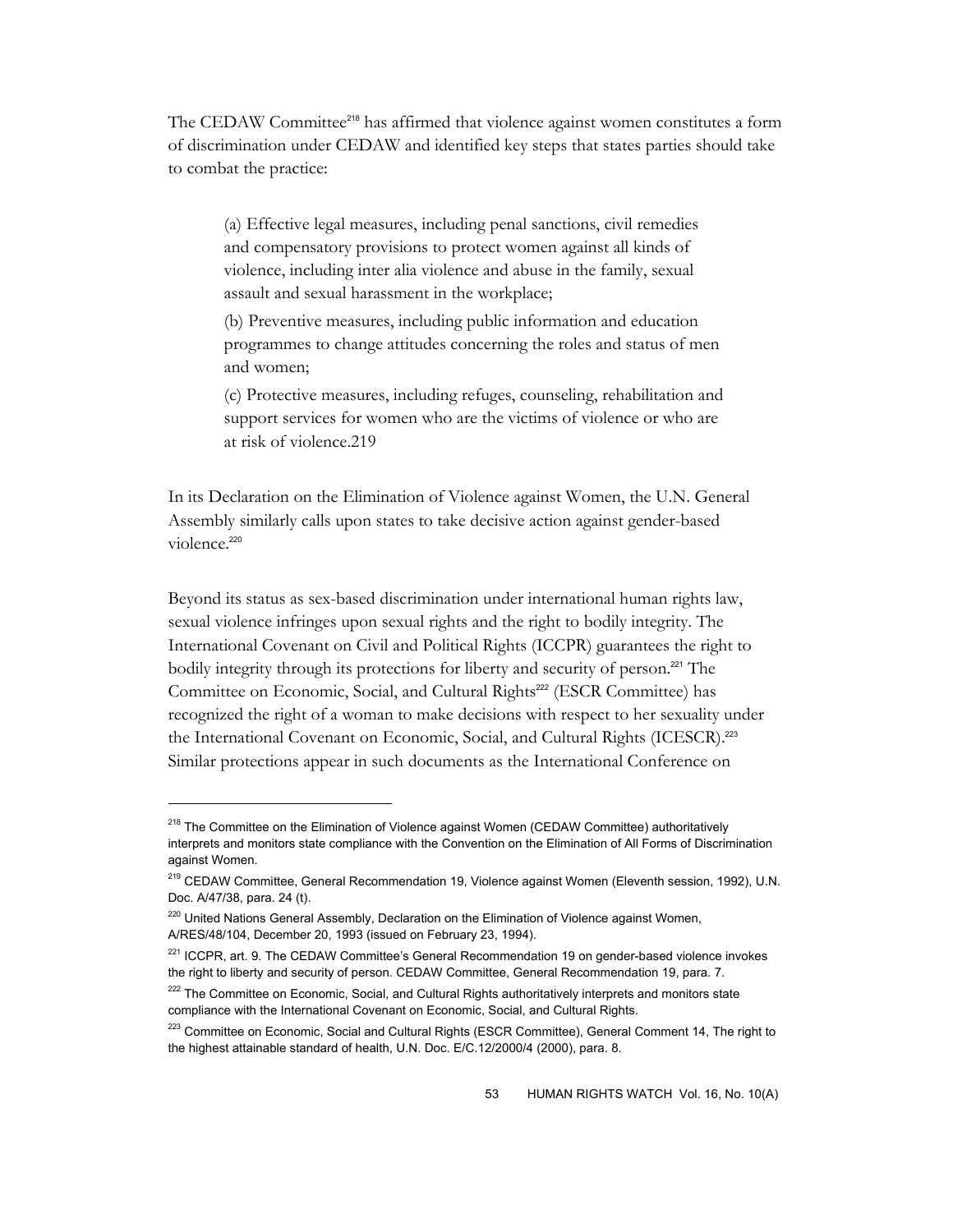Population and Development (ICPD) Programme of Action 1 and the Beijing Platform of Action 2.<sup>224</sup>

International legal protections against sexual violence also apply to persons under eighteen. States party to the Convention on the Rights of the Child (CRC) must protect children from "all forms of physical or mental violence, injury or abuse, neglect or negligent treatment, maltreatment or exploitation including sexual abuse" and ensure that victims of such acts receive legal and psycho-social redress.225 The ICCPR grants every child the right to "such measures of protection as are required by his status as a minor."226 Under the African Charter on the Rights and Welfare of the Child, states must take preventive and remedial measures against child abuse and torture, particularly sexual abuse.<sup>227</sup>

## *Right to Reparations*

International human rights law obliges states to provide reparations to victims of serious human rights violations. The Universal Declaration of Human Rights provides for a right to remedy for violations of rights protected "by the constitution or by law."228 The ICCPR requires states to provide an "effective remedy" for violations of rights and freedoms and to enforce such remedies.<sup>229</sup> The U.N. Human Rights Committee, which authoritatively interprets and monitors adherence to the ICCPR, has affirmed the state obligation to provide reparations under the ICCPR:

Article 2, paragraph 3, requires that States Parties make reparation to individuals whose Covenant rights have been violated. Without [such reparation]. . . the obligation to provide an effective remedy, which is central to the efficacy of article 2, paragraph 3, is not discharged. . . . The Committee notes that, where appropriate, reparation can involve restitution, rehabilitation and measures of satisfaction, such as public apologies, public memorials, guarantees of non-repetition and changes

 $\ddot{\phantom{a}}$ 

<sup>&</sup>lt;sup>224</sup> United Nations, Programme of Action of the United Nations International Conference on Population and Development (New York: United Nations Publications, 1994), A/CONF.171/13, October 18, 1994; United Nations, *Beijing Declaration and Platform for Action* (New York: United Nations Publications, 1995), U.N. Doc. A/CONF.177/20, October 17, 1995, para. 96.

<sup>225</sup> CRC, art. 19.

 $226$  ICCPR, art. 24(1).

<sup>&</sup>lt;sup>227</sup> African Charter on the Rights and Welfare of the Child, arts. 16, 27.

<sup>&</sup>lt;sup>228</sup> Universal Declaration of Human Rights, General Assembly Resolution 217A (III), December 10, 1948, art. 8. 229 ICCPR, arts. 2(3), 9(5).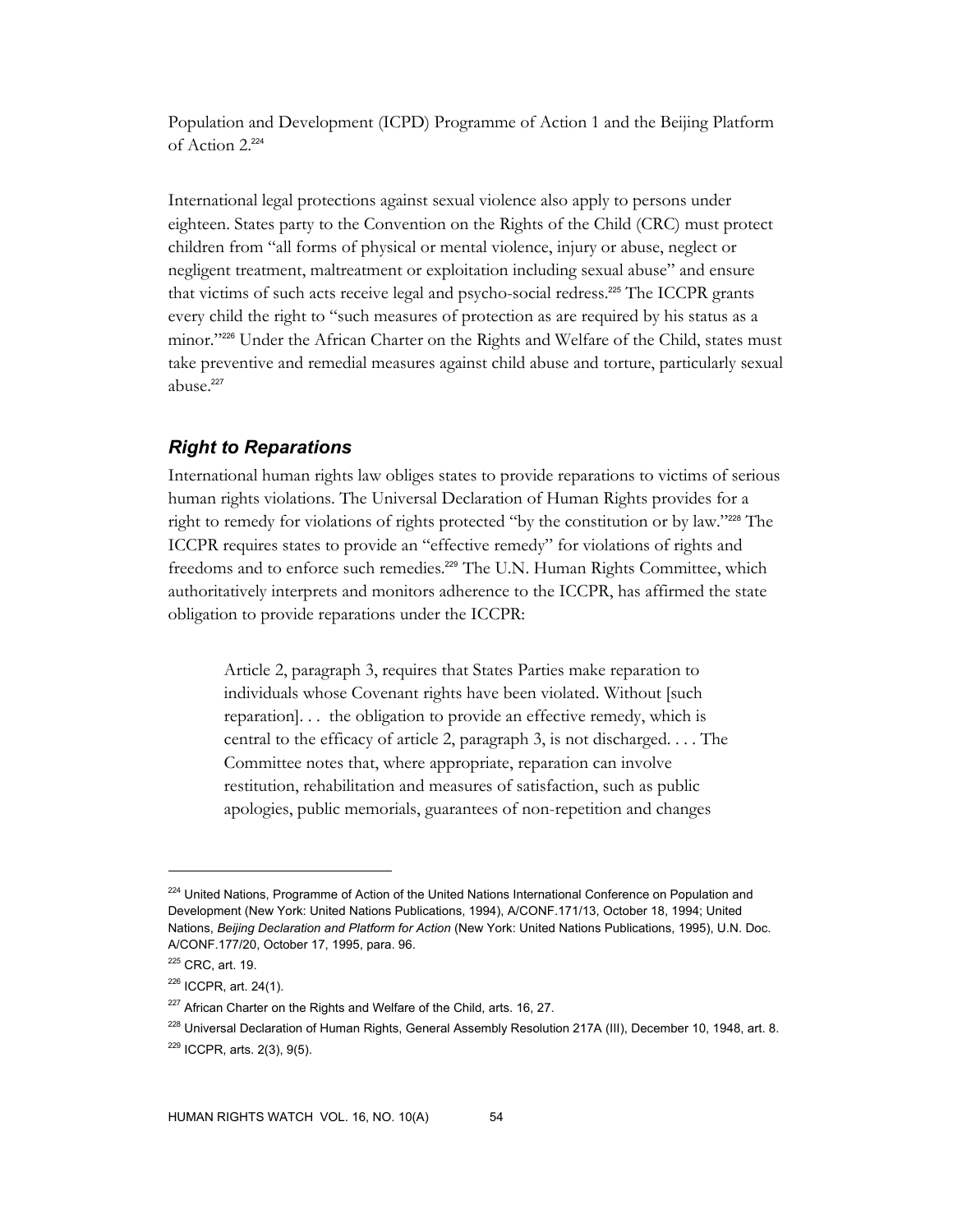in relevant laws and practices, as well as bringing to justice the perpetrators of human rights violations.230

The draft Basic Principles and Guidelines on the Right to Reparation for Victims of Gross Violations of Human Rights and Humanitarian Law (Basic Principles and Guidelines) reaffirms and elaborates on these international legal obligations.<sup>231</sup> Endorsing this draft document, the U.N. Commission on Human Rights has noted that a state must grant or facilitate reparation in accordance with its duty to respect and ensure human rights.232 The Basic Principles and Guidelines enumerate the main forms of reparation: (a) restitution, meaning the restoration of circumstances that existed prior to the violation; (b) compensation for resulting material losses, as well as physical and emotional pain and suffering; (c) rehabilitation, meaning legal, medical, psychological, and other assistance to the victim; and (d) redress and measures to prevent future violations, through such means as truth-seeking, public acknowledgment, investigation and prosecution of responsible individuals, apology, commemorations and memorials dedicated to the victims, and revision of the historical record.<sup>233</sup> The current government of Rwanda, although not responsible for the genocide, must nonetheless fulfill the human rights law obligations of the predecessor regime, including providing an effective remedy and reparations to victims of past violations.<sup>234</sup>

ESCR Committee, General Comment 14, paras. 29-30.

<sup>&</sup>lt;sup>230</sup> U.N. Human Rights Committee, General Comment No. 31 on Article 2 of the Covenant: The Nature of the General Legal Obligation Imposed on States Parties to the Covenant, U.N. Doc. CCPR/C/74/CRP.4/Rev.6 (2004), para. 16. Likewise, the ICESCR General Comment on the Right to Highest Obtainable Standard of Health provides similar language concerning remedies and reparations:

Any person or group victim of a violation of the right to health should have access to effective judicial or other appropriate remedies at both national and international levels… All victims of such violations should be entitled to adequate reparation, which may take the form of restitution, compensation, satisfaction or guarantees of non-repetition.

<sup>231</sup> M. Cherif Bassiouni, *Basic Principles and Guidelines on the Right to a Remedy and Reparation for Victims of Violations of International Human Rights and Humanitarian Law* [*Basic Principles and Guidelines*], (Fifty-sixth Session), U.N. Doc. E/CN.4/2000/62, January 18, 2000, annex, preamble. Excerpts of the draft appear in Appendix I of this report.

<sup>232</sup> *See* U.N. Commission on Human Rights, *The Right to Restitution, Compensation and Rehabilitation for*  Victims of Grave Violations of Human Rights and Fundamental Freedoms, Res. 2002/44, (51<sup>st</sup> meeting), April 23, 2002; U.N. Commission on Human Rights, *The Right to Restitution, Compensation and Rehabilitation for*  Victims of Grave Violations of Human Rights and Fundamental Freedoms, Res. 2003/34, (57<sup>th</sup> meeting), April 23, 2003.

<sup>233</sup> *Basic Principles and Guidelines*, paras. 21-25.

 $234$  The Human Rights Committee, which authoritatively interprets the ICCPR, has affirmed the continuity of legal obligations when there is a change of government:

The rights enshrined in the Covenant belong to the people living in the territory of the State party. The Human Rights Committee has consistently taken the view, as evidenced by its long-standing practice, that once the people are accorded the protection of the rights under the Covenant, such protection devolves with territory and continues to belong to them, notwithstanding change in government of the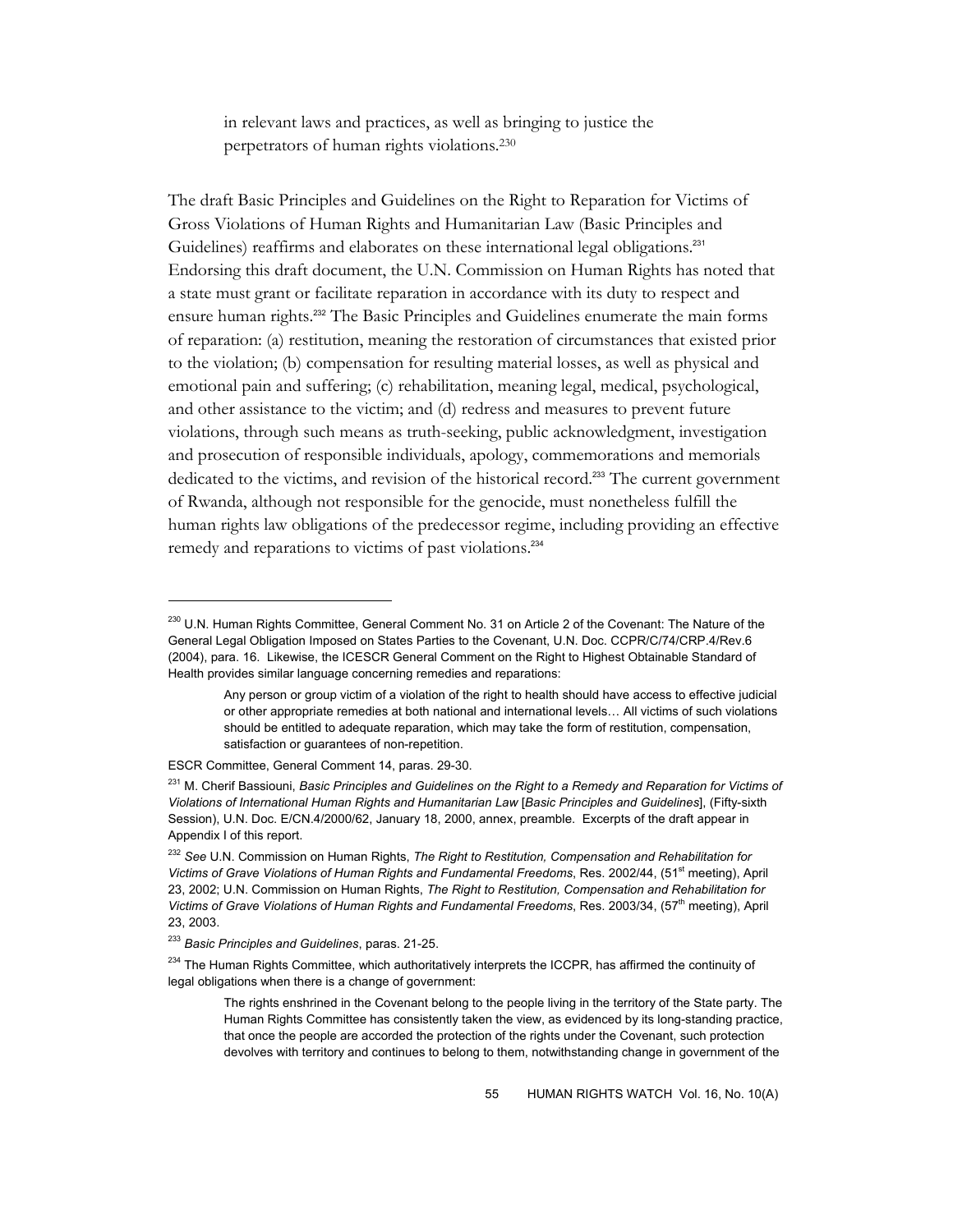In the case of the Rwandan genocide, the issue of reparations relates to both criminal accountability for murder, sexual violence, and other crimes, and the material needs of the victims, including health care for rape victims. Compensation for victims of human rights abuse, such as mass rape, is an important component of legal redress and may contribute to improving the health and standard of living of the victims. Since 1996, the Tribunals of First Instance and military courts have ordered persons convicted of genocide or related crimes to pay damages to the victims, but, due mainly to the insolvency of the defendants, none of these awards has been executed.<sup>235</sup>

Since early 2001, government officials have endorsed versions of a draft law on reparations and made assurances of its imminent adoption, but have not taken any further action since.<sup>236</sup> Articles 32 and 90 of the 1996 Genocide Law and the 2001 Gacaca Law, respectively, affirmatively state that a third law will be adopted to create and govern a reparations fund for genocide victims.<sup>237</sup> Both laws include other provisions that presuppose the existence of such a fund.238 Article 96 of the 2004 Gacaca Law states simply that "[o]ther forms of compensation the victims receive shall be determined by a particular law."239

State party, including dismemberment in more than one State or State succession or any subsequent action of the State party designed to divest them of the rights guaranteed by the Covenant.

U.N. Human Rights Committee, General Comment No. 26: Continuity of Legal Obligations, U.N. Doc. CCPR/C/21/Rev.1/Add.8/Rev.1 (1997), para. 4.

 $237$  Genocide Law, art. 32; 2001 Gacaca Law, arts. 90, 91.

<sup>238</sup> Article 32 of the Genocide Law provides:

Damages awarded to victims who have not yet been identified shall be deposited in a Victims Compensation Fund, whose creation and operations shall be determined by a separate law.

Prior to the adoption of the law creating the Fund, damages awarded shall be deposited in account at the National Bank of Rwanda opened for this purpose by the Minister responsible for Social Affairs and the fund shall be used only after the adoption of the law.

<sup>235</sup> Penal Reform International, *Research on the Gacaca: Report V* (September 2003), p. 15; Human Rights Watch telephone interview with NGO representative, Kigali, June 10, 2004.

<sup>236</sup> *See* Jean de Dieu Mucyo, minister of justice (presently attorney general), "Des juridictions gacaca et de la réparation des dommages," ["Gacaca Courts and Compensation for Damages"], *Le Verdict*, N°17, August 2000, p. 10; Dr. Vincent Biruta, president, National Assembly, "Discours d'ouverture du Séminaire sur l'indemnisation des victimes du génocide par son Excellence le Dr. Vincent Biruta, Président de l'Assemblée Nationale," ["Opening Statement of Conference on Compensation of Genocide Victims by His Excellency Dr. Vincent Biruta, President of the National Assembly"], *Séminaire sur la réparation pour les victimes du génocide et des crimes contre l'humanité commis au Rwanda entre le 1er octobre 1990 et le 31 décembre 1994* [*Conference on Reparations for Victims of Genocide and Crimes against Humanity in Rwanda from 1 October 1990 to 31 December 1994*], (Kigali: June 7-9, 2000), Annex I.

 $239$  2004 Gacaca Law, art. 96.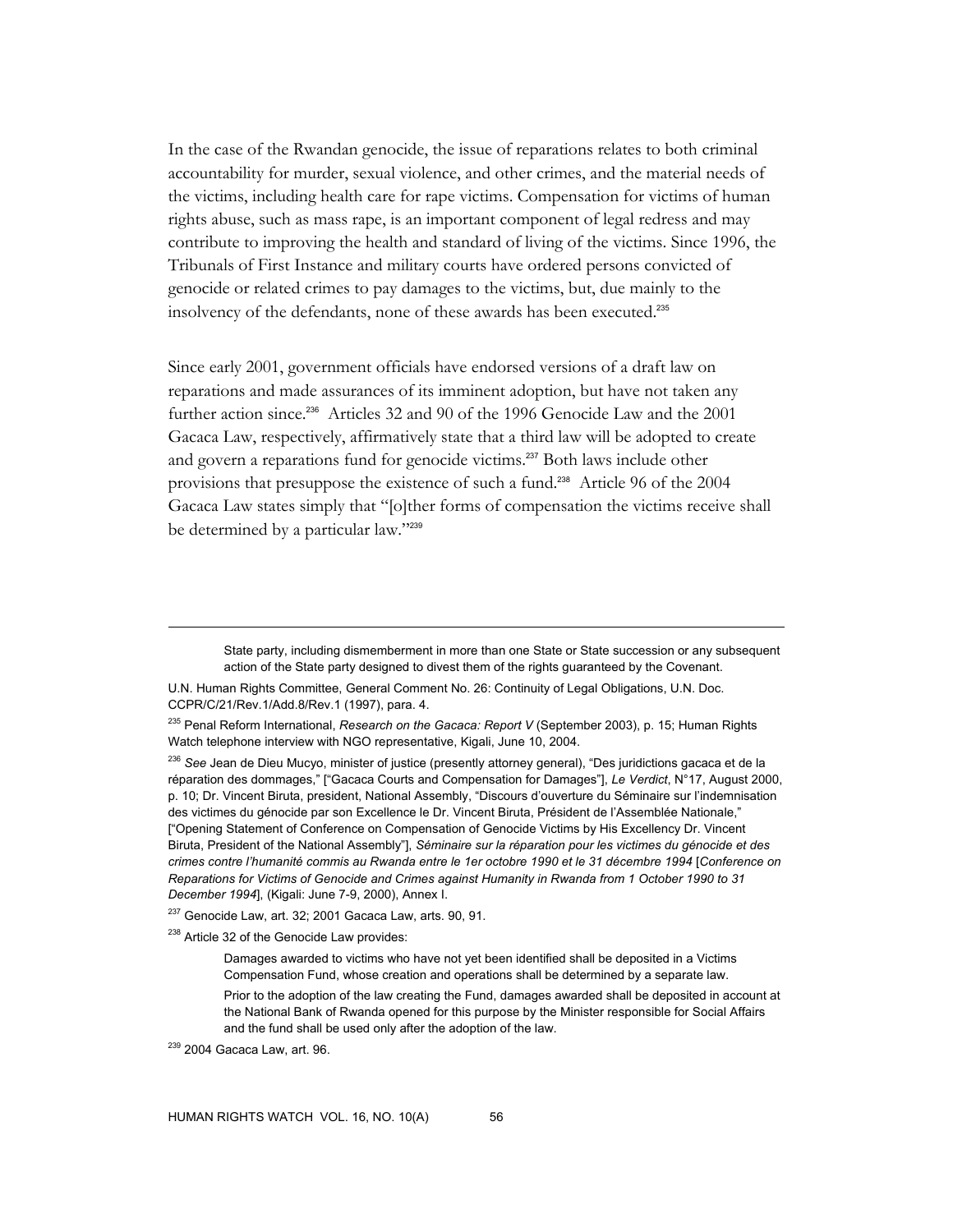The August 2002 version of the draft reparations law outlines a comprehensive reparations policy. Notably, it would grant financial compensation to genocide victims, with particular attention to health care, educational expenses, treatment for trauma, and the legal and social problems of the most needy persons; truth-seeking; proper burial of the relatives of the victims; and the preservation of the memory of the victims through memorials and programs.<sup>240</sup> Proposed sources of funding for the reparations fund include: a proportion of the national budget; awards of damages to unidentified victims in the course of genocide trials; revenue from detainees' community work; public taxation; and voluntary contributions by foreign states, charity organizations, and private persons or organizations.<sup>241</sup>

## **VII. CONCLUSION**

Ten years after the Rwandan genocide, the horrific sexual violence that shattered the lives of tens of thousands of women and girls remains hidden from view, impunity is still accorded to its perpetrators, and the suffering of its victims goes unacknowledged. Rwandan women and girls who suffered sexual violence during or after 1994 face persistent barriers to legal redress as well as to health care for the consequences of the abuse. Certain obstacles, such as the lack of medicolegal evidence, may be insurmountable for women raped during the genocide but can be overcome in the cases of future victims of sexual violence. Other barriers to legal redress are more easily remedied, and these remedies will facilitate accountability for past and present rape survivors.

As a priority, the Rwandan government should act immediately to implement protections under the 2004 Gacaca Law for genocide survivors who wish to testify about rape to gacaca judges or prosecutorial officials, and for post-1994 victims who wish to report to the police. Such measures should include intensive training for authorities to make them knowledgeable and effective interlocutors for rape victims. The government should further ensure that medical professionals who examine rape victims have been trained in medicolegal procedure, specifically for sexual violence investigations. The government should ensure the confidentiality of rape victims, with respect to their conversations with police and other authorities and their testimony at trial. It is essential

<sup>&</sup>lt;sup>240</sup> Projet de loi N° . . . du . .. portant création, organisation et fonctionnement du fonds de réparation en faveur des rescapés du génocide ou des crimes contre l'humanité commis entre le 1er octobre 1990 et le 31 décembre 1994 [Draft Law on the Establishment, Organization, and Operation of the Reparations Fund to Benefit Survivors of Genocide and Crimes against Humanity Committed from 1 October 1990 to 31 December 1994], 2002, art. 2 (copy on file at Human Rights Watch).

<sup>&</sup>lt;sup>241</sup> Draft reparations law, art. 14.